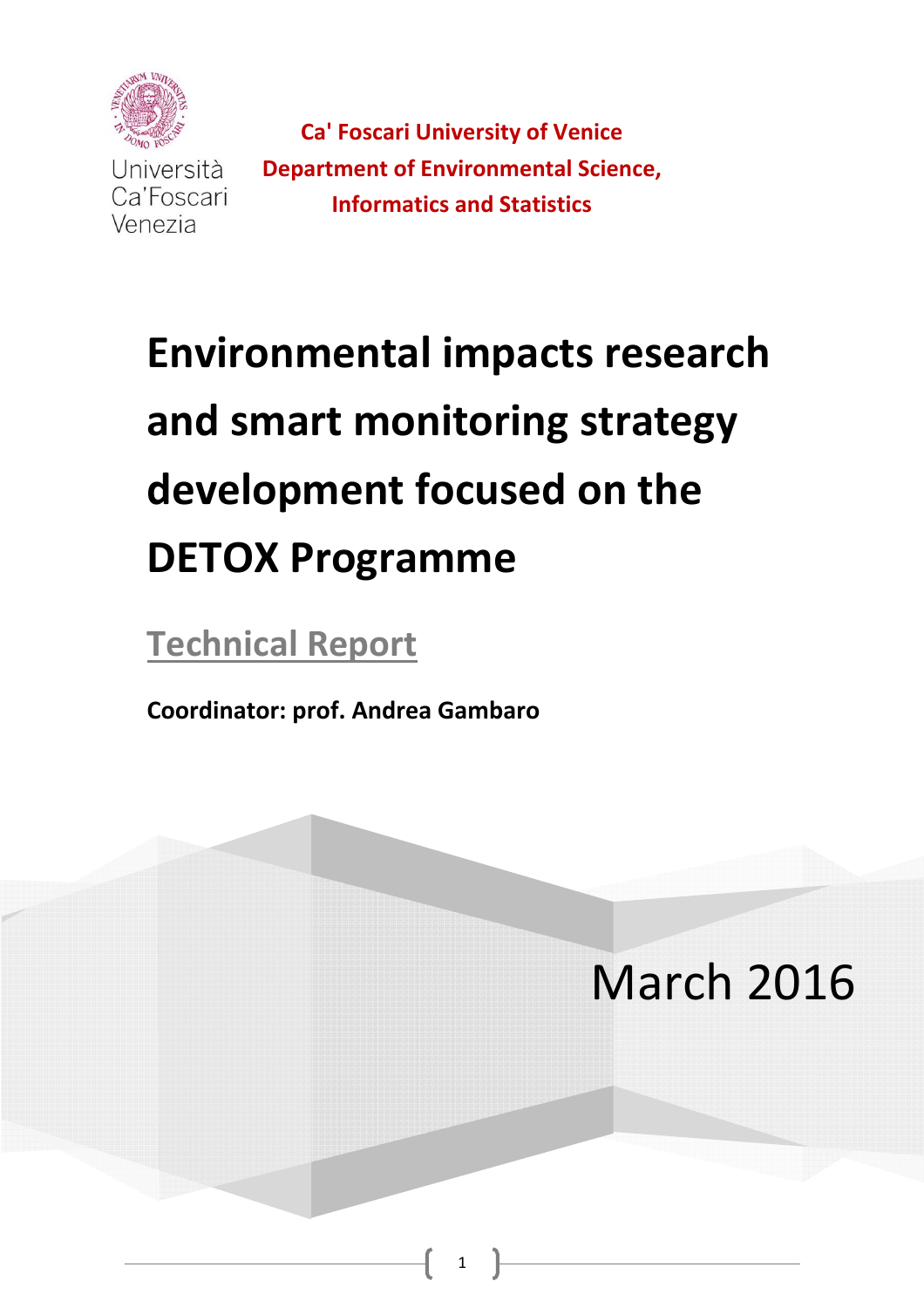## Contributors to this work:

| $\bullet$ | Elena Gregoris, PhD  | Institute for the Dynamics of Environmental Processes - National<br>Research Council (IDPA-CNR)<br>Department of Environmental Science, Informatics and Statistics<br>(DAIS) - Ca' Foscari University of Venice |
|-----------|----------------------|-----------------------------------------------------------------------------------------------------------------------------------------------------------------------------------------------------------------|
| $\bullet$ | Marco Roman, PhD     | Department of Environmental Science, Informatics and Statistics<br>(DAIS) - Ca' Foscari University of Venice<br>Institute for the Dynamics of Environmental Processes - National<br>Research Council (IDPA-CNR) |
| $\bullet$ | Prof. Andrea Gambaro | Department of Environmental Science, Informatics and Statistics<br>(DAIS) - Ca' Foscari University of Venice<br>Institute for the Dynamics of Environmental Processes - National<br>Research Council (IDPA-CNR) |
|           | Prof. Carlo Barbante | Institute for the Dynamics of Environmental Processes - National<br>Research Council (IDPA-CNR)<br>Department of Environmental Science, Informatics and Statistics<br>(DAIS) - Ca' Foscari University of Venice |

Research collaboration between Benetton group S.r.l. and Department of Environmental Science, Informatics and Statistics (DAIS) of the Ca' Foscari University of Venice

28 AUG 2015 - 27 FEB 2016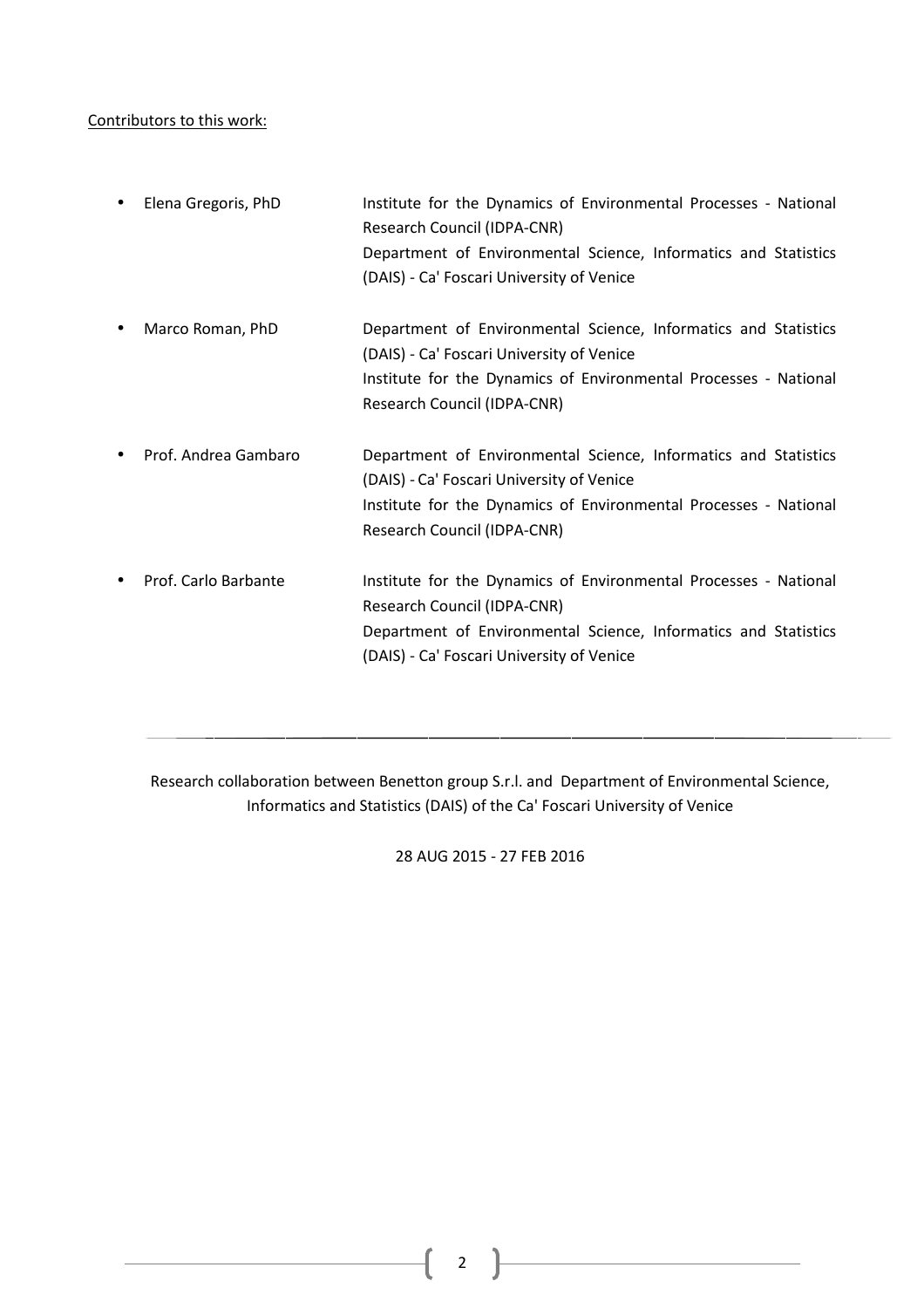|    | <b>SOMMARIO</b> |  |
|----|-----------------|--|
|    |                 |  |
| 1. |                 |  |
| 2. |                 |  |
|    |                 |  |
|    |                 |  |
|    |                 |  |
|    |                 |  |
|    |                 |  |
|    |                 |  |
|    |                 |  |
|    |                 |  |
| 3. |                 |  |
|    |                 |  |
|    |                 |  |
|    |                 |  |
| 4. |                 |  |
|    |                 |  |
|    |                 |  |
|    |                 |  |
|    |                 |  |
| 5. |                 |  |
|    |                 |  |
|    |                 |  |
|    |                 |  |
|    |                 |  |
|    |                 |  |
|    |                 |  |
|    |                 |  |
|    |                 |  |
|    |                 |  |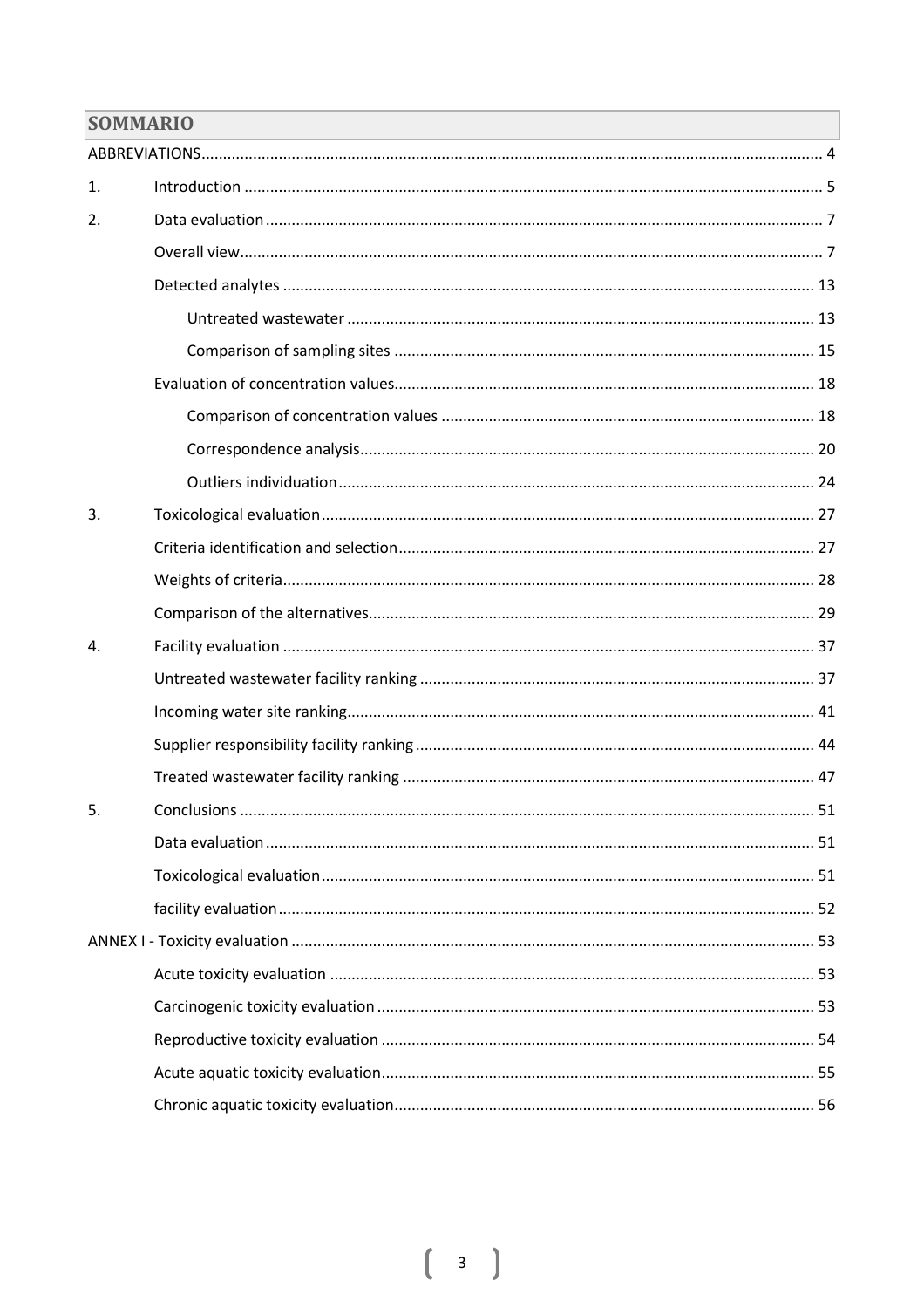# **ABBREVIATIONS**

| AC             | ACute toxicity                                |
|----------------|-----------------------------------------------|
| AC AQ          | <b>ACute AQuatic toxicity</b>                 |
| <b>AGTS</b>    | Analyte Global Toxicological Score            |
| AHP            | <b>Analytical Hierarchy Process</b>           |
| CARC           | CARCinogenicity                               |
| CAT            | CATegory                                      |
| CHR AQ         | <b>CHRonic AQuatic toxicity</b>               |
| CI             | Consistency Index                             |
| CR             | <b>Consistency Ratio</b>                      |
| EC             | <b>Effective Concentration</b>                |
| <b>FGTS</b>    | <b>Facility Global Toxicological Score</b>    |
| GR             | GRoup                                         |
| <b>IARC</b>    | International Agency for Research on Cancer   |
| IW             | <b>Incoming Water</b>                         |
| LC             | Lethal Concentration                          |
| LD             | Lethal Dose                                   |
| <b>LOD</b>     | Limit Of Detection                            |
| <b>MCA</b>     | Multi-Criteria Analysis                       |
| <b>NOEC</b>    | No Observed Effect Concentration              |
| <b>REP</b>     | <b>REProductive toxicity</b>                  |
| R <sub>l</sub> | Random consistency Index                      |
| <b>TV</b>      | <b>Toxicological Value</b>                    |
| <b>TWW</b>     | <b>Treated WasteWater</b>                     |
| <b>UNECE</b>   | United Nations Economic Commission for Europe |
| <b>UWW</b>     | Untreated WasteWater                          |
| W              | Weight                                        |
|                |                                               |

 $\begin{pmatrix} 4 \end{pmatrix}$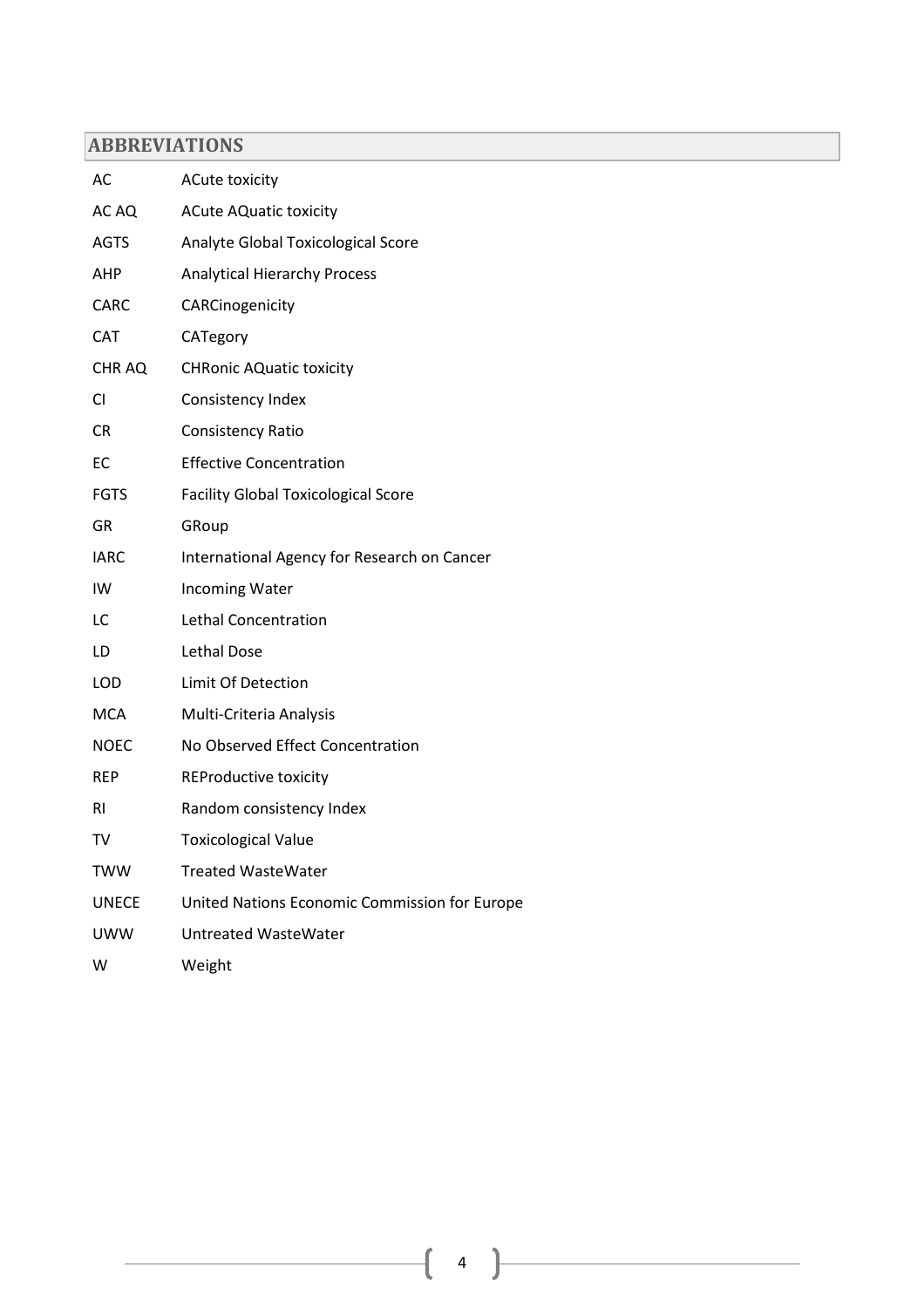# **1. INTRODUCTION**

Measuring the concentration of toxic compounds provides fundamental information about the chemical composition of an environmental compartment. However, it is also important to critically evaluate the obtained concentration values and to give them the appropriate weight. For example, a high concentration could have a very different significance depending on the compound's toxicological characteristics.

The evaluation of the concentration data based on the toxicity of the compounds can be very difficult, due to the lack of a formal assessment system. In recent years several chemical hazard screening methods have been developed. Generally, they establish a few classes of toxicity and distinguish between chemicals of high concern and chemicals that can be used with precautions or safer chemicals. As a consequence, the same class can include compounds with very different toxicity levels.

Indeed, the comparison between compounds with different kinds of toxicity is not a trivial aspect. As an example, is a compound more toxic if it has immediate lethal effects or if it is carcinogenic? Is an endocrine disruptor more toxic than a compound that it is toxic for aquatic systems? The relative importance of the different types of toxicity must first be defined. The resulting ranking should be specific to the purpose and to the analysed matrix. One should also consider that compounds can have different types of toxicity at the same time and different values, which complicates the evaluation.

In this work we tried to overcome this limitation by creating a ranking of compounds based on different types of toxicity at the same time. We applied and readapted the multi-criteria analysis (MCA), a technique that permits to evaluate a phenomenon by simultaneously using different criteria, in decision-making environments. The application of MCA allowed us to obtain a single value of toxicity for every compound, which includes different types of toxicity, after determining the relative importance of each criterion with respect to the others.

Globally, the work was been organised in three phases:

- **1. Data evaluation.** In this phase concentration data of chemicals in water were assessed. Given that most data were under the limit of detection, great attention was paid to the trend of detected compounds among classes and facilities. These considerations were completed by analysing of trends and by further statistical treatment. Correspondence analysis, which permits to individuate compounds with a specific profile, was performed; outliers (extreme values of concentration) were individuated.
- 2. **Toxicological evaluation.** In this phase the methodology used to evaluate the global toxicology of compounds was described. Applying multi-criteria analysis, a global toxicity score for every compound was calculated.
- 3. **Site evaluation.** Finally, the global toxicity score of each analyte was used to measure the concentration of chemicals and to evaluate the toxicological impact of facilities.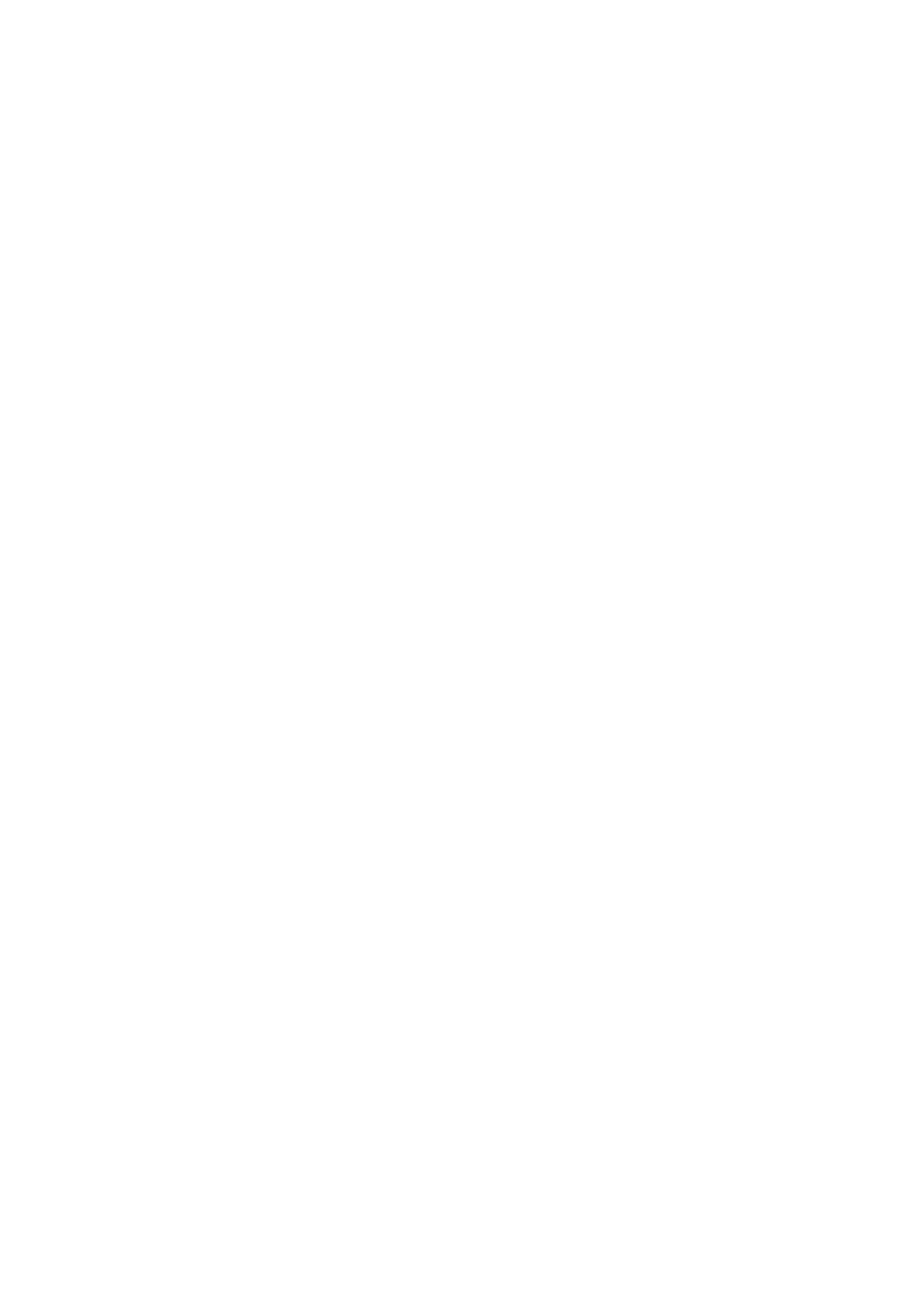# **2. DATA EVALUATION**

## **OVERALL VIEW**

The evaluation conducted in this work includes data from three types of samples:

- incoming water (IW);
- untreated wastewater (UWW);
- **treated wastewater (TWW).**

177 different chemical compounds were analysed and divided into 12 classes. Each compound was assigned a Axxyy code (Table 2.2), where xx represent the class and yy the arbitrary order of the compound into the class. A description of the classes and of the number of analytes per class is reported in Table 2.1.

|                 | Class                                          | <b>Number</b><br>analytes |                 | Class                                | <b>Number</b><br>analytes |
|-----------------|------------------------------------------------|---------------------------|-----------------|--------------------------------------|---------------------------|
| CO <sub>1</sub> | Alkylphenols                                   | 4                         | <b>C07</b>      | Chlorobenzenes                       | 6                         |
| <b>CO2</b>      | Phthalates                                     | 20                        | C <sub>08</sub> | <b>Chlorinated Solvents</b>          | 14                        |
| CO <sub>3</sub> | Brominated and Chlorinated Flame<br>Retardants | 32                        | CO <sub>9</sub> | Chlorophenols                        | 18                        |
| CO <sub>4</sub> | Azo Dyes                                       | 33                        | C10             | Short-Chain Chlorinated<br>Paraffins |                           |
| C <sub>05</sub> | Organotin Compounds                            | 10                        | C11             | <b>Total Heavy Metals</b>            | 12                        |
| <b>CO6</b>      | Perfluorinated Chemicals (PFCs)                | 26                        | C12             | Cyanide                              |                           |

**Table 2.1. Number of analysed compounds per class.**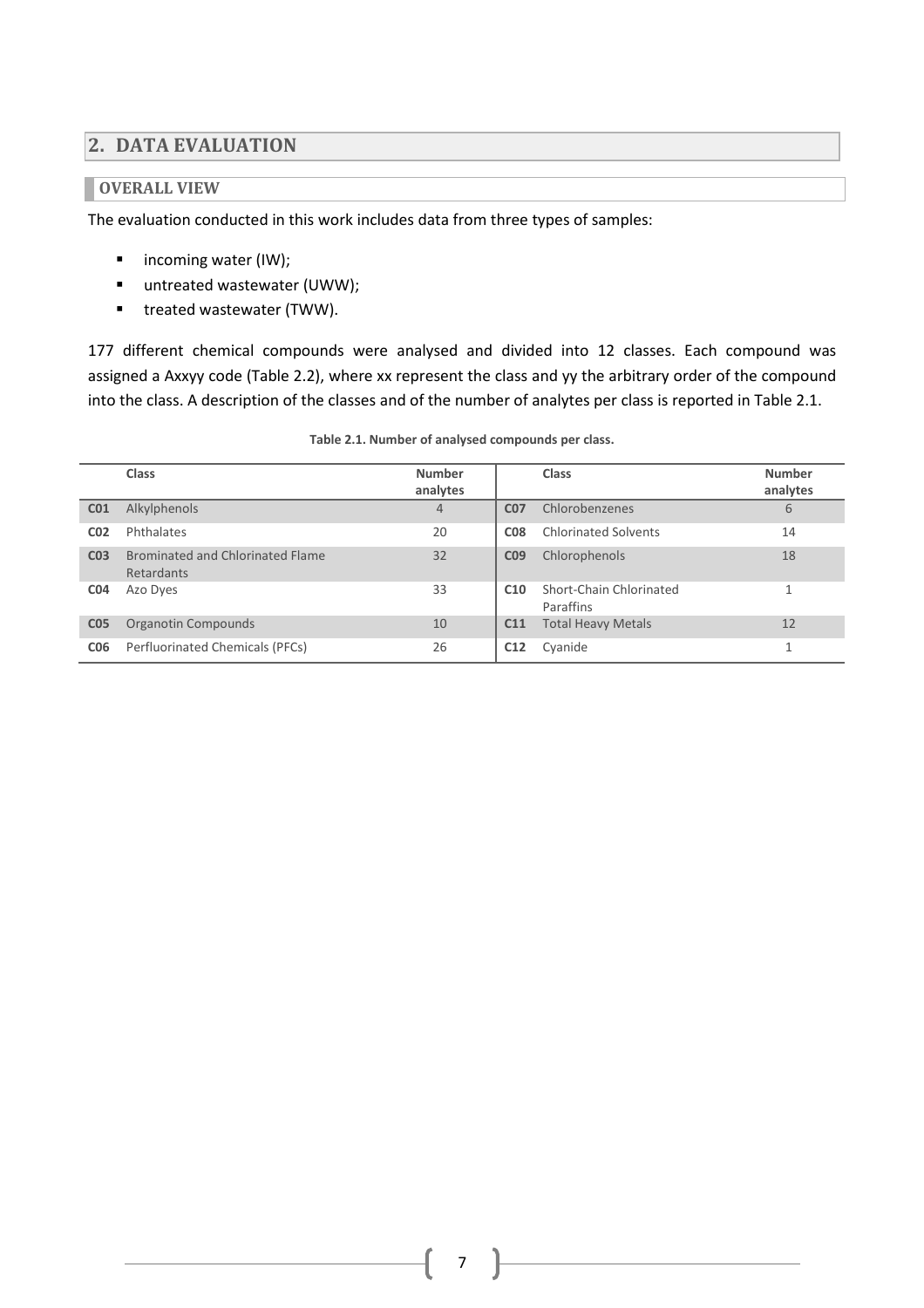| А     | <b>CAS</b>                                               | Name                                                                                  |
|-------|----------------------------------------------------------|---------------------------------------------------------------------------------------|
|       | C01-Alkylphenols                                         |                                                                                       |
| A0101 | 1806-26-4,140-66-9                                       | Octylphenols (OPs)                                                                    |
| A0102 | Various                                                  | Octylphenolethoxylates (OPEOs)                                                        |
| A0103 | 54852-15-3,104-40-<br>5,1173019-62-9                     | Nonylphenols (NPs)                                                                    |
| A0104 | Various                                                  | Nonylphenolethoxylates (NPEOs)                                                        |
|       | C02 - Phthalates                                         |                                                                                       |
| A0201 | 85-68-7                                                  | Benzyl-butyl-phthalate (BBP)                                                          |
| A0202 | 84-74-2                                                  | Di-butyl-phthalate (DBP)                                                              |
| A0203 | 117-81-7                                                 | Di-(2-ethyl-hexyl)-phthalate (DEHP)                                                   |
| A0204 | 117-84-0                                                 | Di-n-octyl-phthalate (DNOP)                                                           |
| A0205 | 68515-48-0                                               | Di-iso-nonyl-phthalate (DINP)                                                         |
| A0206 | 26761-40-0                                               | Di-iso-decyl-phthalate (DIDP)                                                         |
| A0207 | $131 - 11 - 3$                                           | Di-methyl-phthalate (DMP)                                                             |
| A0208 | 84-66-2                                                  | Di-ethyl-phthalate (DEP)                                                              |
| A0209 | $131 - 16 - 8$                                           | Di-n-propyl-phthalate (DPP)                                                           |
| A0210 | 84-69-5                                                  | Di-iso-butyl-phthalate (DIBP)                                                         |
| A0211 | 84-61-7                                                  | Di-cyclo-hexyl-phthalate (DCHP)                                                       |
| A0212 | 84-75-3                                                  | Di-n-hexyl-phthalate (DNHP)                                                           |
| A0213 | 84-76-4                                                  | Di-nonyl-phthalate (DNP)                                                              |
| A0214 | 27554-26-3                                               | Di-iso-octyl-phthalate (DIOP)                                                         |
| A0215 | 117-82-8                                                 | Bis-(2-methoxy-ethyl)-phthalate (DMEP)                                                |
| A0216 | 605-50-5                                                 | Di-iso-pentyl-phthalate (DIPP)                                                        |
| A0217 | 71888-89-6                                               | Di-iso-heptyl-phthalate (DIHP)                                                        |
| A0218 | 84777-06-0                                               | 1,2-Benzene-di-carboxylic<br>acid<br>di-pentyl-esters,<br>branched and linear (DHNUP) |
| A0219 | 776297-69-9                                              | N-iso-pentyl-iso-pentyl-phthalate (PIPP)                                              |
| A0220 | 3648-20-2                                                | Di-heptyl-phthalate (DHP)                                                             |
|       | <b>C03 - Brominated and Chlorinated Flame Retardants</b> |                                                                                       |
| A0301 | Various                                                  | Polybromodiphenyls (PBBs)                                                             |

| А     | <b>CAS</b> | <b>Name</b>                                                                |
|-------|------------|----------------------------------------------------------------------------|
| A0302 | 126-72-7   | Tri-(2,3-di-bromo-propyl)-phosphate (TRIS)                                 |
| A0303 | Various    | Polybromodiphenyl ethers (PBDEs)                                           |
| A0304 | 79-94-7    | Tetra-bromo-bisphenol-A (TBBPA)                                            |
| A0305 | 5412-25-9  | Bis-(2,3-di-bromo-propyl)-phosphate                                        |
| A0306 | 3194-55-6  | Hexa-bromo-cyclo-dodecan (HBCDD)                                           |
| A0307 | 3296-90-0  | 2,2-Bis(bromomethyl)-1,3-propanediol (BBMP)                                |
| A0308 | 115-96-8   | Tris-(2-chloro-ethyl)-phosphate (TCEP)                                     |
| A0309 | 13674-87-8 | Tris-(1,3-di-chloro-iso-propyl)-phosphate (TDCPP)                          |
| A0310 | Various    | Bromo-diphenyl                                                             |
| A0311 | Various    | Di-bromo-diphenyl                                                          |
| A0312 | Various    | Tri-bromo-diphenyl                                                         |
| A0313 | Various    | Tetra-bromo-diphenyl                                                       |
| A0314 | Various    | Penta-bromo-diphenyl                                                       |
| A0315 | Various    | Hexa-bromo-diphenyl                                                        |
| A0316 | Various    | Hepta-bromo-diphenyl                                                       |
| A0317 | Various    | Octa-bromo-diphenyl                                                        |
| A0318 | Various    | Nona-bromo-diphenyl                                                        |
| A0319 | 13654-09-6 | Deca-bromo-diphenyl                                                        |
| A0320 | Various    | Bromo-diphenyl-ether                                                       |
| A0321 | Various    | Di-bromo-diphenyl-ether                                                    |
| A0322 | Various    | Tri-bromo-diphenyl-ether                                                   |
| A0323 | Various    | Tetra-bromo-diphenyl-ether                                                 |
| A0324 | Various    | Penta-bromo-diphenyl-ether                                                 |
| A0325 | Various    | Hexa-bromo-diphenyl-ether                                                  |
| A0326 | Various    | Hepta-bromo-diphenyl-ether                                                 |
| A0327 | Various    | Octa-bromo-diphenyl-ether                                                  |
| A0328 | Various    | Nona-bromo-diphenyl-ether                                                  |
| A0329 | 1163-19-5  | Deca-bromo-diphenyl-ether                                                  |
| A0330 | 21850-44-2 | Tetra-bromo-bisphenol<br>bis-(di-bromo-propyl-<br>A<br>ether) (TBBPA-BDPE) |

**Table 2.2. Analyzed chemical compounds, CAS and internal code for classification (A).**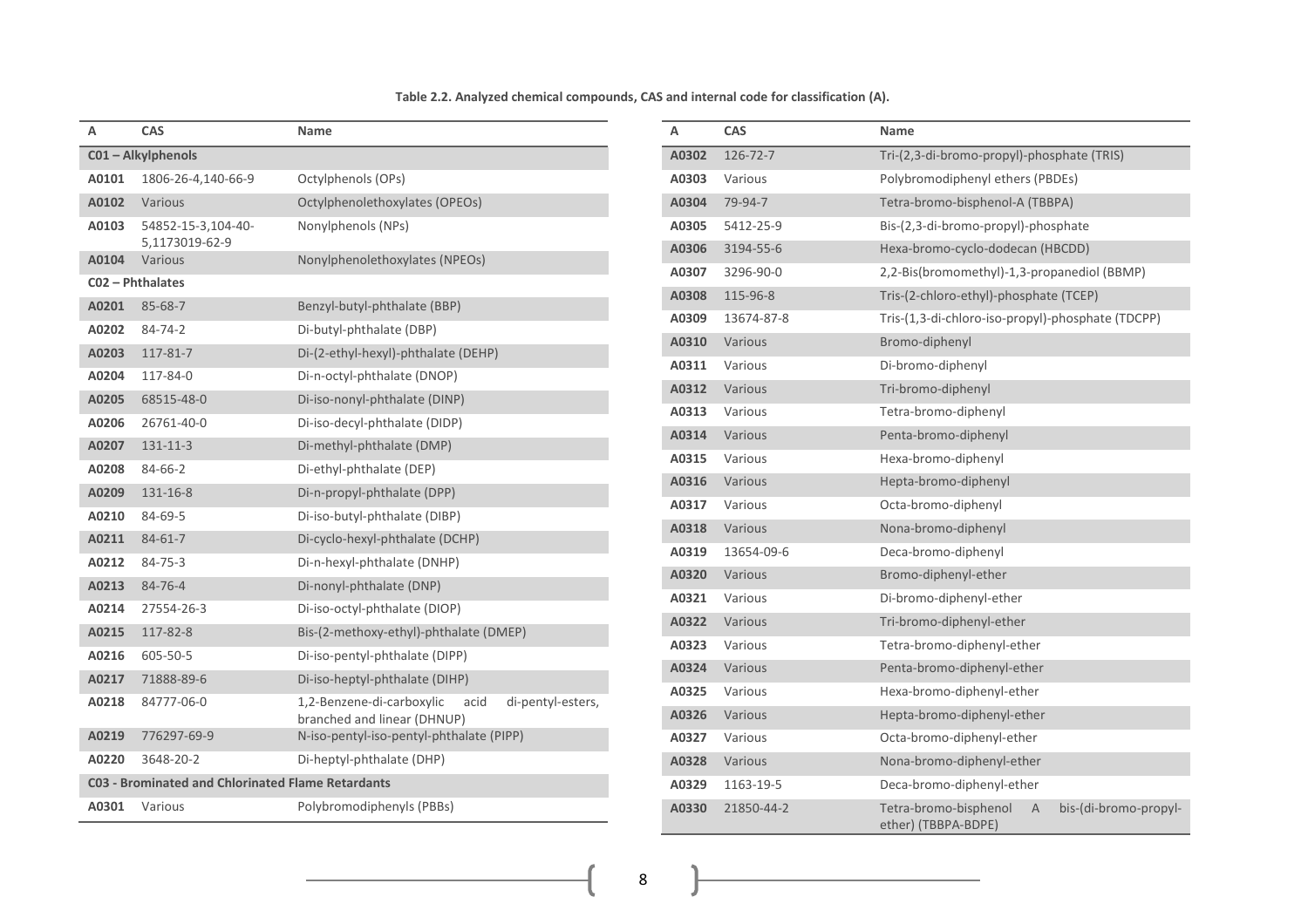## **Table 2.2. (continued)**

| А              | <b>CAS</b>    | Name                                      |
|----------------|---------------|-------------------------------------------|
| A0331          | 13674-84-5    | Tris-(2-chloroisopropyl)-phosphate (TCPP) |
| A0332          | Various       | Tris-(aziridinyl)-phosphinoxide (TEPA)    |
| C04 - Azo Dyes |               |                                           |
| A0401          | $92 - 67 - 1$ | 4-Aminodiphenyl                           |
| A0402          | $92 - 87 - 5$ | <b>Benzidine</b>                          |
| A0403          | $95 - 69 - 2$ | 4-Chloro-o-toluidine                      |
| A0404          | $91 - 59 - 8$ | 2-Naphthylamine                           |
| A0405          | $97 - 56 - 3$ | o-Aminoazotoluene                         |
| A0406          | $99 - 55 - 8$ | 5-Nitro-o-toluidine                       |
| A0407          | 106-47-8      | 4-Chloroaniline                           |
| A0408          | 615-05-4      | 2,4-Diaminoanisole                        |
| A0409          | 101-77-9      | 4,4'-Diaminodiphenylmethane               |
| A0410          | $91 - 94 - 1$ | 3,3'-Dichlorobenzidine                    |
| A0411          | 119-90-4      | 3,3'-Dimethoxybenzidine                   |
| A0412          | 119-93-7      | 3,3'-Dimethylbenzidine                    |
| A0413          | 838-88-0      | 3,3'-Dimethyl-4,4'-diaminodiphenylmethane |
| A0414          | 120-71-8      | p-Cresidine                               |
| A0415          | 101-14-4      | 4,4'-Methylene-bis(2-chloroaniline)       |
| A0416          | 101-80-4      | 4,4'-Oxydianiline                         |
| A0417          | 139-65-1      | 4,4'-Thiodianiline                        |
| A0418          | $95 - 53 - 4$ | o-Toluidine                               |
| A0419          | 95-80-7       | 2,4-Diaminotoluene                        |
| A0420          | 137-17-7      | 2,4,5-Trimethylaniline                    |
| A0421          | $90 - 04 - 0$ | o-Anisidine                               |
| A0422          | $60 - 09 - 3$ | 4-Aminoazobenzene                         |
| A0423          | $95 - 68 - 1$ | 2,4-Xylidine                              |
| A0424          | $87 - 62 - 7$ | 2,6-Xylidine                              |
| A0425          | $62 - 53 - 3$ | Aniline                                   |
| A0426          | 106-50-3      | 1,4-Phenylenediamine                      |

| А     | <b>CAS</b>                                   | <b>Name</b>                                        |
|-------|----------------------------------------------|----------------------------------------------------|
| A0427 | $95 - 51 - 2$                                | 2-Chloroaniline                                    |
| A0428 | $99 - 59 - 2$                                | 5-Nitro-o-anisidine                                |
| A0429 | 108-44-1                                     | m-Toluidine                                        |
| A0430 | $91 - 66 - 7$                                | n,n-Diethylanaline                                 |
| A0431 | 103-69-5                                     | n-Ethylaniline                                     |
| A0432 | $100 - 61 - 8$                               | n-Methylaniline                                    |
| A0433 | 106-49-0                                     | p-Toluidine                                        |
|       | <b>C05 - Organotin Compounds</b>             |                                                    |
| A0501 | Various                                      | Monobutyltin (MBT)                                 |
| A0502 | Various                                      | Dibutyltin (DBT)                                   |
| A0503 | Various                                      | Dioctyltin (DOT)                                   |
| A0504 | Various                                      | Tributyltin (TBT)                                  |
| A0505 | Various                                      | Triphenyltin (TPhT)                                |
| A0506 | Various                                      | Tricyclohexyltin(TCyHT)                            |
| A0507 | Various                                      | Trioctyltin(TriOT)                                 |
| A0508 | Various                                      | Tripropyltin (TPT)                                 |
| A0509 | Various                                      | Monooctyltin (MOT)                                 |
| A0510 | Various                                      | Tetrabutyltin (TeBT)                               |
|       | <b>C06 - Perfluorinated Chemicals (PFCs)</b> |                                                    |
| A0601 | 335-67-1                                     | Perfluoro-n-octanoic acid (PFOA)                   |
| A0602 | 2795-39-3 / Various                          | Perfluorooctane sulphonates (PFOS)                 |
| A0603 | $307 - 24 - 4$                               | Perfluoro-n-hexanoic acid (PFHxA)                  |
| A0604 | 3871-99-6                                    | Perfluorohexane sulphonates (PFHxS)                |
| A0605 | $375 - 22 - 4$                               | Perfluorobutyric Acid (PFBA)                       |
| A0606 | 375-73-5                                     | Perfluoro-butane-sulfonic acid                     |
| A0607 | 754-91-6                                     | Perfluoro-octane-sulfon- amide (PFOSA)             |
| A0608 | 31506-32-8                                   | N-Methyl-Perfluoro-octane-sulfon-amide (N-Me-FOSA) |
| A0609 | 4151-50-2                                    | N-Ethyl-Perfluoro-octane-sulfon-amide (N-Et-FOSA)  |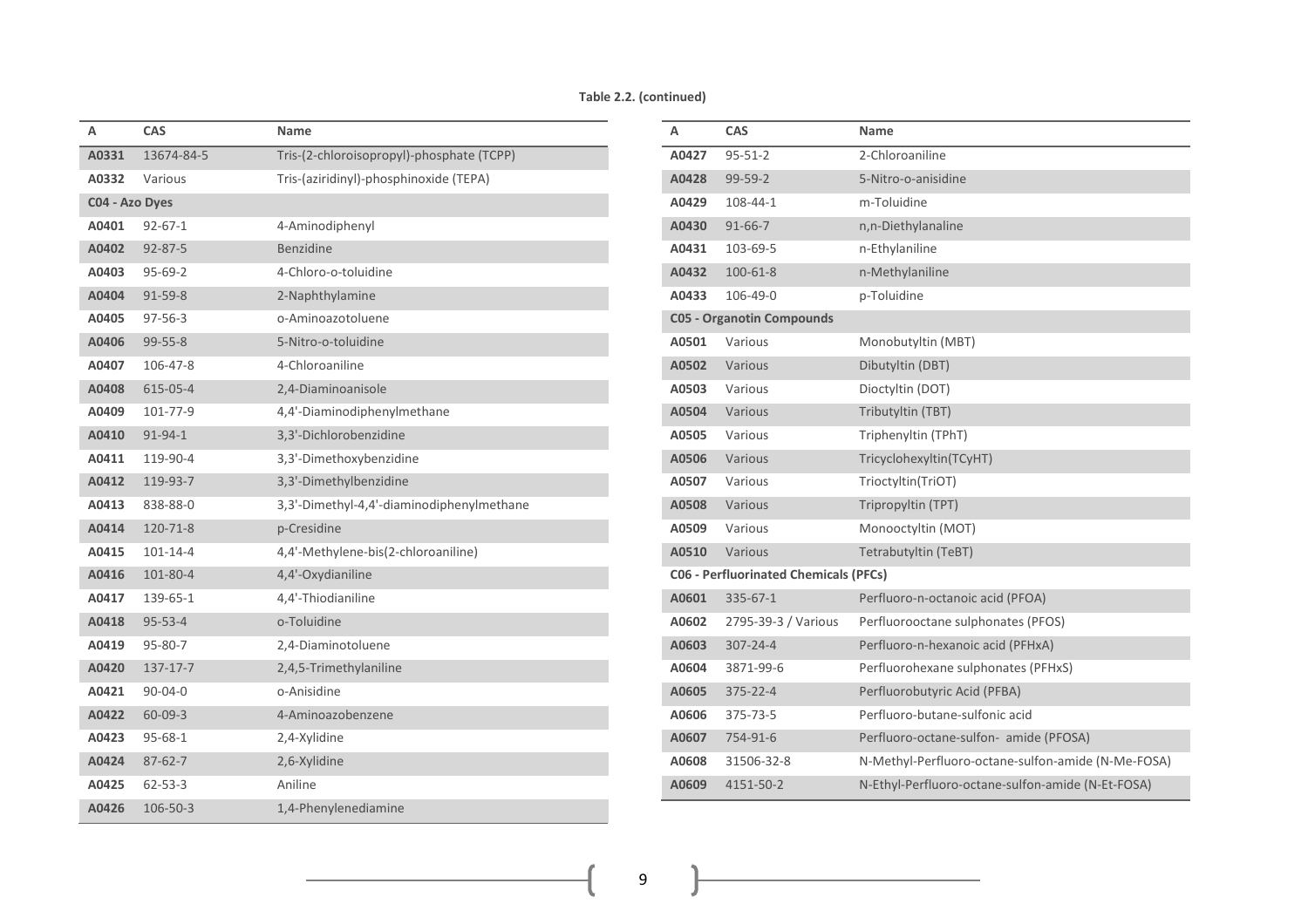| А     | <b>CAS</b>                        | <b>Name</b>                                                                |
|-------|-----------------------------------|----------------------------------------------------------------------------|
| A0610 | 24448-09-7                        | N-Methyl-Perfluoro-octane-sulfon-amido-ethanol<br>(N-Me-FOSE alcohol)      |
| A0611 | 1691-99-2                         | N-Ethyl-Perfluoro-octane-sulfon-amido-ethanol<br>$(N-$<br>Et-FOSE alcohol) |
| A0612 | 2706-90-3                         | Perfluoro-pentanoic acid                                                   |
| A0613 | 375-85-9                          | Perfluoro-heptanoic acid                                                   |
| A0614 | 375-95-1                          | Perfluoro-nonanoic acid                                                    |
| A0615 | 335-76-2                          | Perfluoro-n-decanoic acid (PFDA)                                           |
| A0616 | 2058-94-8                         | Perfluoro-undecanoic acid                                                  |
| A0617 | $307 - 55 - 1$                    | Perfluorododecanoic Acid (PFDoA)                                           |
| A0618 | 72629-94-8                        | Perfluoro-tridecanoic acid                                                 |
| A0619 | 376-06-7                          | Perfluoro-tetradecanoic acid                                               |
| A0620 | 355-46-4 / 432-50-7               | Perfluoro-hexane-sulfonic acid                                             |
| A0621 | 375-92-8                          | Perfluoro-heptane-sulfonic acid                                            |
| A0622 | $355 - 77 - 3$                    | Perfluor-decane-sulfonic acid                                              |
| A0623 | 27619-97-2                        | 1H,1H,2H,2H-Perfluoro-octane-sulphonic acid                                |
| A0624 | 34598-33-9                        | 2H,2H,3H,3H-Perfluoroundecanoic acid (PFUnA)                               |
| A0625 | 172155-07-6                       | Perfluoro-3-7-dimethyl octane carboxylate                                  |
| A0626 | 1546-95-8                         | 7H-Dodecafluoro heptane carboxylate                                        |
|       | <b>C07 - Chlorobenzenes</b>       |                                                                            |
| A0701 | 108-90-7                          | Chlorobenzene                                                              |
| A0702 | Various                           | Dichlorobenzenes                                                           |
| A0703 | Various                           | Trichlorobenzenes                                                          |
| A0704 | Various                           | Tetrachlorobenzenes                                                        |
| A0705 | 608-93-5                          | Pentachlorobenzene                                                         |
| A0706 | 118-74-1                          | Hexachlorobenzene                                                          |
|       | <b>C08 - Chlorinated Solvents</b> |                                                                            |
| A0801 | 75-09-2                           | Dichloromethane                                                            |
| A0802 | 67-66-3                           | Chloroform                                                                 |
| A0803 | $56 - 23 - 5$                     | Carbon tetrachloride                                                       |

| А     | <b>CAS</b>                 | <b>Name</b>                                                 |
|-------|----------------------------|-------------------------------------------------------------|
| A0804 | 107-06-2                   | 1,2-dichloroethane                                          |
| A0805 | $71 - 55 - 6$              | 1,1,1-trichloroethane                                       |
| A0806 | 79-00-5                    | 1,1,2-trichloroethane                                       |
| A0807 | 630-20-6                   | 1,1,1,2-tetrachloroethane                                   |
| A0808 | 79-34-5                    | 1,1,2,2-tetrachloroethane                                   |
| A0809 | 76-01-7                    | Pentachloroethane                                           |
| A0810 | $75 - 35 - 4$              | 1,1-dichloroethylene                                        |
| A0811 | 156-59-2                   | cis-1,2-Dichloroethylene                                    |
| A0812 | 156-60-5                   | trans-1,2-Dichloroethylene                                  |
| A0813 | 79-01-6                    | Trichloroethylene                                           |
| A0814 | 127-18-4                   | Tetrachloroethylene                                         |
|       | C09 - Chlorophenols        |                                                             |
| A0901 | Various                    | Monochlorophenols                                           |
| A0902 | Various                    | Dichlorophenol (DiCP)                                       |
| A0903 | Various                    | Trichlorophenols (TriCP)                                    |
| A0904 | 25167-83-3                 | Tetrachlorophenols (TeCP)                                   |
| A0905 | 87-86-5                    | Pentachlorophenol (PCP)                                     |
| A0906 | $95 - 57 - 8$              | 2-Chlorophenol                                              |
| A0907 | 108-43-0                   | 3-Chlorophenol                                              |
| A0908 | 106-48-9                   | 4-Chlorophenol                                              |
| A0909 | 576-24-9                   | 2,3-Dichlorophenol                                          |
| A0910 | $95 - 77 - 2$              | 3,4-Dichlorophenol                                          |
| A0911 | 120-83-2, 583-78-8, 87-    | 2,4-Dichlorophenol,<br>2,5-Dichlorophenol,<br>$2,6-$        |
| A0912 | 65-0, 591-35-5<br>933-78-8 | Dichlorophenol, 3,5-Dichlorophenol<br>2,3,5-Trichlorophenol |
| A0913 | 95-95-4                    | 2,4,5-Trichlorophenol                                       |
| A0914 | 88-06-2                    | 2,4,6-Trichlorophenol                                       |
| A0915 | 609-19-8, 15950-66-0       | 3,4,5-Trichlorophenol, 2,3,4-Trichlorophenol                |
| A0916 | 4901-51-3                  | 2,3,4,5-Tetrachlorophenol                                   |
| A0917 | $58 - 90 - 2$              | 2,3,4,6-Tetrachlorophenol                                   |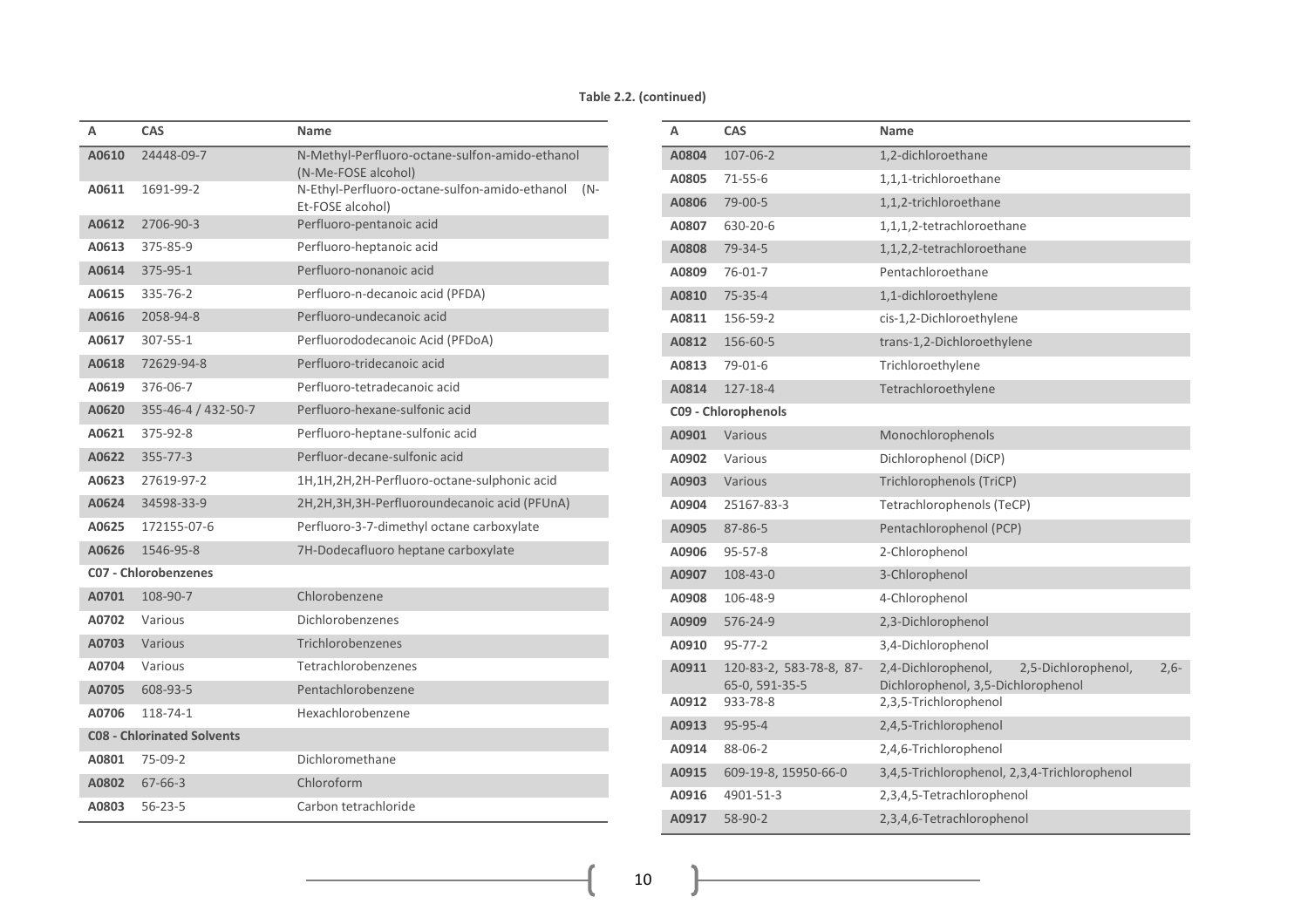## **Table 2.2. (continued)**

| А     | <b>CAS</b>                                     | <b>Name</b>                                 |  |  |  |
|-------|------------------------------------------------|---------------------------------------------|--|--|--|
| A0918 | 935-95-5                                       | 2,3,5,6-Tetrachlorophenol                   |  |  |  |
|       | <b>C10 - Short-Chain Chlorinated Paraffins</b> |                                             |  |  |  |
| A1001 | 85535-84-8                                     | Short-chain chlorinated paraffins (C10-C13) |  |  |  |
|       | <b>C11 - Total Heavy Metals</b>                |                                             |  |  |  |
| A1101 | 7440-47-3                                      | Chromium (Cr)                               |  |  |  |
| A1102 | 18540-29-9                                     | Hexavalent Chromium (Cr VI)                 |  |  |  |
| A1103 | 7439-95-4                                      | Manganese (Mn)                              |  |  |  |
| A1104 | 7440-48-4                                      | Cobalt (Co)                                 |  |  |  |
| A1105 | 7440-02-0                                      | Nickel (Ni)                                 |  |  |  |

| A             | CAS       | Name          |  |
|---------------|-----------|---------------|--|
| A1106         | 7440-50-8 | Copper (Cu)   |  |
| A1107         | 7440-66-6 | Zinc(Zn)      |  |
| A1108         | 7440-38-2 | Arsenic (As)  |  |
| A1109         | 7440-43-9 | Cadmium (Cd)  |  |
| A1110         | 7440-36-0 | Antimony (Sb) |  |
| A1111         | 7439-97-6 | Mercury(Hg)   |  |
| A1112         | 7439-92-1 | Lead(Pb)      |  |
| C12 - Cyanide |           |               |  |
| A1201         | 74-90-8   | Cyanide       |  |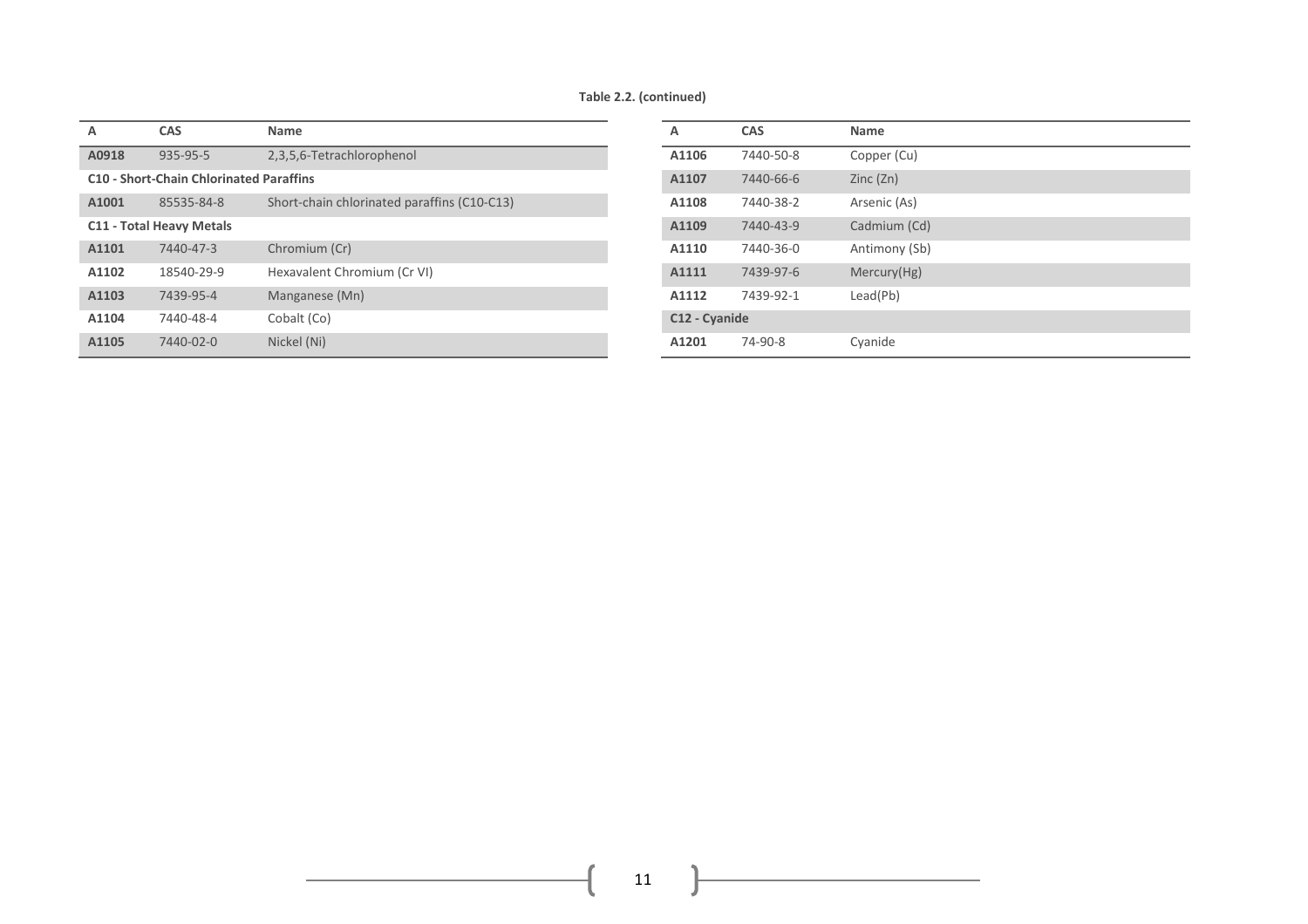Each facility was assigned an internal code, composed by F and a three-digit number. In some facilities, chemical analyses were conducted twice; in those cases an additional letter is present: A for the first investigation and B for the second one. Globally, 112 studies were conducted in 102 facilities located in 10 countries. China is the most represented country, with 49 facilities out of 102, followed by Bangladesh. Globally, 72% of all facilities are located in Asia (Figure 2.1).



## **FACILITIES BY COUNTRY**

**Figure 2.1. Facilities involved in this work, divided by country.** 

The chemical analysis were conducted from 2013 to 2015. The studies were distributed as follows:

- 42 studies were performed in 2013;
- 43 studies were performed in 2014;
- 27 studies were performed in 2015.

The data are inhomogeneous: not all of the 177 compounds were analysed in each facility; moreover, the three types of samples did not have the same amount of available data. Generally, the monitoring strategy required that, for those classes for which all analytes were under the limit of detection (LOD) in UWW, samples from IW and TWW would not be analysed. As a consequence, most data relates to UWW, with 141 compounds analysed for each facility, on average, followed by IW (60 compounds) and TWW (53 compounds). This difference must be taken into consideration during the comparison of results. In Table 2.3 various information about data are reported: the average number of compounds analysed for every facility with the range, the number of studies conducted and the global amount of data, for IW, UWW and TWW.

**Table 2.3. Average number of compounds per facility (range in brackets), number of studies conducted and global amount of data, for incoming water, untreated wastewater and treated wastewater.** 

| <b>INCOMING WATER</b> | UNTREATED WASTEWATER   | <b>TREATED WASTEWATER</b> |
|-----------------------|------------------------|---------------------------|
| 60 (11-143) compounds | 141 (96-156) compounds | 53 (1-147) compounds      |
| 111 studies           | 112 studies            | 65 studies                |
| 6611 data             | 15822 data             | 3425 data                 |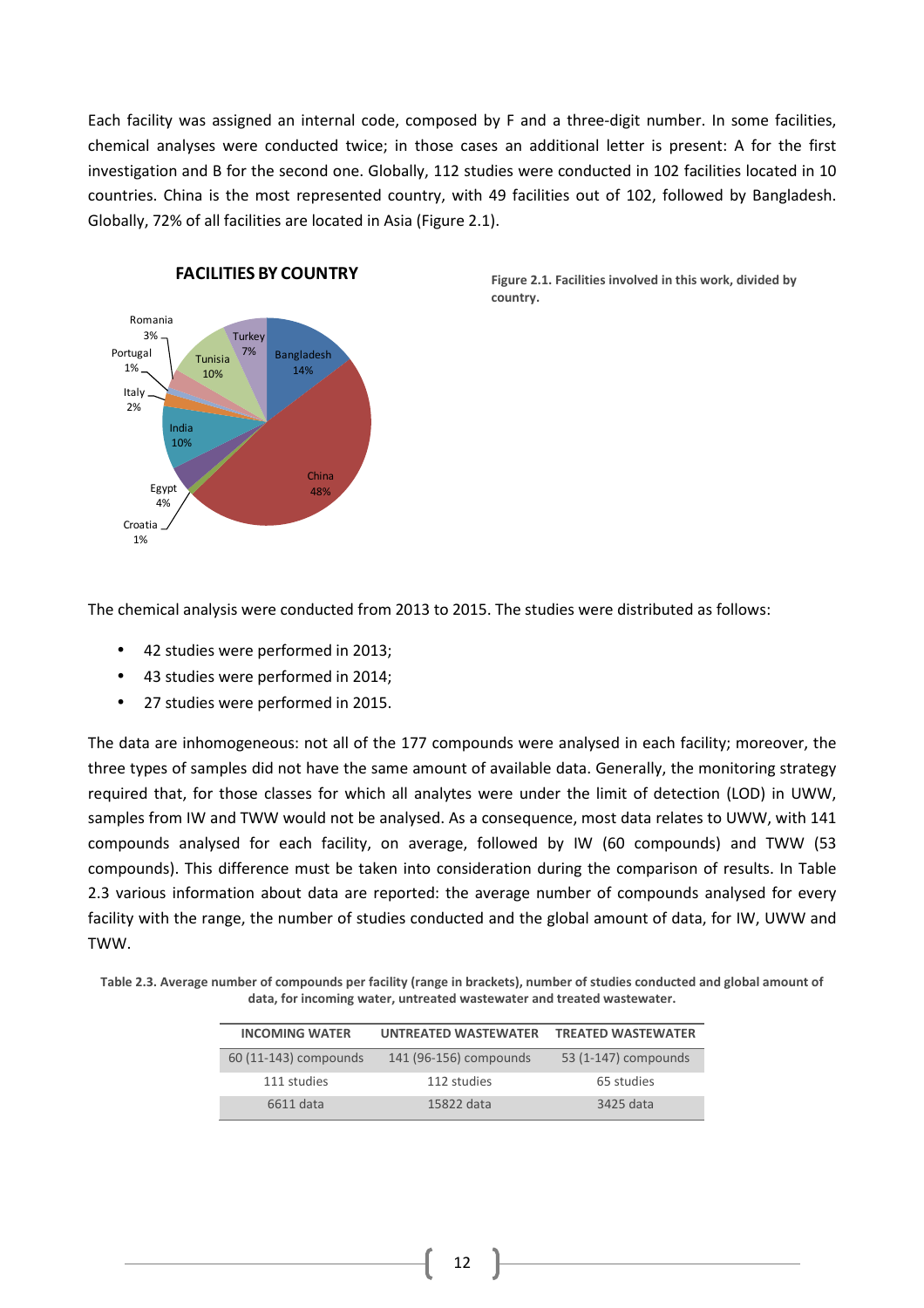## **DETECTED ANALYTES**

The first step of the study was the evaluation of detected and undetected analytes. The assessment initially focused on UWW samples, given the great data size. Thereafter the comparison with IW and TWW samples was performed.

## **Untreated wastewater**

The first conclusion that can be inferred from the available data is that 112 compounds out of 177 were under the limit of detection (LOD) in all studies. The LOD is the lowest quantity of a substance that can be distinguished from the absence of such substance. Therefore being under LOD does not mean being absent, rather it indicates that the concentration of a substance is certainly below a specific value. Accordingly, in order to assess the real concentration of chemicals, it is very important to choose pre-analytical and analytical methods characterised by a minimum LOD.

Considering an average facility, about 8% of the compounds were detected (i.e., they were above LOD). The most representative class is C11 (total heavy metals), followed by C04 (Azo dyes), as shown in Figure 2.2. Table 2.4 reports the detected analytes in more detail. On the contrary, class C03 is characterised by a very low percentage of detected analytes (average 0.1%). This should be taken into account, in view of a reduction of the analytes.



**Figure 2.2. Distribution of the detected analytes among classes, in untreated wastewater.**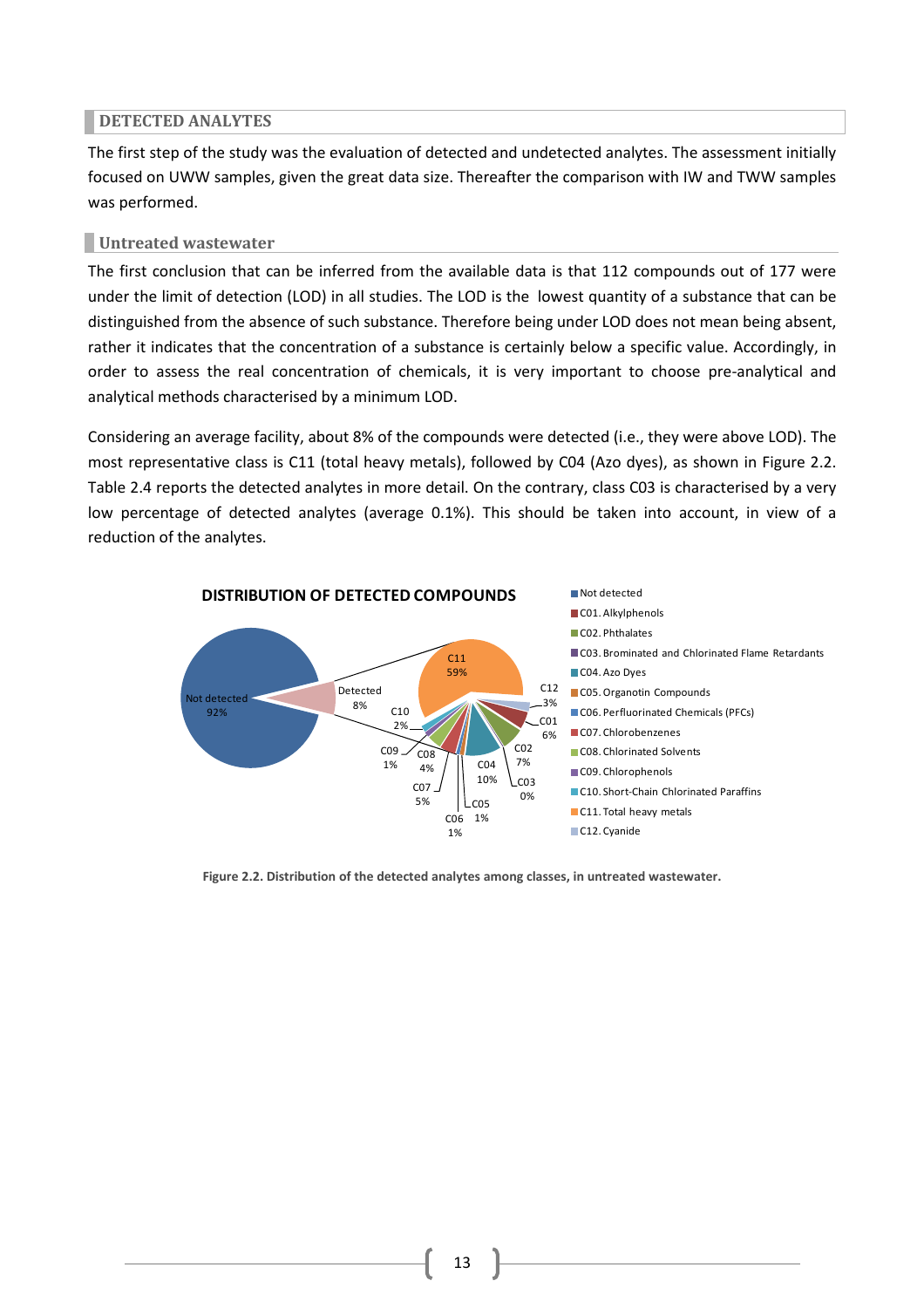**Table 2.4. Analysed and detected compounds (percentage and maximum) per class, in untreated wastewater. C01: Alkylphenols; C02: Phthalates; C03: Brominated and Chlorinated Flame Retardants; C04: Azo Dyes; C05: Organotin Compounds; C06: Perfluorinated Chemicals (PFCs); C07: Chlorobenzenes; C08: Chlorinated Solvents; C09: Chlorophenols; C10: Short-Chain Chlorinated Paraffins; C11: Total Heavy Metals; C12: Cyanide.** 

| <b>Classes</b>  | <b>Analysed compounds</b><br>(average) | <b>Detected compounds</b> | <b>Detected compounds</b><br>(maximum) |
|-----------------|----------------------------------------|---------------------------|----------------------------------------|
| CO <sub>1</sub> | $\overline{4}$                         | 14%                       | $\overline{2}$                         |
| C <sub>02</sub> | 18                                     | 4.1%                      | 5                                      |
| CO <sub>3</sub> | 21                                     | 0.1%                      | $\mathbf{1}$                           |
| CO <sub>4</sub> | 29                                     | 4.2%                      | 5                                      |
| C <sub>05</sub> | 10                                     | 1.4%                      | $\overline{2}$                         |
| C <sub>06</sub> | 21                                     | 0.5%                      | 3                                      |
| <b>C07</b>      | 6                                      | 8.9%                      | $\overline{4}$                         |
| <b>CO8</b>      | 12                                     | 4.0%                      | 3                                      |
| CO <sub>9</sub> | 8                                      | 2.0%                      | $\overline{2}$                         |
| C <sub>10</sub> | $\mathbf{1}$                           | 2.1%                      | $\mathbf{1}$                           |
| C11             | 12                                     | 55%                       | 10                                     |
| C12             | 1                                      | 34%                       | $\mathbf{1}$                           |

Metals (C11) are not only the most represented class on average, but they were also detected in almost all the investigated facilities, as shown in Figure 2.3. The second most frequent class is azo dyes (C04), present in two thirds of the sites; other classes were detected less frequently than C11 and C04. The less frequent class is C03, which is present (with maximum 1 compound out of 21, as reported in Table 2.4) in only 3% of the facilities.



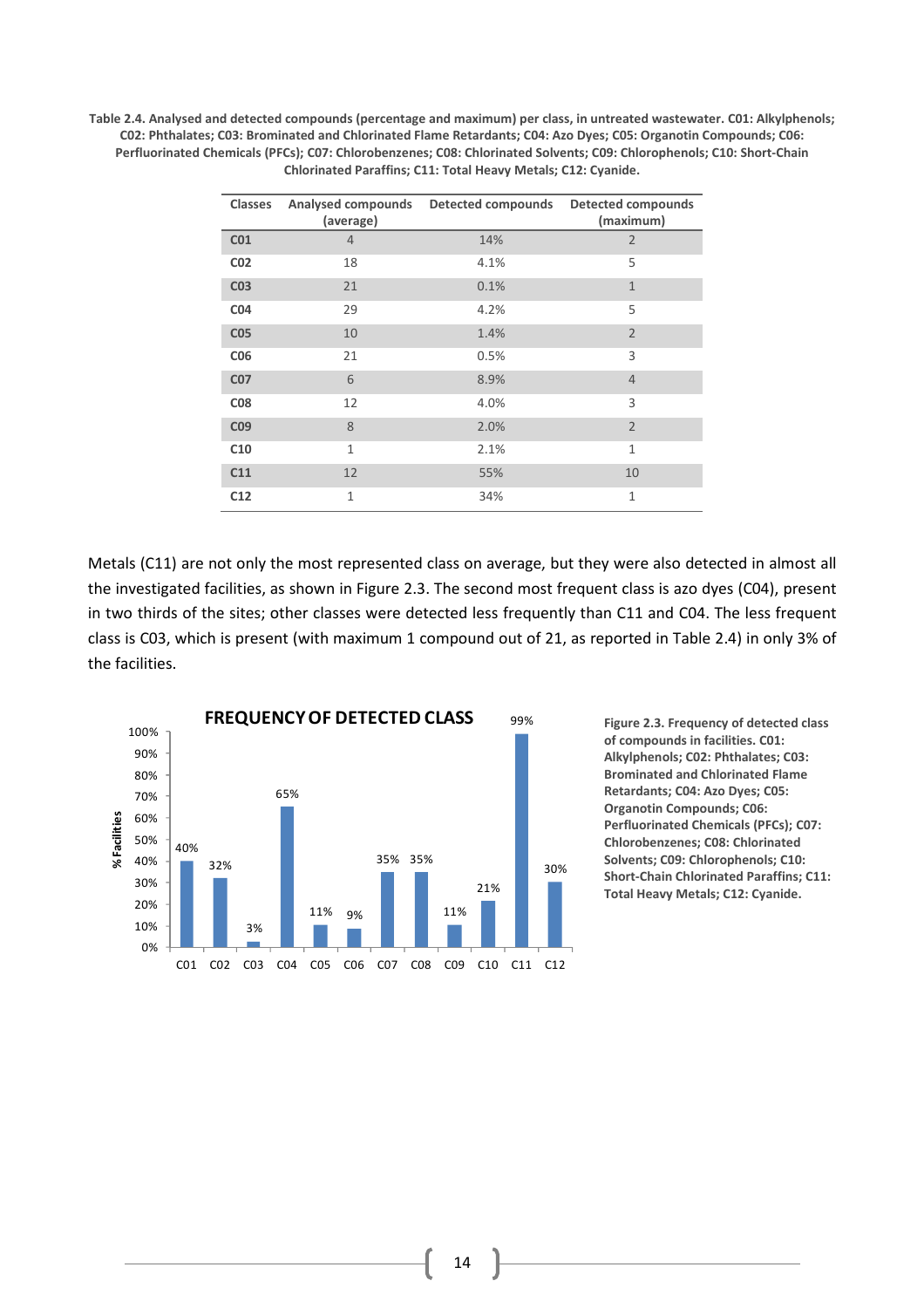**Figure 2.4. Percentage of detected analytes, per country and community of countries. EU: European Union; TUR: Turkey; TUN: Tunisia; ROU: Romania; PRT: Portugal; ITA: Italy; IND: India; EGY: Egypt; HRV: Croatia; CHN: China; BGD: Bangladesh.** 



**PERCENTAGE OF DETECTED ANALYTES**

Finally, the number of detected analytes was assessed considering the country were facilities were located. The percentage of detected analytes ranges from 3% in Portugal to 14% in Croatia. No significant difference was noticed between countries within and outside of the European Union.

Obviously, the assessments reported in this section must be considered in combination with the information about the concentration and toxicity of the compounds, described in the following pages.

## **Comparison of sampling sites**

In this section detected analytes in UWW are compared with IW and TWW. As expected, the number of analytes above the LOD is higher in UWW (11) than in the other samples: TWW and IW samples are characterised by 7 and 4 detected analytes on average, respectively (Figure 2.5a). Figure 2.5b shows the number of compounds with all values under the LOD. This increases from 112 for UWW to 134 for UWW, and 140 for TWW, out of the 177 total analysed chemicals.



**Figure 2.5. a) Average number of detected compounds (above the limit of detection); b) number of compounds with all values under the limit of detection (LOD) in incoming water (IW), untreated wastewater (UWW) and treated wastewater (TWW).**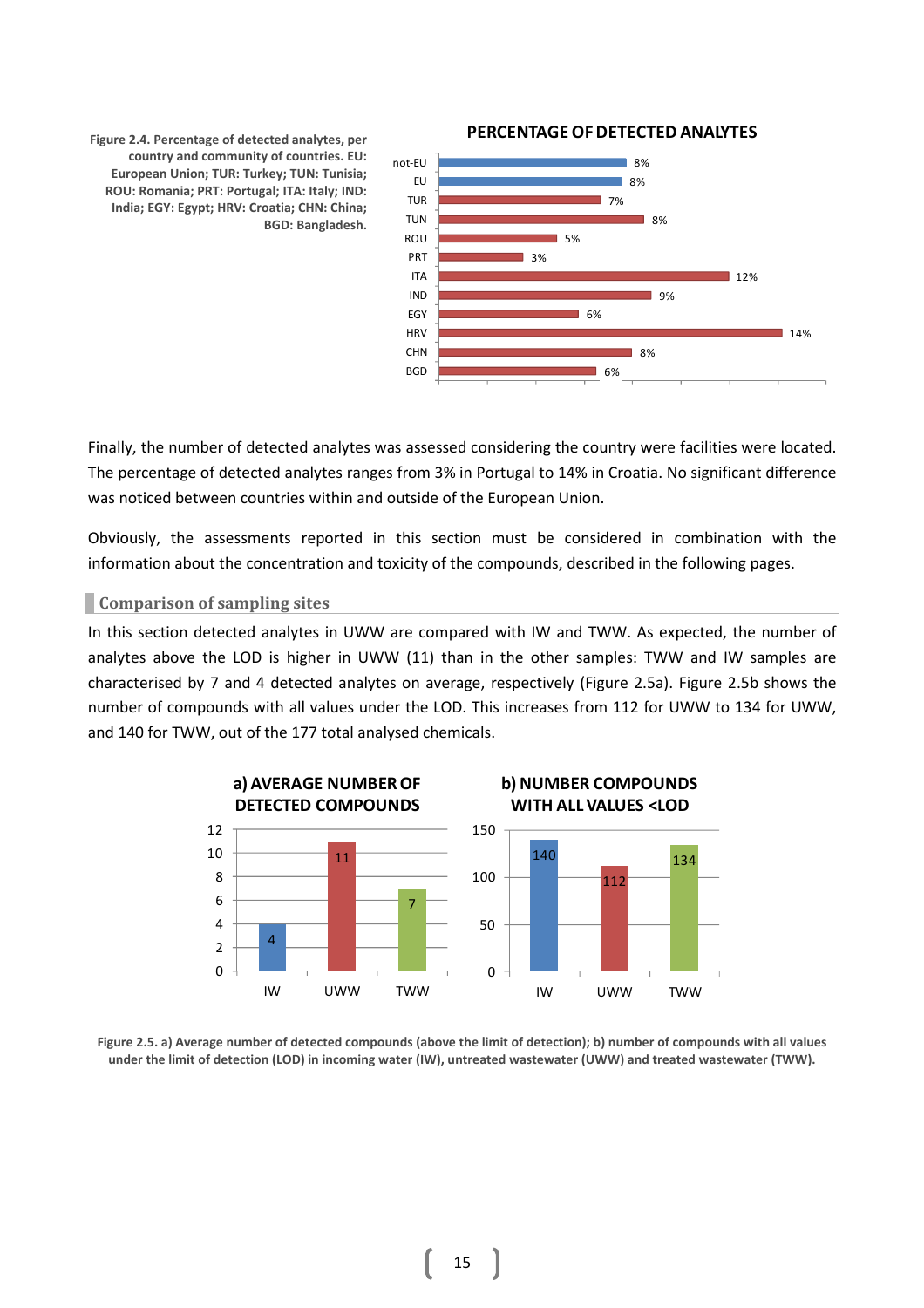

## **DISTRIBUTION OF DETECTED COMPOUNDS**

**Figure 2.6. Distribution of detected analytes among classes, in incoming water, untreated wastewater and treated wastewater. C01: Alkylphenols; C02: Phthalates; C03: Brominated and Chlorinated Flame Retardants; C04: Azo Dyes; C05: Organotin Compounds; C06: Perfluorinated Chemicals (PFCs); C07: Chlorobenzenes; C08: Chlorinated Solvents; C09: Chlorophenols; C10: Short-Chain Chlorinated Paraffins; C11: Total Heavy Metals; C12: Cyanide.** 

The distribution per class of the detected analytes shows a few differences in the three samples (Figure 2.6). The most represented class is C11 (total heavy metals) for all the sites, the other classes are present with various percentages. It seems that in UWW the percentage of metals (C11) decreases respect to IW and TWW. This trend was associated with an increase in the percentage of the other minor classes. As an example, C04 is almost absent in IW and increases to about 10% in UWW; C01 increases from 1% in IW to 5% in UWW. In TWW the percentage of C11 is close to that in IW and all the other classes decrease in percentage compared to UWW. It should also be noted that azo dyes (C04) are reduced in percentage in TWW with respect to UWW, but anyway remain much higher than in IW; the same goes for C01. On the contrary, other classes shows an opposite trend (C05, C06, C07, C08).

To further investigate which class is more influenced by the presence of the facilities, a detailed comparison about the detected classes in the three samples is reported in Figure 2.7, expressed as difference between concentration of classes.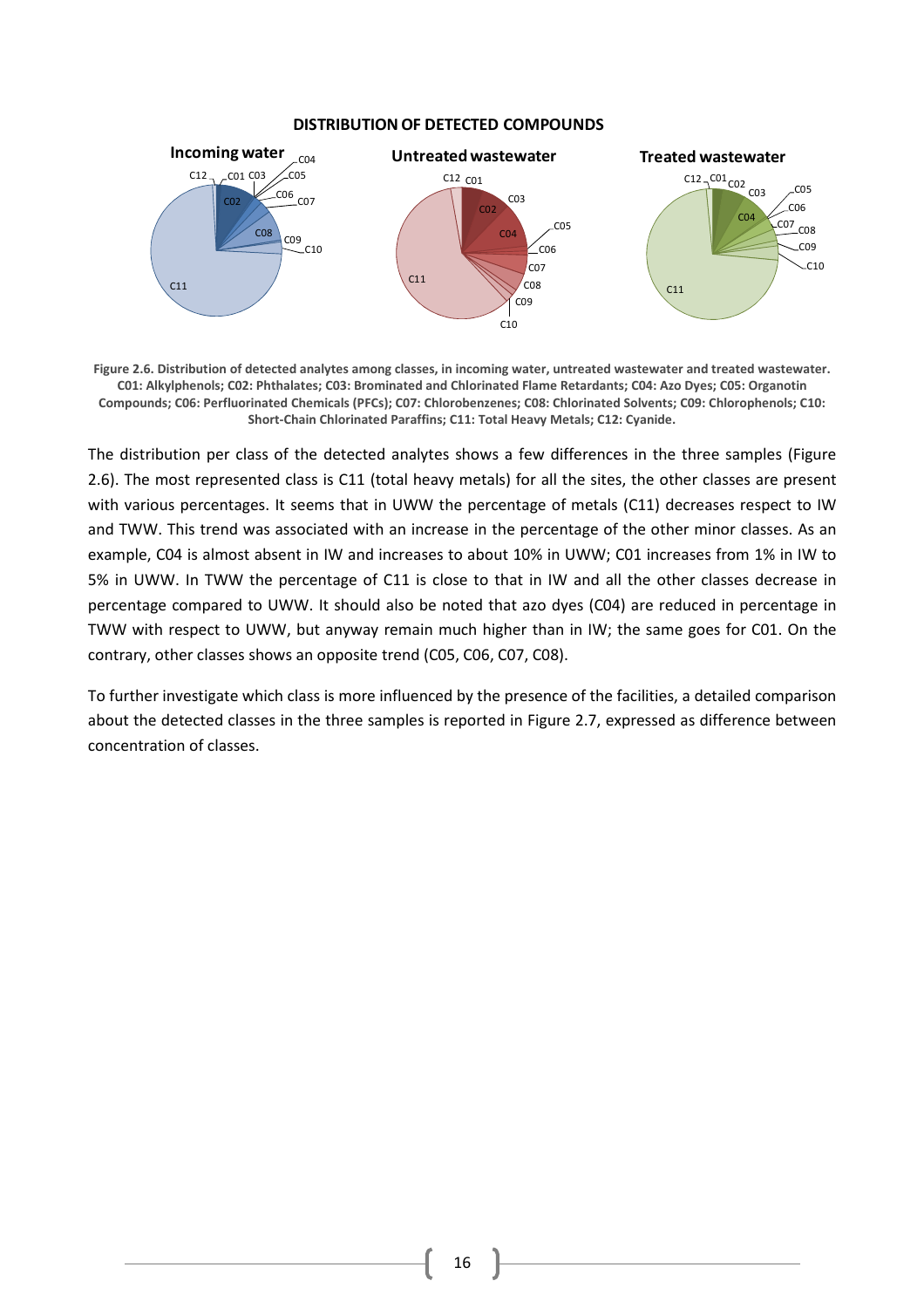

# **NUMBER OF DETECTED ANALYTES a) Difference UWW - IW**

**Figure 2.7. Difference of detected values in classes of chemicals, comparing various types of samples. a) Difference between untreated wastewater (UWW) and incoming water (IW); b) Difference between treated wastewater (TWW) and untreated wastewater (UWW); c) Difference between treated wastewater (TWW) and incoming water (IW). C01: Alkylphenols; C02: Phthalates; C03: Brominated and Chlorinated Flame Retardants; C04: Azo Dyes; C05: Organotin Compounds; C06: Perfluorinated Chemicals (PFCs); C07: Chlorobenzenes; C08: Chlorinated Solvents; C09: Chlorophenols; C10: Short-Chain Chlorinated Paraffins; C11: Total Heavy Metals; C12: Cyanide.** 

Figure 2.7a shows that azodyes (C04) and organotin compounds (C05) are the most influenced by the activities of the facilities, representing a high difference between UWW and IW; C05 shows a very high increase from IW to UWW due to the fact that the entire class was totally absent in IW. Alkylphenols (C01), chlorophenols (C09) and cyanide (C12) are also noteworthy, as they show an almost 10-fold increase in the number of detected analytes, from IW to UWW.

Comparing UWW with TWW, C03 (brominated and chlorinated flame retardants) and C06 (perfluorinated compounds) seem to be completely removed from the wastewater (Figure 2.7b). It should be consider that these results are affected by the difference in data size among the samples. In particular, in classes C03 and C06, 2 compounds were analysed on average for TWW (Table 2.5), while in UWW they were 21. C04 and C05 show also a decrease in the number of detected analytes, but it is not enough to compensate for the extreme increment that was previously observed. This is confirmed by Figure 2.7c, where C04 and C05 are still the most important classes, in term of relative increase of number of detected analytes from IW to TWW.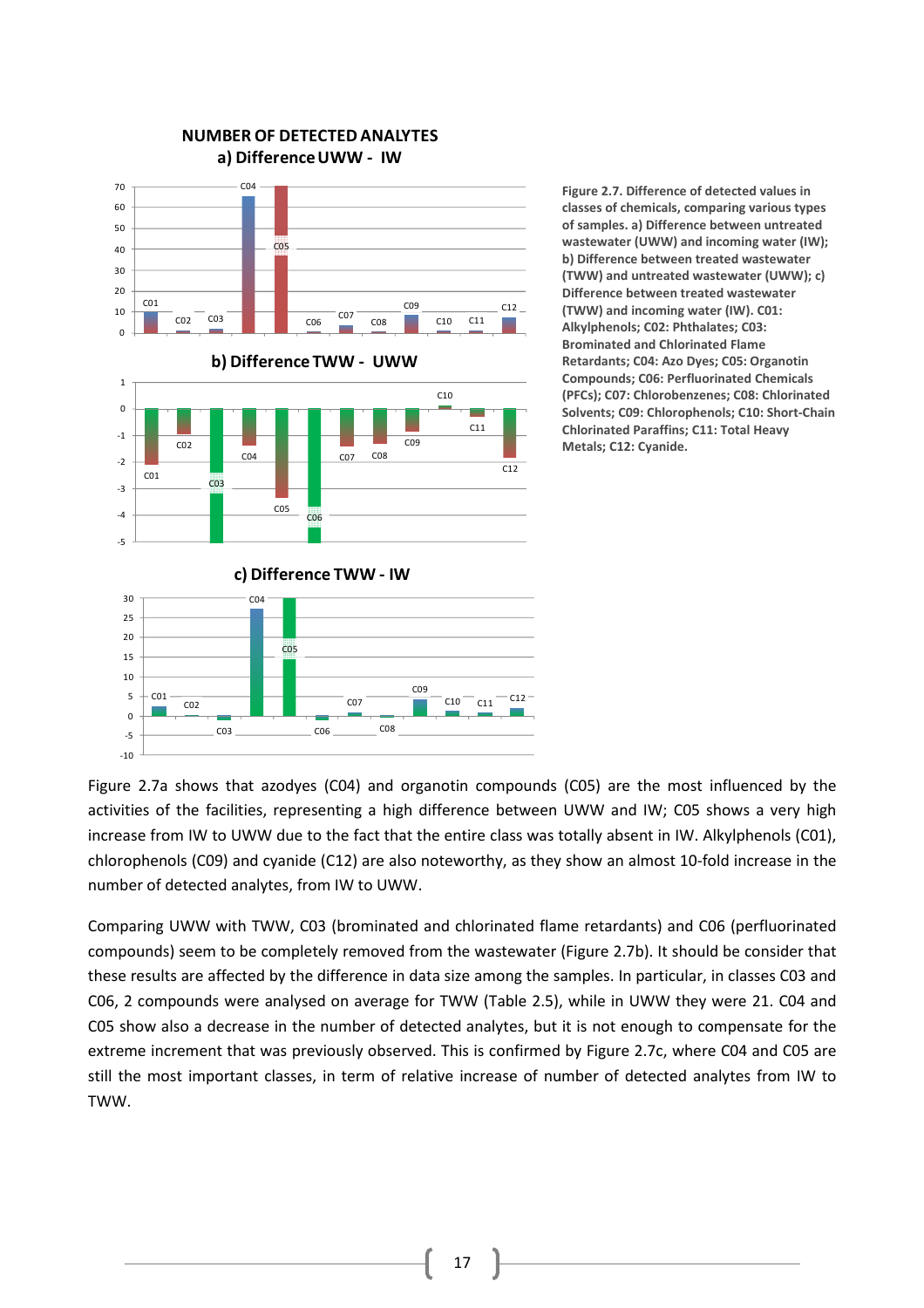**Table 2.5. Analysed and detected compounds (percentage and maximum) per class, in incoming water and treated wastewater. C01: Alkylphenols; C02: Phthalates; C03: Brominated and Chlorinated Flame Retardants; C04: Azo Dyes; C05: Organotin Compounds; C06: Perfluorinated Chemicals (PFCs); C07: Chlorobenzenes; C08: Chlorinated Solvents; C09: Chlorophenols; C10: Short-Chain Chlorinated Paraffins; C11: Total Heavy Metals; C12: Cyanide.** 

|                 |                                    | <b>INCOMING WATER</b>        |                                           |                                    | <b>TREATED WASTEWATER</b>    |                                           |
|-----------------|------------------------------------|------------------------------|-------------------------------------------|------------------------------------|------------------------------|-------------------------------------------|
| <b>Classes</b>  | Analysed<br>compounds<br>(average) | <b>Detected</b><br>compounds | <b>Detected</b><br>compounds<br>(maximum) | Analysed<br>compounds<br>(average) | <b>Detected</b><br>compounds | <b>Detected</b><br>compounds<br>(maximum) |
| CO <sub>1</sub> | 2                                  | 2.9%                         | 1                                         |                                    | 13%                          |                                           |
| CO <sub>2</sub> | 7                                  | 4.5%                         | $\overline{4}$                            | 6                                  | 6.9%                         | $\overline{4}$                            |
| CO <sub>3</sub> | 3                                  | 0.3%                         | $\mathbf{1}$                              | $\overline{2}$                     | 0%                           | $\Omega$                                  |
| CO <sub>4</sub> | 19                                 | 0.1%                         | $\mathbf{1}$                              | 17                                 | 3.0%                         | 3                                         |
| C <sub>05</sub> | $\overline{2}$                     | 0%                           | $\mathbf{0}$                              | 3                                  | 1.2%                         | $\mathbf{1}$                              |
| CO <sub>6</sub> | 3                                  | 2.3%                         | $\overline{4}$                            | $\overline{2}$                     | 0%                           | $\overline{0}$                            |
| C <sub>07</sub> | $\overline{2}$                     | 4.9%                         | $\overline{2}$                            | $\overline{2}$                     | 8.7%                         | 14                                        |
| CO8             | 5                                  | 5.6%                         | $\overline{2}$                            | $\overline{4}$                     | 4.5%                         | $\overline{2}$                            |
| C <sub>09</sub> | $\overline{2}$                     | 1.1%                         | $\mathbf{1}$                              | $\overline{2}$                     | 4.3%                         | $\overline{2}$                            |
| C10             | 0.4                                | 33%                          | $\mathbf{1}$                              | 0.4                                | 59%                          | $\mathbf{1}$                              |
| C11             | 12                                 | 25%                          | 7                                         | 12                                 | 43%                          | 10                                        |
| C12             | $\mathbf{1}$                       | 5.3%                         | $\mathbf{1}$                              | $\mathbf{1}$                       | 14%                          | $\mathbf{1}$                              |

## **EVALUATION OF CONCENTRATION VALUES**

After the evaluation of detected compounds in general, a specific assessment of concentration values was conducted. Given the little size of values above the limit of detection, drawing conclusions considering only the median concentration as an importance indicator of compounds and classes could be misleading. Therefore, all the results reported in this paragraph must be evaluated in this perspective and always compared with the corresponding results in term of presence of compounds.

## **Comparison of concentration values**

A comparison of concentration values among samples is difficult, not only because of the different data size in IW, UWW and TWW, as mentioned above, but also because the majority of data is <LOD, hence it is not possible to express their value quantitatively.

As in the previous paragraph, a comparison was conducted among the three type of samples, in order to investigate which class is more affected by the presence of the facilities, in terms of concentration. Given the low number of the detected analytes, the results reported in Figure 2.8 must be compared to those reported in Figure 2.7, in order to better understand the situation in its entirety.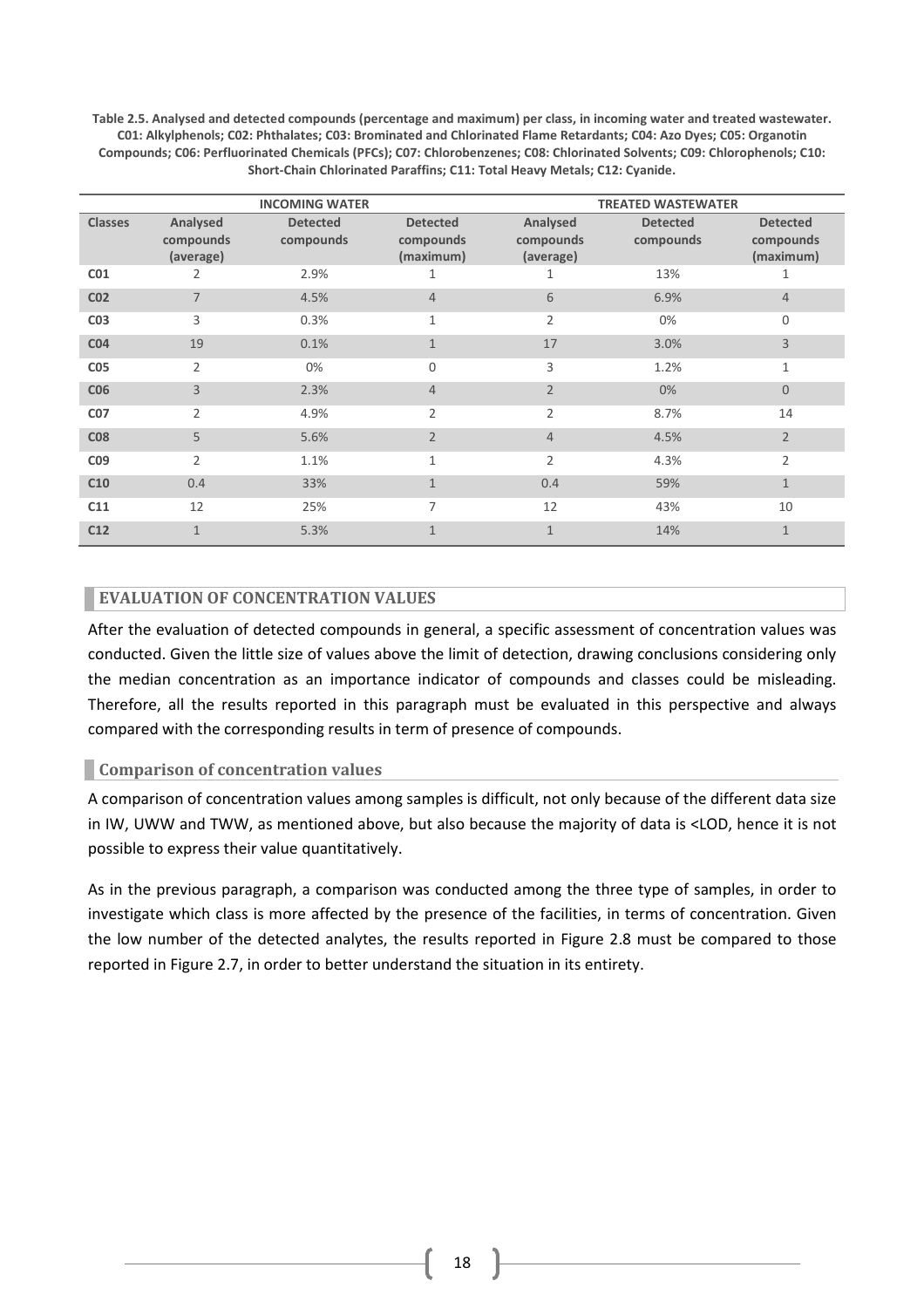

**Figure 2.8. Difference of median concentration of classes of chemicals, comparing various types of samples. a) Difference between untreated wastewater (UWW) and incoming water (IW); b) Difference between treated wastewater (TWW) and untreated wastewater (UWW); c) Difference between treated wastewater (TWW) and incoming water (IW). C01: Alkylphenols; C02: Phthalates; C03: Brominated and Chlorinated Flame Retardants; C04: Azo Dyes; C05: Organotin Compounds; C06: Perfluorinated Chemicals (PFCs); C07: Chlorobenzenes; C08: Chlorinated Solvents; C09: Chlorophenols; C10: Short-Chain Chlorinated Paraffins; C11: Total Heavy Metals; C12: Cyanide.** 

Classes C04 and C05 show the greatest increase from IW to UWW in median concentration, followed by C09 (Figure 2.8a). C1 and C12 seem to be characterised by an almost 10-fold increase in the number of detected analytes (Figure 2.7a), but the median concentration remains at the same levels. C03 and C06 are absent from TWW, leading to a very high decrease passing from UWW to TWW in both assessments (Figure 2.7b and Figure 2.8b). Regarding the other classes, C12 and C05 show a decrease in both evaluations; a number of detected analytes of class C01 decreased, with a stable median concentration; the analytes of class C07 were detected less in TWW with than in UWW, but, when quantified, they show a higher median concentration.

As in the previous evaluation, the decrease in concentration due to water treatment does not compensate for the impact of the facilities. Figure 2.8c shows a higher concentration of classes C04 and C05, when comparing TWW to IW.

Considering only the median concentration allows us to understand the general tendency of data, but sometimes it prevents us from identifying specific cases differing from the average trend. In order to individuate anomalies, a data-to-data comparison was conducted for every possible couple of sample tpes: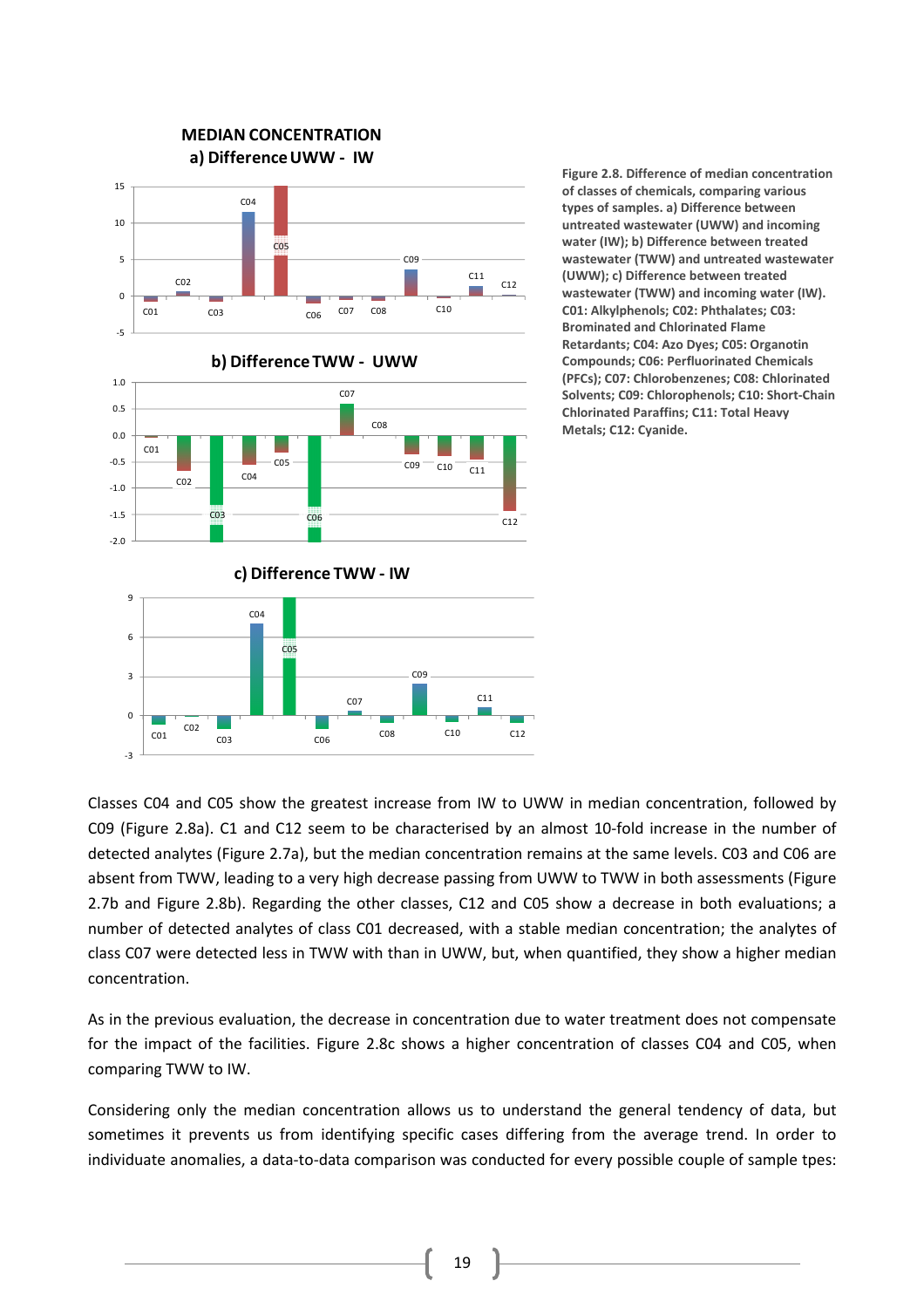UWW-IW; UWW-TWW and IW-TWW (Figure 2.9). It must remind that only analytes detected in both sample types for each couple can enter the comparison.



**DATA-TO-DATA COMPARISON**

**Figure 2.9. Data-to-data comparison of the concentration in UWW (untreated wastewater), IW (incoming water) and TWW (treated wastewater). a) Comparison between UWW and IW; b) comparison between UWW and TWW; c) comparison between IW and TWW. ND represents a comparison with both values under the limit of detection.** 

The graphs of Figure 2.9 show that most data are characterised by values under the limit of detection in both the samples. Considering the comparison UWW-IW and only data with both values > LOD, the majority of data are characterised by a higher concentration in UWW respect to IW (Figure 2.9a), but there are some exceptions: in 2% of cases (142 out of the 6595 comparable couples of data) compounds have a higher concentration in incoming water respect to untreated wastewater. Exceptions are widely distributed among compounds and sites. The reasons of this particular trend should be investigated.

A similar profile was obtained when comparing UWW to TWW (Figure 2.9b): 16% of the total data-to-data comparisons show a higher concentration in UWW than in TWW, but 5% of comparisons (178 out of 3425 comparable couples of data) shows the opposite trend. In this case anomalies are mainly concentrated in a few facilities: in particular F036 with 14 cases of TWW>UWW and 2 cases of UWW>TWW, F066 (TWW>UWW: 9 cases; UWW>TWW: 3 cases) and F089 (TWW>UWW: 5 cases; UWW>TWW: 2 cases). Such an increase of concentration of toxic compounds after the treatment is quite alarming. Given that this effect is localised to specific sites, the need of further investigation about the efficiency of the purifiers is evident.

Figure 2.9c shows that generally compounds are in higher concentration in wastewater after treatment than in incoming water (11%), with a frew exceptions (4%).

## **Correspondence analysis**

In the previous section similarities and anomalies in the concentration values were assessed separately from values under the LOD. This partial view should now be completed. In order to bridge the gap, advanced statistical techniques can be used.

Correspondence analysis is a descriptive/exploratory technique designed to analyze simple two-way and multiway tables containing some measure of correspondence between the rows and columns. The advantage in using this technique is that values above and below LOD can be included in the same evaluation recurring to an appropriate categorisation.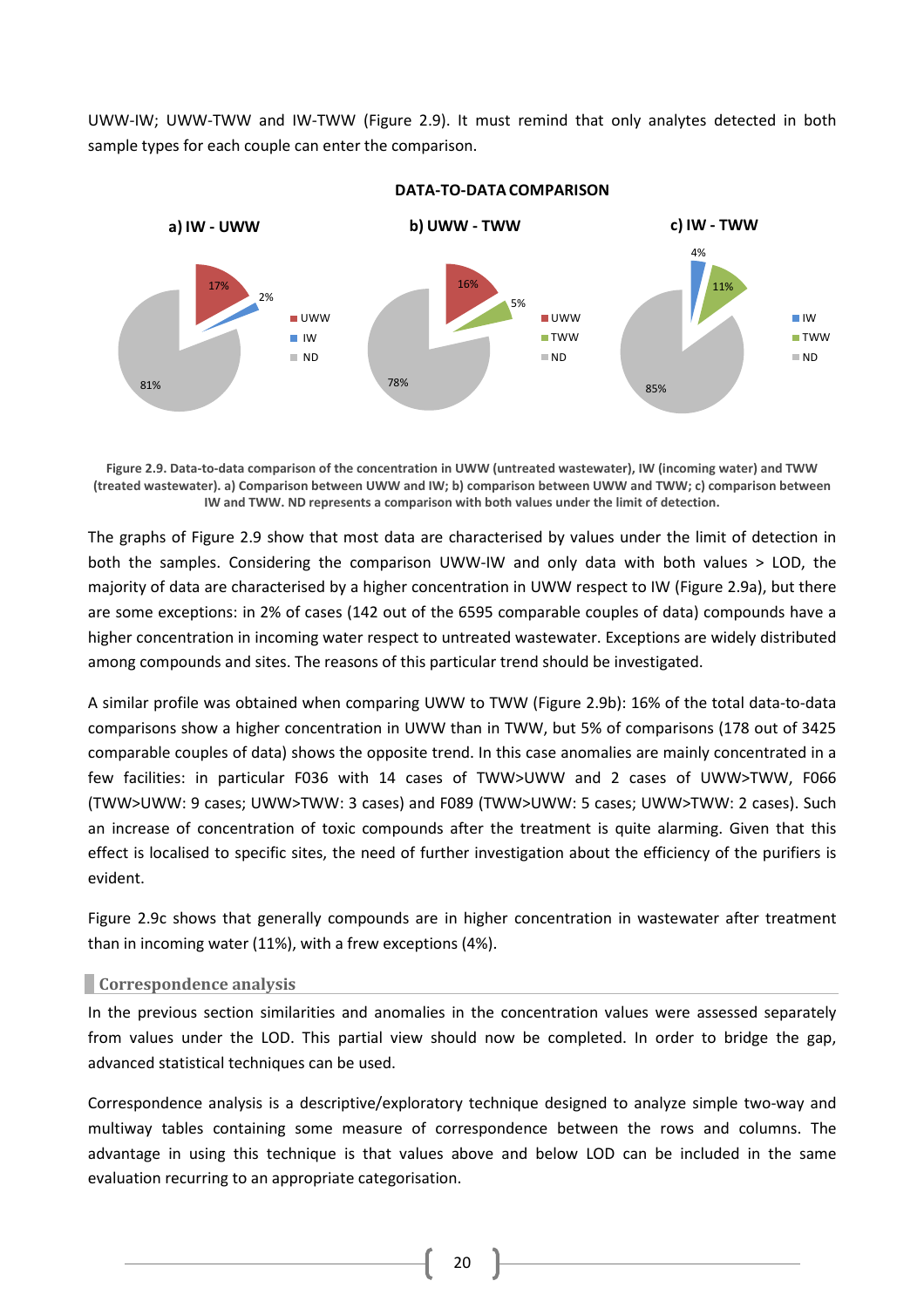Correspondence analysis was conducted starting from three datasets, containing the concentration values of toxic compounds from different type of samples: IW, UWW and TWW. All values were categorised as reported in Table 2.6.

| Category    |                      | Limits                                                            |
|-------------|----------------------|-------------------------------------------------------------------|
| <b>ND</b>   | Not detected         | Under LOD                                                         |
| <b>LOW</b>  | Low concentration    | From LOD to one-third of the maximum<br>value                     |
| <b>MED</b>  | Medium concentration | one-third to two-thirds<br>of the<br><b>From</b><br>maximum value |
| <b>HIGH</b> | High concentration   | From two-thirds of the maximum value to<br>the maximum value      |

**Table 2.6. Categorisation of concentration values, for correspondence analysis.** 

Datasets were rearranged as matrices with categories as columns and compounds as rows; i. e. every analyte was represented by a profile of frequencies of its values. The resulting table of frequencies was standardised, so that the relative frequencies across all cells amounted to 1. Correspondence analysis was performed using STATISTICA 8.0. Since the main objective was to individuate the distance between rows (or the differences in the compound profiles), standardisation of coordinates on row profile was chosen. Results can be plotted in a two-dimension graph, where compounds are grouped on the basis of the similarity of their profile. The 2D plots resulting from the application of correspondence analysis in the three datasets are presented in Figure 2.10, Figure 2.12 and Figure 2.14. In all plots, near the origin of the graph, a group containing many overlapping analytes is evidenced ("ND" group). It represents all the compounds with all (or most of the) values <LOD. Precisely because they have a very similar profile, they are represented in the same region of the graph, resulting in a overlap. The more distant is the compounds are from the ND group, the more their profile differs.



**Figure 2.10. Correspondence analysis of incoming water (IW) data. 2D plot of row coordinates; Dimensions: 1x2; Input Table (Rows x Columns): 177x4; Standardisation: row profiles.**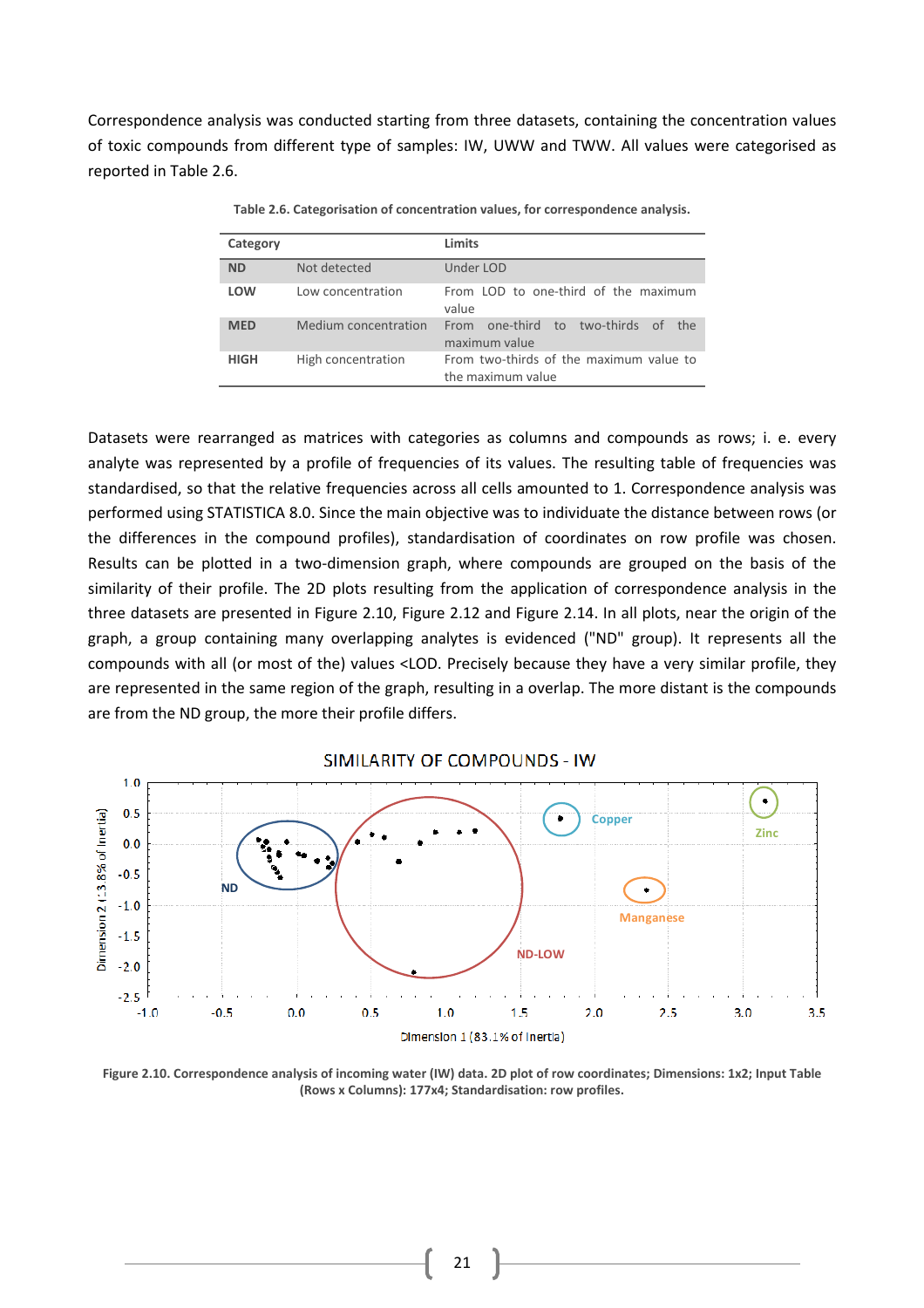

**Figure 2.11. Concentration profiles of: group ND, group ND-LOW, zinc (Zn), manganese (Mn) and copper (Cu), in incoming water. For groups the average profile is reported; whiskers represent the range of values.** 

In IW data, compounds that differ the most from ND group are zinc, manganese and copper. Zinc and manganese are characterised by a greater number of values above LOD, variously distributed among categories; copper profile shows approximately half of the values > LOD. Figure 2.11 reports those profiles, with the average profile of the ND group and the so-called ND-LOW group, the latter characterised by about 75% of values <LOD and 20% of values in low concentration.



**Figure 2.12. Correspondence analysis of untreated wastewater (UWW) data. 2D plot of row coordinates; Dimensions: 1x2; Input Table (Rows x Columns): 177x4; Standardisation: row profiles.** 



**Figure 2.13. Average concentration profiles of groups ND, ND-LOW, LOW-ND and LOW. Whiskers represent the range of values.** 

2D plot resulting from UWW data highlighted 11 compounds that were different from those included in the ND group. They were classified by their profile in ND-LOW, LOW-ND and LOW groups. The ND-LOW group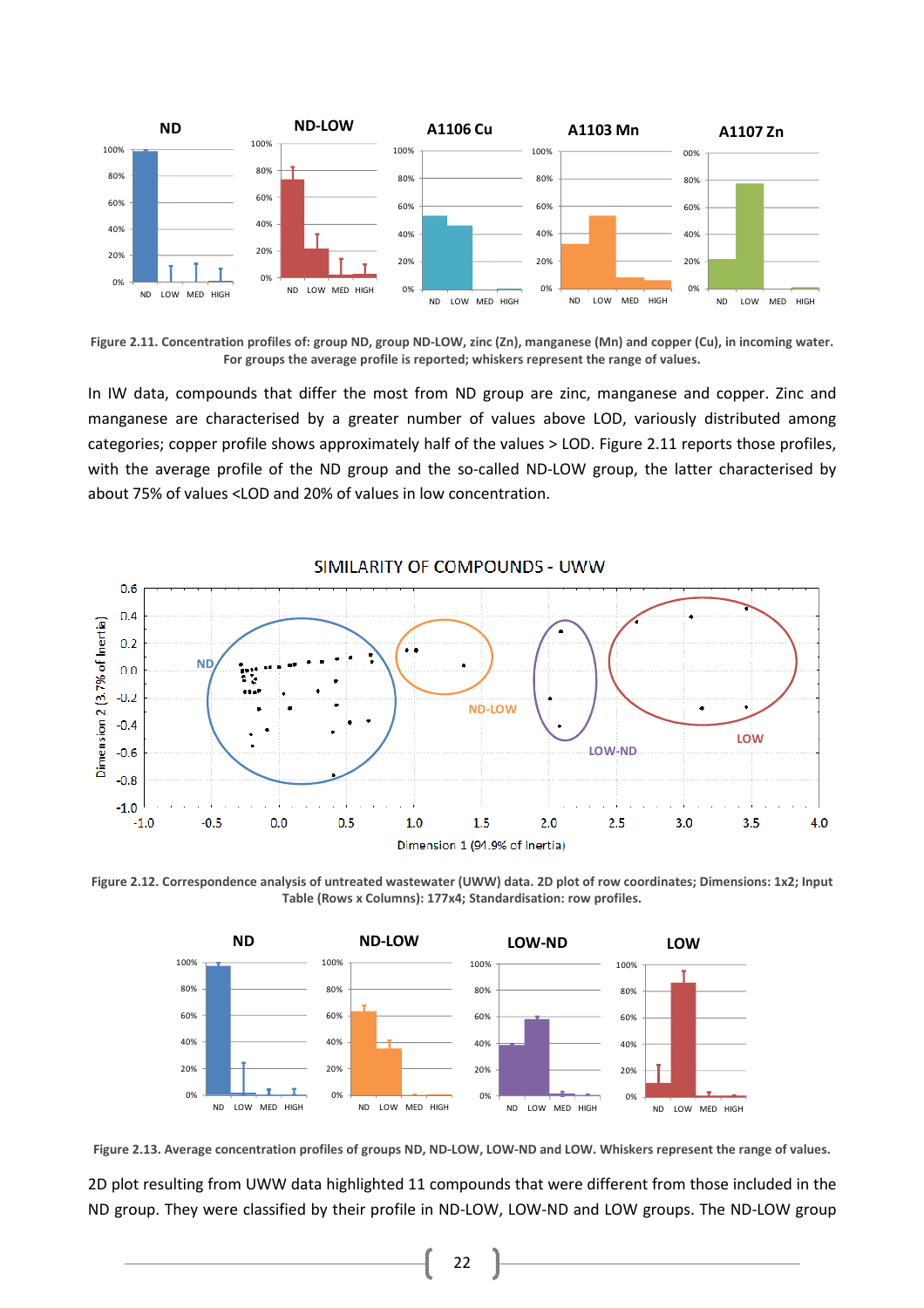includes nonylphenolethoxilates (NPEOs), arsenic and cyanide. Despite the fact that most values for arsenic and cyanide are <LOD (Figure 2.13), their presence could be alerting, because of their known high toxicity. Lead, antimony and aniline are present in low concentration in almost 60% of the cases and under the LOD in 40% of the cases; hence they were classified in the LOW-ND group. Contrary to what we observed for IW, most of the compounds in UWW had values above LOD: nickel, chromium, zinc, copper and manganese. This category of compound must be kept under control due to its high prevalence in wastewater.



**Figure 2.14. Correspondence analysis of treated wastewater (TWW) data. 2D plot of row coordinates; Dimensions: 1x2; Input Table (Rows x Columns): 175x4; Standardisation: row profiles.** 



**Figure 2.15. Concentration profiles of: group ND, group ND-LOW, group LOW and manganese (Mn), in treated wastewater. For groups the average profile is reported; whiskers represent the range of values.** 

UWW includes four compounds with most values >LOD, and which must be kept under control: manganese concentration was above LOD in 90% of the cases; regarding the average profiles of nickel, copper and zinc, about 70% of the values indicated low concentrations and 25% were <LOD. Di-(2-ethyl-hexyl)-phthalate (DEHP), lead, aniline, short-chain chlorinated paraffin (C10-C13), antimony and chromium are classified in the ND-LOW group.

To conclude, correspondence analysis permits to individuate compounds with a peculiar concentration profile, which is particularly useful for datasets where most values are under LOD. 2D plots of row coordinates show that a set of compounds with high frequency (>80%) of values >LOD can be individuated for UWW and TWW. The set could be composed of only one compound (in TWW) or more (UWW). A secondary set with 60-80% of values >LOD should be taken into consideration. A summary of all highlighted compounds is reported in Table 2.7.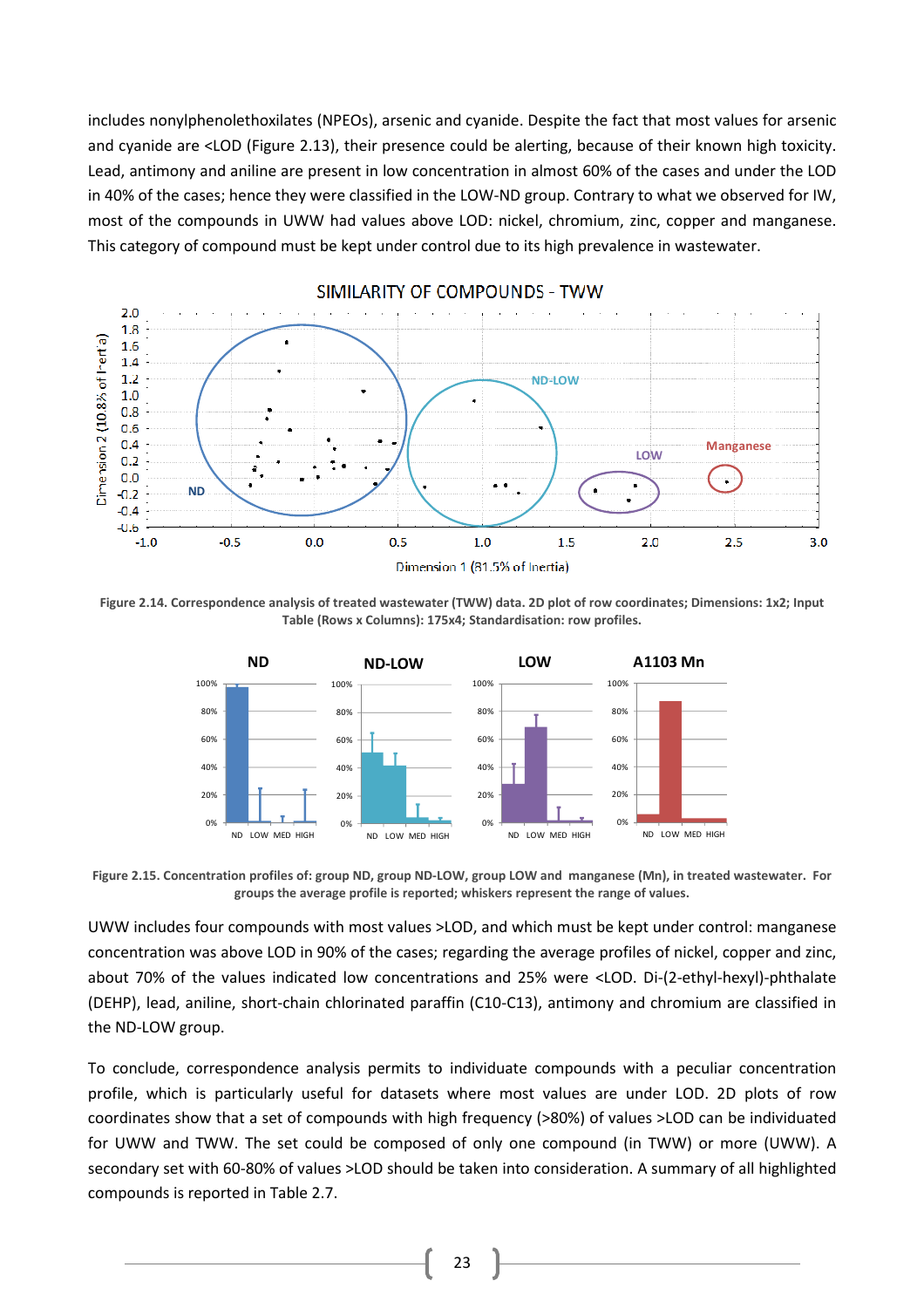**Table 2.7. List of compounds individuated by correspondence analysis for their concentration profile in incoming water, untreated wastewater and treated wastewater. DET>>ND: more than 80% of values >LOD; DET>ND: from 60% to 80% of values >LOD.** 

|              | <b>INCOMING WATER</b> | <b>UNTREATED WASTE WATER</b> | <b>TREATED WASTE WATER</b> |
|--------------|-----------------------|------------------------------|----------------------------|
| $DEF \gg ND$ |                       | Zinc(Zn)                     | Manganese (Mn)             |
|              |                       | Manganese (Mn)               |                            |
|              |                       | Copper (Cu)                  |                            |
|              |                       | Chromium (Cr)                |                            |
|              |                       | Nickel (Ni)                  |                            |
| DEF > ND     | Zinc(Zn)              | Lead (Pb)                    | Copper (Cu)                |
|              | Manganese (Mn)        | Antimony (Sb)                | Zinc(Zn)                   |
|              |                       | Aniline ( $PhNH3$ )          | Nickel (Ni)                |

## **Outliers individuation**

The study of concentration profiles also led to the conclusion that the distribution generally tended towards low values: the typical profile of chemicals was characterised by high values in the ND or LOW categories and very low or absent values in MEDIUM and HIGH categories. A possible cause for this distribution could be the presence of outliers, which are extreme values that greatly differ from the distribution of the others. The presence of outliers could "press" all the other values in the LOW category, leaving only a few elements in the HIGH category.

In this work extreme outliers were individuated using the quartile method. If  $Q_1$  and  $Q_3$  are the lower and the upper quartiles respectively, an extreme value is defined by being it is higher than the following equation (Equation 1.1).

$$
Q_3 + 3(Q_3 - Q_1) \tag{1.1}
$$

An example of outlier is reported in Figure 2.16.



**Figure 2.16. Distribution of concentration values of nonylphenols (A0103) in untreated wastewater.** 

In this work extreme outliers were calculated for all compounds and the frequency of outliers was consider as an indication of the possible criticality of the facility. In Figure 2.17 the number of extreme outliers in facilities is reported, dividing data of IW, UWW and TWW. As expected the greater amount of outliers is in UWW. In IW and TWW the number of outliers per facility ranges from 1 to 3, while in UWW there are facilities with 4 outliers and more. The more critical sites in UWW seems to be: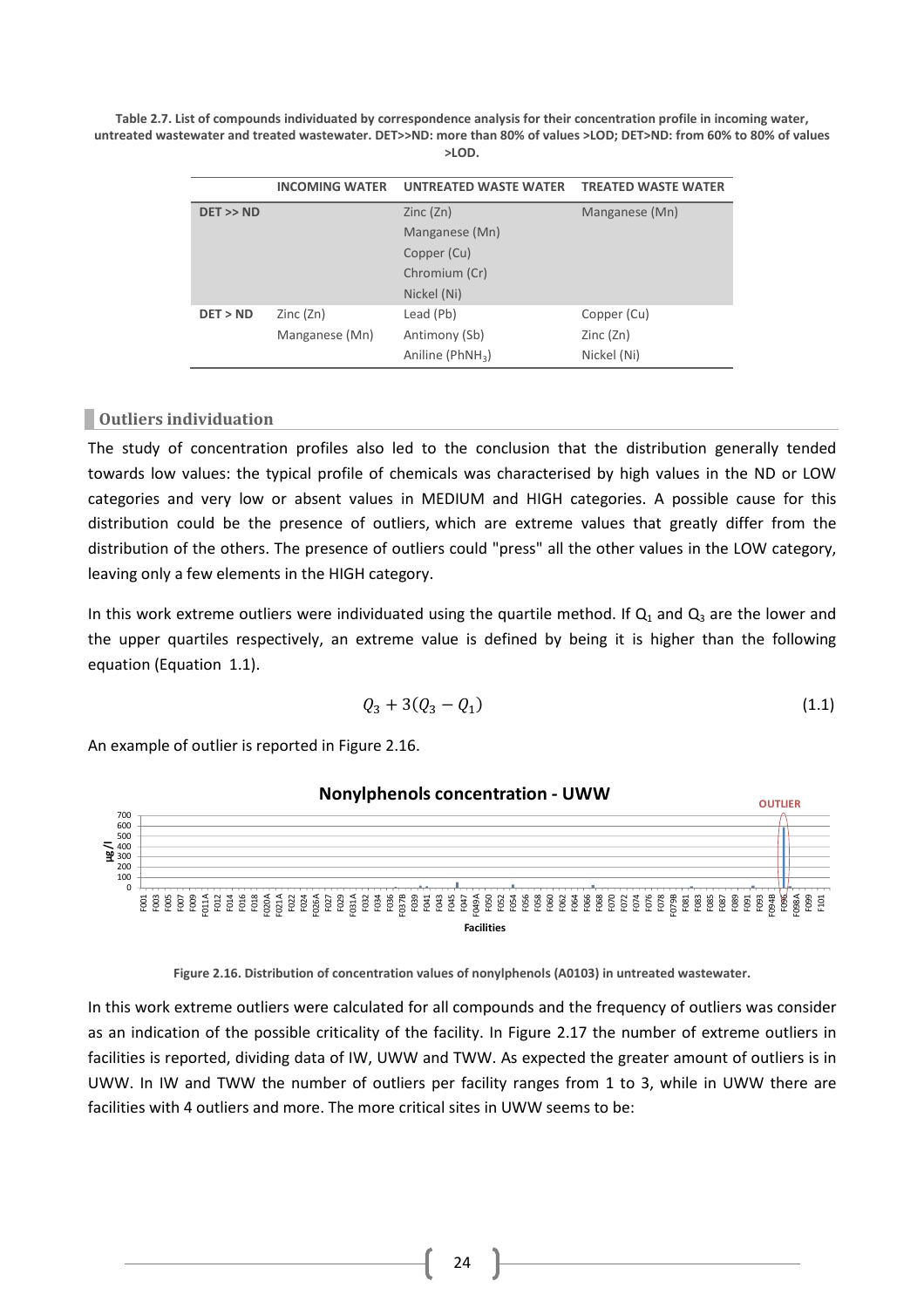- 1. F096: characterised by 8 outliers (nonylphenols, chromium, manganese, cobalt, nickel, copper, zinc and lead);
- 2. F091: characterised by 7 outliers (chromium, manganese, cobalt, nickel, copper, zinc and lead);
- 3. F021: characterised by 4 outliers (cobalt, nickel, arsenic and cyanide).



**Figure 2.17. Number of extreme outliers in facilities: a) incoming water; b) untreated wastewater; c) treated wastewater.** 

The evaluation of critical sites using outliers is only an indication, because the importance of an extreme concentration of a chemical mainly depends on its toxicity. As an example, in F021 only 4 outliers were individuated, but among them there are arsenic and cyanide, which are known to be poisons. A specific evaluation of the toxicity of compounds is needed, in order to better understand the meaning of concentration values assessed in this chapter.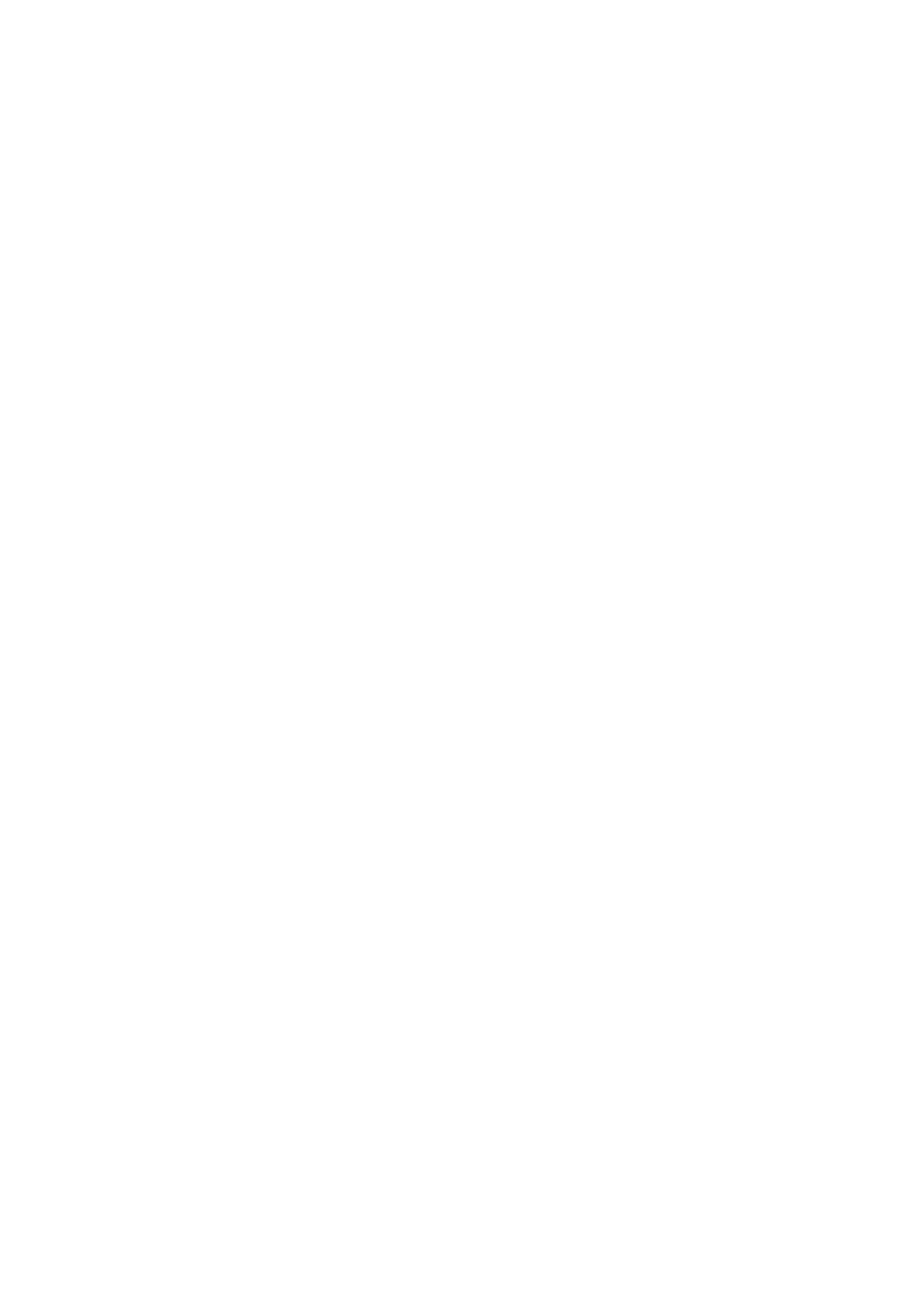# **3. TOXICOLOGICAL EVALUATION**

Conducting a global toxicological evaluation of analysed compounds is a considerable challenge, since every chemical is characterised by a specific kind of toxicology (lethal effects, carcinogenicity, etc.), that makes the comparison complex. Given the increasing concern regarding the use of chemicals in everyday life and workplaces, in recent years several chemical hazard screening methods have been developed, but they generally only discriminate chemicals of high concern from those that can be used with precautions and from safer chemicals.

To better evaluate the concentration values detected in this study, a toxicological ranking of chemicals has been developed, using a multi-criteria method, specifically developed for this purpose. Multi-criteria analysis is a family of decision-making tools that can be used in strategic environmental assessment procedures to ensure that environmental, societal and economic aspects can be integrated and taken into consideration. The multi-criteria tool used in this work is the analytical hierarchy process (AHP), a mathematical technique that enables people to make decisions involving many kinds of concerns, selecting the best among a number of scenarios. Since the aim of this work was to make a ranking of analytes, instead of selecting the best analyte, the method was adapted, to fit this goal. In particular, an AHP approach consists of three phases:

- 1. Criteria identification and selection.
- 2. Calculation of the relative weight of each criterion.
- 3. Comparison of the alternatives.

In the next sections each phase will be described in detail.

## **CRITERIA IDENTIFICATION AND SELECTION**

In order to conduct a global toxicological evaluation, the following kinds of toxicity were identified as criteria:

- 1. Acute toxicity (AC);
- 2. Carcinogenicity (CARC);
- 3. Reproductive Toxicity (REP);
- 4. Acute aquatic toxicity (AC AQ);
- 5. Chronic aquatic toxicity (CHR AQ).

At this stage, the decision-maker usually selects a score from a range of values that expresses the performance of each criterion on each alternative. In this specific study toxicological scores were assigned to each compound on the basis of the previous above mentioned five kinds of toxicity. The toxicity data used were provided by internationally recognised organisations and can be considered standard values. Specifically, the sources of toxicity data are listed in Table 3.1. To the UNECE (United Nations Economic Commission for Europe) categories of reproductive toxicity we added a further category (CAT \*), for specific cases where there is an evidence of an adverse effect on reproduction, but the analyte is not classified in any other UNECE category. Additional information about groups and categories used in this work are reported in Annex I.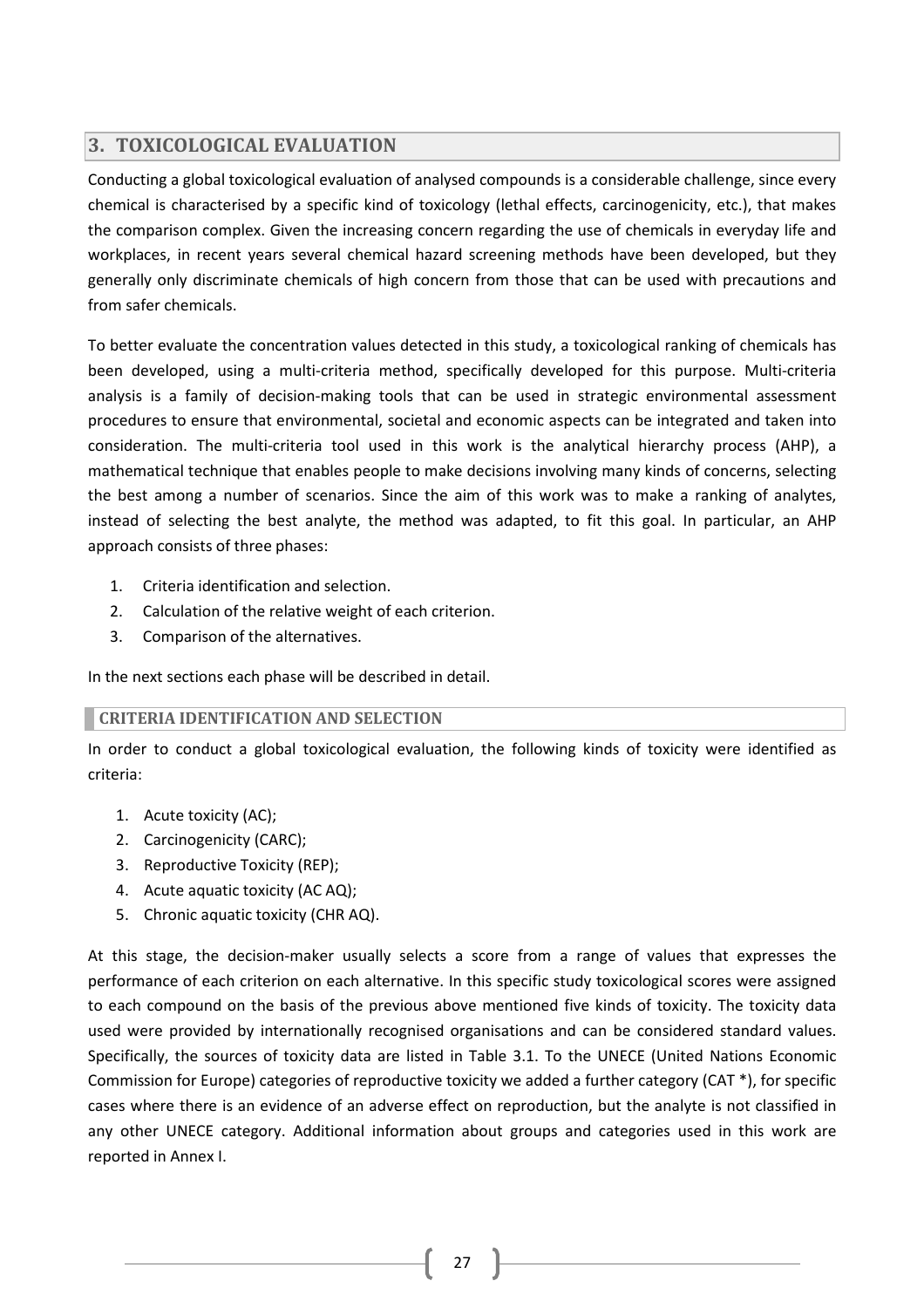| <b>Toxicity</b>                 | Data Source                                                                                                                                  |
|---------------------------------|----------------------------------------------------------------------------------------------------------------------------------------------|
| <b>Acute toxicity</b>           | $LD_{50}$ (oral toxicity on rat, mg/kg of body weight)<br>or UNECE categories<br>or $LD_{50}$ (oral toxicity on mouse, mg/kg of body weight) |
| Carcinogenicity                 | <b>IARC</b> groups                                                                                                                           |
| <b>Reproductive toxicity</b>    | <b>UNECE</b> categories                                                                                                                      |
| <b>Acute aquatic toxicity</b>   | UNECE categories                                                                                                                             |
| <b>Chronic aquatic toxicity</b> | <b>UNECE categories</b>                                                                                                                      |

Table 3.1. Data source for each kind of toxicity. LD<sub>50</sub>: Median lethal dose. UNECE: United Nations Economic Commission for **Europe; IARC: International Agency for Research on Cancer.** 

The list of analytes examined in this work includes not only single compounds, but also classes of chemicals composed by members of different toxicity. As an example, A0310 (bromo-diphenyl) includes 2-bromodiphenyl (2-BB), 3-bromo-diphenyl (3-BB) and 4-bromo-diphenyl (4-BB), which have kind of different toxicity: 2-BB is classified in group 2B for carcinogenicity; 4-BB is not only carcinogenic 2B, but also shows acute toxicity (category 4) and acute aquatic toxicity (category 1); 3-BB does not show any of the five kinds of toxicity studied in this work. For classes of compounds and for chemicals that can be present in different formes in the environment (i.e. metals), the principle of precaution was followed: for every kind of toxicity, the toxicity of the analyte corresponds to the toxicity of the most dangerous compound of the class. Toxicity data used in the evaluation are reported in Annex I (Table A.5).

In order to obtain a numerical value that describes the toxicity of compounds, each group and category was converted into a numerical value ranging from 0 (no toxicity) to 1 (maximum toxicity), as shown in Table 3.2. The acute toxicity was expresses by the normalised reciprocal of  $LD_{50}$ ; the UNECE categories were used only when  $LD_{50}$  was not available.

| <b>ACUTE TOXICITY</b> |              | <b>CARCINOGENICITY</b> |                | <b>REPRODUCTIVE</b><br><b>TOXICITY</b> |              | <b>ACUTE AQUATIC</b><br><b>TOXICITY</b> |              | <b>CHRONIC AQUATIC</b><br><b>TOXICITY</b> |      |
|-----------------------|--------------|------------------------|----------------|----------------------------------------|--------------|-----------------------------------------|--------------|-------------------------------------------|------|
| CAT <sub>1</sub>      | $\mathbf{1}$ | CAT <sub>1</sub>       | $\mathbf{1}$   | CAT <sub>1</sub> A                     | $\mathbf{1}$ | CAT <sub>1</sub>                        | $\mathbf{1}$ | CAT <sub>1</sub>                          |      |
| CAT <sub>2</sub>      | 0.1          | CAT <sub>2A</sub>      | 0.1            | CAT <sub>1B</sub>                      | 0.1          | CAT <sub>2</sub>                        | 0.1          | CAT <sub>2</sub>                          | 0.1  |
| CAT <sub>3</sub>      | 0.005        | CAT <sub>2B</sub>      | 0.01           | CAT <sub>2</sub>                       | 0.01         | CAT <sub>3</sub>                        | 0.01         | CAT <sub>3</sub>                          | 0.01 |
| CAT <sub>4</sub>      | 0.001        | CAT <sub>3</sub>       | 0.001          | $CAT *$                                | 0.001        |                                         |              |                                           |      |
| CAT <sub>5</sub>      | 0.0002       | CAT <sub>4</sub>       | $\overline{0}$ |                                        |              |                                         |              |                                           |      |

**Table 3.2. Converted values for categories and groups representative of acute toxicity, carcinogenicity, reproductive toxicity, acute and chronic aquatic toxicity.** 

## **WEIGHTS OF CRITERIA**

Multi-criteria analysis enables the operator to weight criteria according to their importance. This feature makes the method universal and applicable to a wide range of situations, after proper assessment of the criteria weights.

In AHP, relative weights are determined by pair-wise comparison: the latter is a mathematical technique that determines the relative weights of criteria by dividing the complex decision problem into a series of one-to-one judgements about the significance of each criterion relative to the others. For each pair-wise comparison between two criteria, a value from 1/9 (extremely less important) to 9 (extremely more important) is given, 1 being representative of equally important criteria. The comparison values are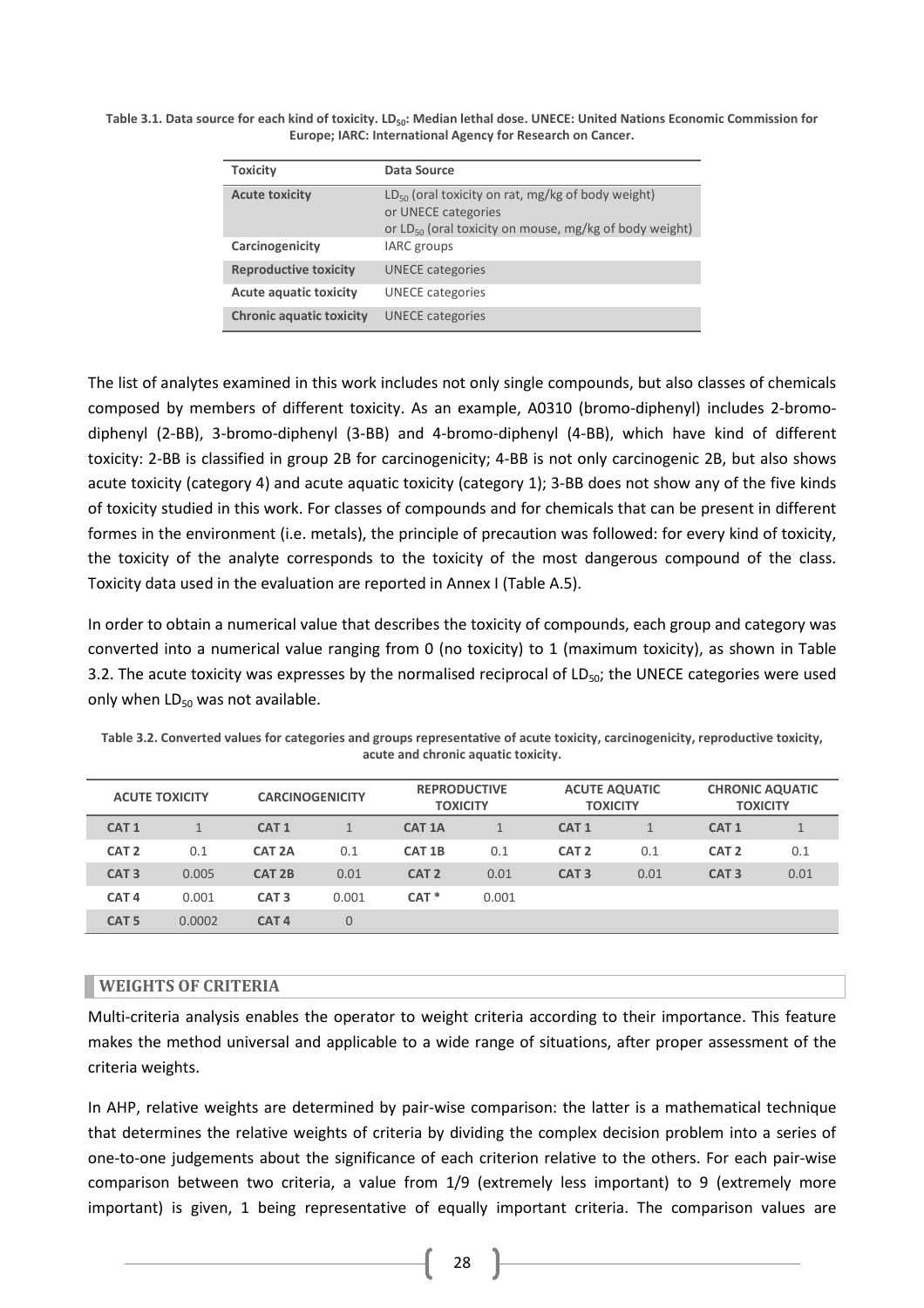inserted in a square matrix where the criteria names are used as row and column heads. The final weights of the factors are the components of the main eigenvector calculated from that square matrix. Finally, a statistical index (Consistency Ratio, CR) is calculated, to check whether the criteria weights are consistent. CR is the ratio between the Consistency Index (CI), defined in Equation 2.1, and the Random consistency Index (RI).

$$
CI = \frac{\lambda_{max} - n}{n - 1} \tag{2.1}
$$

where  $\lambda_{\text{max}}$  is the largest eigenvalue of the matrix and n is the number of criteria. RI is obtained averaging the CIs of many randomly-generated pair-wise comparison matrices and it is a tabulated value, depending on n. As a consequence, much smaller the ratio between CI and RI, much lower the probability for matrix values to be generated randomly. When this probability becomes greater than 10% (CR > 0.1) the choices of the comparison values must be reassessed.

Table 3.3 reports the pair-wise comparison values of the five above mentioned kinds of toxicity. The weights were calculated using MATLAB R2015b. The consistency ratio was 0.008, meaning a very high consistency of the matrix.

**Table 3.3. Pair-wise comparison between criteria and calculated weight. AC: Acute toxicity; CARC: Carcinogenicity; REP: Reproductive toxicity; AC AQ: Acute aquatic toxicity; CHR AQ: Chronic aquatic toxicity.** 

|                | AC           | <b>CARC</b>    | REP           | AC AQ | <b>CHR AO</b> |               | <b>WEIGHT</b>       |
|----------------|--------------|----------------|---------------|-------|---------------|---------------|---------------------|
| <b>AC</b>      | $\mathbf{1}$ | $\mathcal{P}$  | $\mathcal{E}$ |       | 9             | $\rightarrow$ | 0.481               |
| <b>CARC</b>    | 1/2          | $\overline{1}$ | 2             | 3     | 4             | $\rightarrow$ | 0.242               |
| <b>REP</b>     | 1/3          | 1/2            | $\mathbf{1}$  |       | 3             |               | $\rightarrow$ 0.147 |
| AC AQ          | 1/7          | 1/3            | 1/2           | - 1   | 2             | $\rightarrow$ | 0.080               |
| <b>CHR ACQ</b> | 1/9          | 1/4            | 1/3           | 1/2   | $\mathbf{1}$  | $\rightarrow$ | 0.050               |

## **COMPARISON OF THE ALTERNATIVES**

For every analyte, the sum of the toxicological values, each weighted for the importance of its toxicity, corresponds to the analyte global toxicity score (AGTS), that can be considered as an expression of the hazard proper of that analyte.

$$
AGTS = \sum_{i=1}^{n} (TV_i \cdot W_i) \cdot 100 \tag{2.2}
$$

where TV is the toxicological value of the analyte with respect to the type of toxicity i; W is the weight of the criterion (or type of toxicity) i and n is the number of criteria. The Equation 2.2 was applied for all the analytes investigated in this work. The resulting toxicological score is reported in Table 3.4.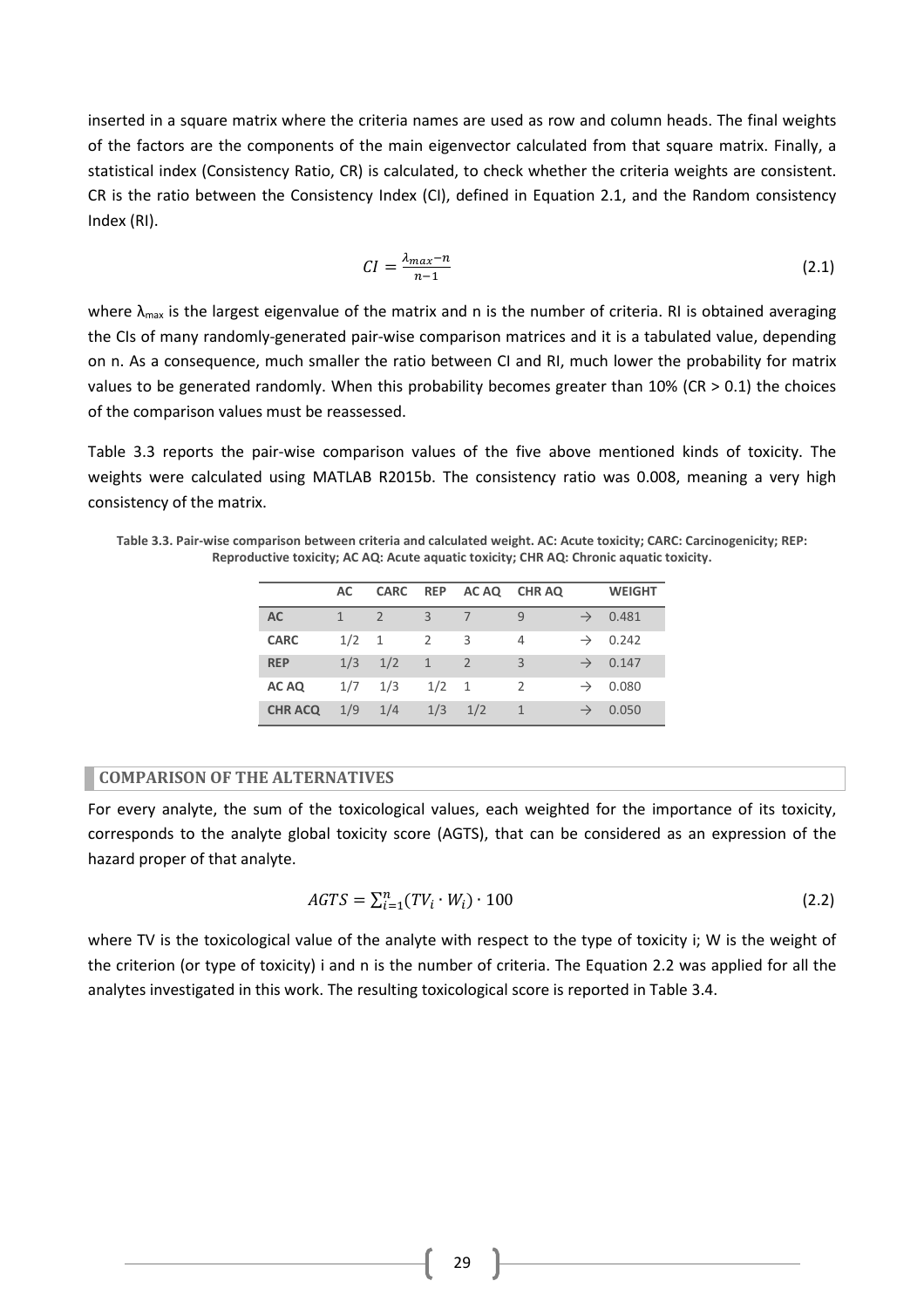|                | A     | CAS            | <b>Name</b>                              | <b>AGTS</b> | $\%$ | % cum |          | A              | CAS                       | <b>Name</b>                                      | <b>AGTS</b> | %            | % cum |
|----------------|-------|----------------|------------------------------------------|-------------|------|-------|----------|----------------|---------------------------|--------------------------------------------------|-------------|--------------|-------|
| 1              | A1108 | 7440-38-2      | Arsenic (As)                             | 65          | 5.0% |       | 24       | A0504          | Various                   | Tributyltin (TBT)                                | 15          | 1.1%         |       |
| $\overline{2}$ | A1201 | 74-90-8        | Cyanide                                  | 61          | 4.7% |       | 25       | A0201          | 85-68-7                   | Benzyl-butyl-phthalate (BBP)                     | 15          | 1.1%         |       |
| 3              | A1102 | 18540-29-9     | Hexavalent Chromium (Cr                  | 42          | 3.2% |       | 26       | A0210          | 84-69-5                   | Di-iso-butyl-phthalate (DIBP)                    | 15          | 1.1%         |       |
| 4              | A1109 | 7440-43-9      | VI)<br>Cadmium (Cd)                      | 41          | 3.1% |       | 27       | A0425          | $62 - 53 - 3$             | Aniline                                          | 14          | 1.1%         |       |
| 5              | A1105 | 7440-02-0      | Nickel (Ni)                              | 40          | 3.1% |       | 28       | A0702          | Various                   | Dichlorobenzenes                                 | 14          | 1.1%         |       |
| 6              | A0402 | 92-87-5        | Benzidine                                | 38          | 2.9% |       | 29       | A1106          | 7440-50-8                 | Copper (Cu)                                      | 14          | 1.1%         |       |
| $\overline{7}$ | A0415 | $101 - 14 - 4$ | 4,4'-Methylene-bis(2-                    | 37          | 2.9% |       | 30<br>31 | A1107<br>A0903 | 7440-66-6<br>Various      | Zinc (Zn)<br>Trichlorophenols (TriCP)            | 14<br>14    | 1.1%<br>1.0% |       |
| 8              | A0410 | 91-94-1        | chloroaniline)<br>3,3'-Dichlorobenzidine | 37          | 2.9% |       |          |                |                           |                                                  |             |              |       |
| 9              | A0418 | $95 - 53 - 4$  | o-Toluidine                              | 33          | 2.5% |       | 31<br>31 | A0913          | 95-95-4<br>88-06-2        | 2,4,5-Trichlorophenol                            | 14          | 1.0%         |       |
| 10             | A1112 | 7439-92-1      | Lead (Pb)                                | 31          | 2.3% |       |          | A0914          |                           | 2,4,6-Trichlorophenol                            | 14          | 1.0%         |       |
|                |       |                |                                          |             |      |       | 32       | A0312          | Various                   | Tri-bromo-diphenyl                               | 14          | 1.0%         |       |
| 11             | A1111 | 7439-97-6      | Mercury (Hg)                             | 27          | 2.1% |       | 32       | A0506          | Various                   | Tricyclohexyltin(TCyHT)                          | 14          | 1.0%         |       |
| 12             | A0404 | 91-59-8        | 2-Naphthylamine                          | 25          | 1.9% |       | 32       | A0912          | 933-78-8                  | 2,3,5-Trichlorophenol                            | 14          | 1.0%         |       |
| 13             | A0401 | $92 - 67 - 1$  | 4-Aminodiphenyl                          | 25          | 1.9% |       | 32       | A0915          | 609-19-8,<br>15950-66-0   | 3,4,5-Trichlorophenol, 2,3,4-<br>Trichlorophenol | 14          | 1.0%         |       |
| 14             | A0813 | $79-01-6$      | Trichloroethylene                        | 24          | 1.9% |       | 33       | A0703          | Various                   | Trichlorobenzenes                                | 13          | 1.0%         |       |
| 15             | A0905 | 87-86-5        | Pentachlorophenol (PCP)                  | 22          | 1.7% |       | 34       | A0706          | 118-74-1                  | Hexachlorobenzene                                | 13          | 1.0%         |       |
| 16             | A0502 | Various        | Dibutyltin (DBT)                         | 19          | 1.5% |       | 35       | A0422          | 60-09-3                   | 4-Aminoazobenzene                                | 13          | 1.0%         |       |
| 17             | A0301 | Various        | Polybromodiphenyls (PBBs)                | 16          | 1.2% |       | 35       | A1001          | 85535-84-8                | Short-chain chlorinated                          | 13          | 1.0%         |       |
| 17             | A0311 | Various        | Di-bromo-diphenyl                        | 16          | 1.2% |       |          |                |                           | paraffins (C10-C13)                              |             |              |       |
| 18             | A0426 | 106-50-3       | 1,4-Phenylenediamine                     | 16          | 1.2% |       | 36       | A0705          | 608-93-5                  | Pentachlorobenzene                               | 13          | 1.0%         |       |
| 19             | A1104 | 7440-48-4      | Cobalt (Co)                              | 16          | 1.2% |       | 37       | A0704          | Various                   | Tetrachlorobenzenes                              | 13          | 1.0%         |       |
| 20             | A0403 | 95-69-2        | 4-Chloro-o-toluidine                     | 16          | 1.2% |       | 38       | A0510          | 1461-25-2                 | Tetrabutyltin (TeBT)                             | 13          | 1.0%         |       |
| 21             | A0416 | 101-80-4       | 4,4'-Oxydianiline                        | 16          | 1.2% |       | 39       | A0103          | 54852-15-                 | Nonylphenols (NPs)                               | 13          | 1.0%         | 80%   |
| 21             | A0904 | 25167-83-3     | Tetrachlorophenols (TeCP)                | 16          | 1.2% |       |          |                | $3,104-40-$<br>5,1173019- |                                                  |             |              |       |
| 21             | A0917 | 58-90-2        | 2,3,4,6-Tetrachlorophenol                | 16          | 1.2% |       |          |                | $62 - 9$                  |                                                  |             |              |       |
| 22             | A0505 | Various        | Triphenyltin (TPhT)                      | 15          | 1.2% |       | 40       | A0303          | Various                   | Polybromodiphenyl ethers                         | 13          | 1.0%         |       |
| 23             | A0427 | $95 - 51 - 2$  | 2-Chloroaniline                          | 15          | 1.2% |       | 40       | A0320          | Various                   | (PBDEs)<br>Bromo-diphenyl-ether                  | 13          | 1.0%         |       |
| 23             | A0432 | $100 - 61 - 8$ | n-Methylaniline                          | 15          | 1.2% |       | 41       | A0206          | 26761-40-0                | Di-iso-decyl-phthalate                           | 13          | 1.0%         |       |
|                |       |                |                                          |             |      |       |          |                |                           | (DIDP)                                           |             |              |       |

**Table 3.4. Ranking of analytes, with internal code for classification (A) and CAS number, based on the analyte global toxicity score (AGTS), % of toxicity with respect to the sum of toxicity of all analytes, and cumulative % toxicity.**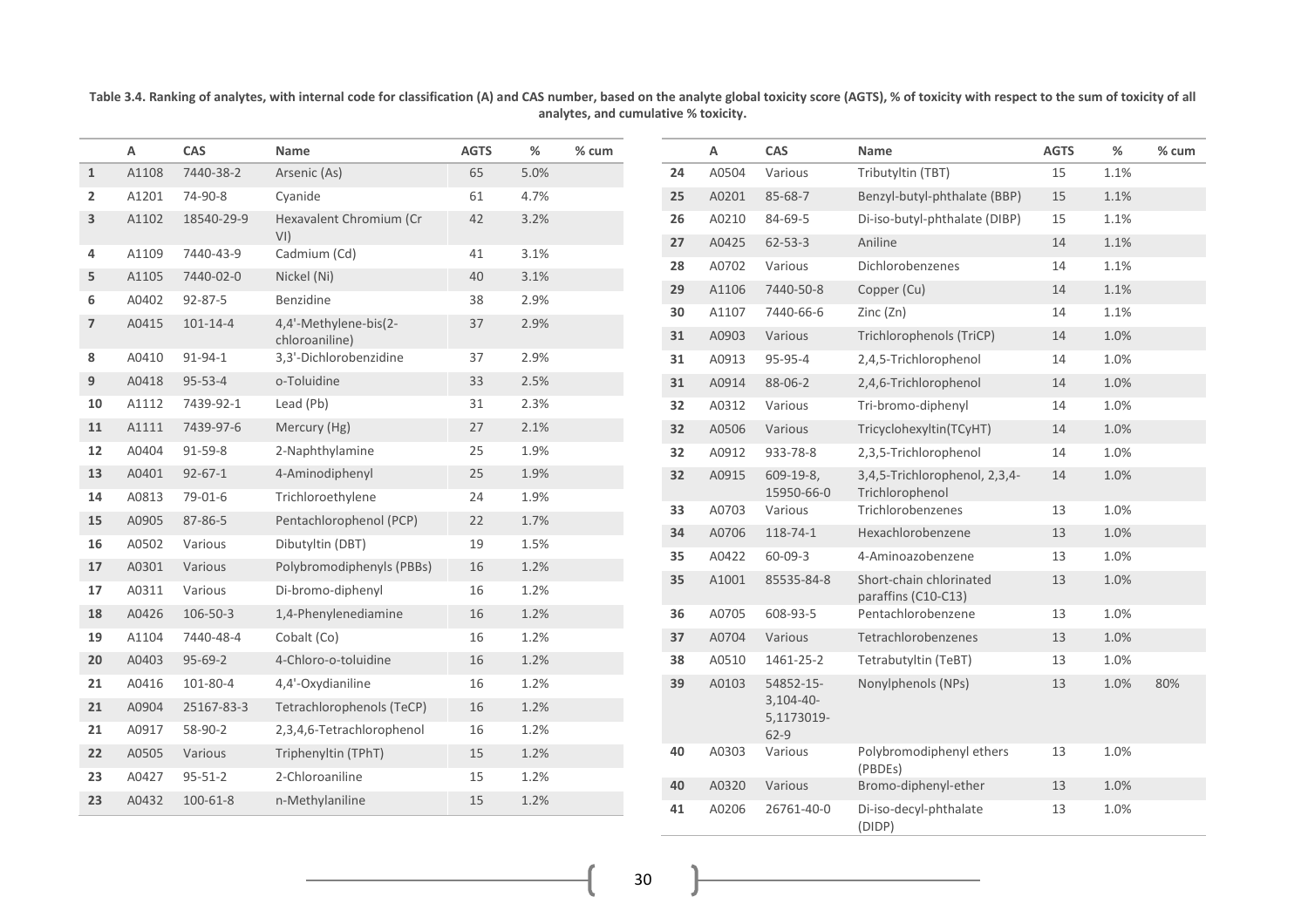|    | А     | <b>CAS</b>                                             | Name                                                                                       | <b>AGTS</b> | %     | % cum |
|----|-------|--------------------------------------------------------|--------------------------------------------------------------------------------------------|-------------|-------|-------|
| 42 | A0304 | 79-94-7                                                | Tetra-bromo-bisphenol-A<br>(TBBPA)                                                         | 13          | 1.0%  |       |
| 43 | A0101 | 1806-26-<br>4,140-66-9                                 | Octylphenols (OPs)                                                                         | 13          | 1.0%  |       |
| 43 | A0306 | 3194-55-6                                              | Hexa-bromo-cyclo-dodecan<br>(HBCDD)                                                        | 13          | 1.0%  |       |
| 43 | A0508 | Various                                                | Tripropyltin (TPT)                                                                         | 13          | 1.0%  |       |
| 44 | A0310 | Various                                                | Bromo-diphenyl                                                                             | 11          | 0.83% |       |
| 45 | A0302 | 126-72-7                                               | Tri-(2,3-di-bromo-propyl)-<br>phosphate (TRIS)                                             | 11          | 0.82% |       |
| 46 | A0916 | 4901-51-3                                              | 2,3,4,5-Tetrachlorophenol                                                                  | 10          | 0.79% |       |
| 47 | A0202 | 84-74-2                                                | Di-butyl-phthalate (DBP)                                                                   | 10          | 0.73% | 90%   |
| 48 | A0216 | 605-50-5                                               | Di-iso-pentyl-phthalate<br>(DIPP)                                                          | 9.5         | 0.73% |       |
| 48 | A0217 | 71888-89-6                                             | Di-iso-heptyl-phthalate<br>(DIHP)                                                          | 9.5         | 0.73% |       |
| 48 | A0219 | 776297-69-9                                            | N-iso-pentyl-iso-pentyl-<br>phthalate (PIPP)                                               | 9.5         | 0.73% |       |
| 49 | A1101 | 7440-47-3                                              | Chromium (Cr)                                                                              | 9.1         | 0.69% |       |
| 50 | A0433 | 106-49-0                                               | p-Toluidine                                                                                | 8.7         | 0.67% |       |
| 51 | A0429 | 108-44-1                                               | m-Toluidine                                                                                | 8.5         | 0.65% |       |
| 52 | A0419 | $95 - 80 - 7$                                          | 2,4-Diaminotoluene                                                                         | 7.5         | 0.58% |       |
| 53 | A0902 | Various                                                | Dichlorophenol (DiCP)                                                                      | 5.6         | 0.43% |       |
| 53 | A0911 | $120-83-2,$<br>583-78-8,<br>$87 - 65 - 0,$<br>591-35-5 | 2,4-Dichlorophenol, 2,5-<br>Dichlorophenol, 2,6-<br>Dichlorophenol, 3,5-<br>Dichlorophenol | 5.6         | 0.43% | 95%   |
| 54 | A0615 | 335-76-2                                               | Perfluoro-n-decanoic acid<br>(PFDA)                                                        | 4.0         | 0.30% |       |
| 55 | A0814 | 127-18-4                                               | Tetrachloroethylene                                                                        | 3.0         | 0.23% |       |
| 56 | A0423 | $95 - 68 - 1$                                          | 2,4-Xylidine                                                                               | 2.8         | 0.21% |       |
| 57 | A0602 | 2795-39-3<br>$\sqrt{2}$<br>Various                     | Perfluorooctane<br>sulphonates (PFOS)                                                      | 2.4         | 0.19% |       |
| 58 | A0431 | 103-69-5                                               | n-Ethylaniline                                                                             | 2.3         | 0.17% |       |
| 58 | A0918 | 935-95-5                                               | 2,3,5,6-Tetrachlorophenol                                                                  | 2.3         | 0.17% |       |

|    | A     | CAS           | <b>Name</b>                                           | <b>AGTS</b> | %     | % cum |
|----|-------|---------------|-------------------------------------------------------|-------------|-------|-------|
| 59 | A0308 | 115-96-8      | Tris-(2-chloro-ethyl)-<br>phosphate (TCEP)            | 2.2         | 0.17% |       |
| 60 | A1103 | 7439-95-4     | Manganese (Mn)                                        | 2.1         | 0.16% |       |
| 61 | A0601 | 335-67-1      | Perfluoro-n-octanoic acid<br>(PFOA)                   | 1.9         | 0.15% |       |
| 62 | A0203 | 117-81-7      | Di-(2-ethyl-hexyl)-phthalate<br>(DEHP)                | 1.7         | 0.13% |       |
| 62 | A0204 | 117-84-0      | Di-n-octyl-phthalate (DNOP)                           | 1.7         | 0.13% |       |
| 63 | A0808 | 79-34-5       | 1,1,2,2-tetrachloroethane                             | 1.7         | 0.13% |       |
| 64 | A0215 | 117-82-8      | Bis-(2-methoxy-ethyl)-<br>phthalate (DMEP)            | 1.5         | 0.12% |       |
| 65 | A0212 | $84 - 75 - 3$ | Di-n-hexyl-phthalate (DNHP)                           | 1.5         | 0.11% |       |
| 66 | A0412 | 119-93-7      | 3,3'-Dimethylbenzidine                                | 1.3         | 0.10% |       |
| 67 | A0408 | 615-05-4      | 2,4-Diaminoanisole                                    | 1.2         | 0.09% |       |
| 68 | A1110 | 7440-36-0     | Antimony (Sb)                                         | 1.2         | 0.09% |       |
| 69 | A0810 | $75 - 35 - 4$ | 1,1-dichloroethylene                                  | 1.2         | 0.09% |       |
| 70 | A0424 | $87 - 62 - 7$ | 2,6-Xylidine                                          | 1.0         | 0.08% |       |
| 71 | A0417 | 139-65-1      | 4,4'-Thiodianiline                                    | 1.0         | 0.08% |       |
| 72 | A0407 | 106-47-8      | 4-Chloroaniline                                       | 1.0         | 0.08% |       |
| 73 | A0104 | Various       | Nonylphenolethoxylates<br>(NPEO <sub>s</sub> )        | 1.0         | 0.07% |       |
| 74 | A0901 | Various       | Monochlorophenols                                     | 0.92        | 0.07% |       |
| 75 | A0609 | 4151-50-2     | N-Ethyl-Perfluoro-octane-<br>sulfon-amide (N-Et-FOSA) | 0.92        | 0.07% |       |
| 76 | A0907 | 108-43-0      | 3-Chlorophenol                                        | 0.90        | 0.07% |       |
| 77 | A0908 | 106-48-9      | 4-Chlorophenol                                        | 0.86        | 0.07% |       |
| 78 | A0906 | $95 - 57 - 8$ | 2-Chlorophenol                                        | 0.84        | 0.06% |       |
| 79 | A0309 | 13674-87-8    | Tris-(1,3-di-chloro-iso-<br>propyl)-phosphate (TDCPP) | 0.82        | 0.06% |       |
| 80 | A0809 | $76 - 01 - 7$ | Pentachloroethane                                     | 0.77        | 0.06% | 99%   |
| 81 | A0409 | 101-77-9      | $4,4'$ -<br>Diaminodiphenylmethane                    | 0.75        | 0.06% |       |
| 82 | A0701 | 108-90-7      | Chlorobenzene                                         | 0.71        | 0.05% |       |

### **Table 3.4. (continued)**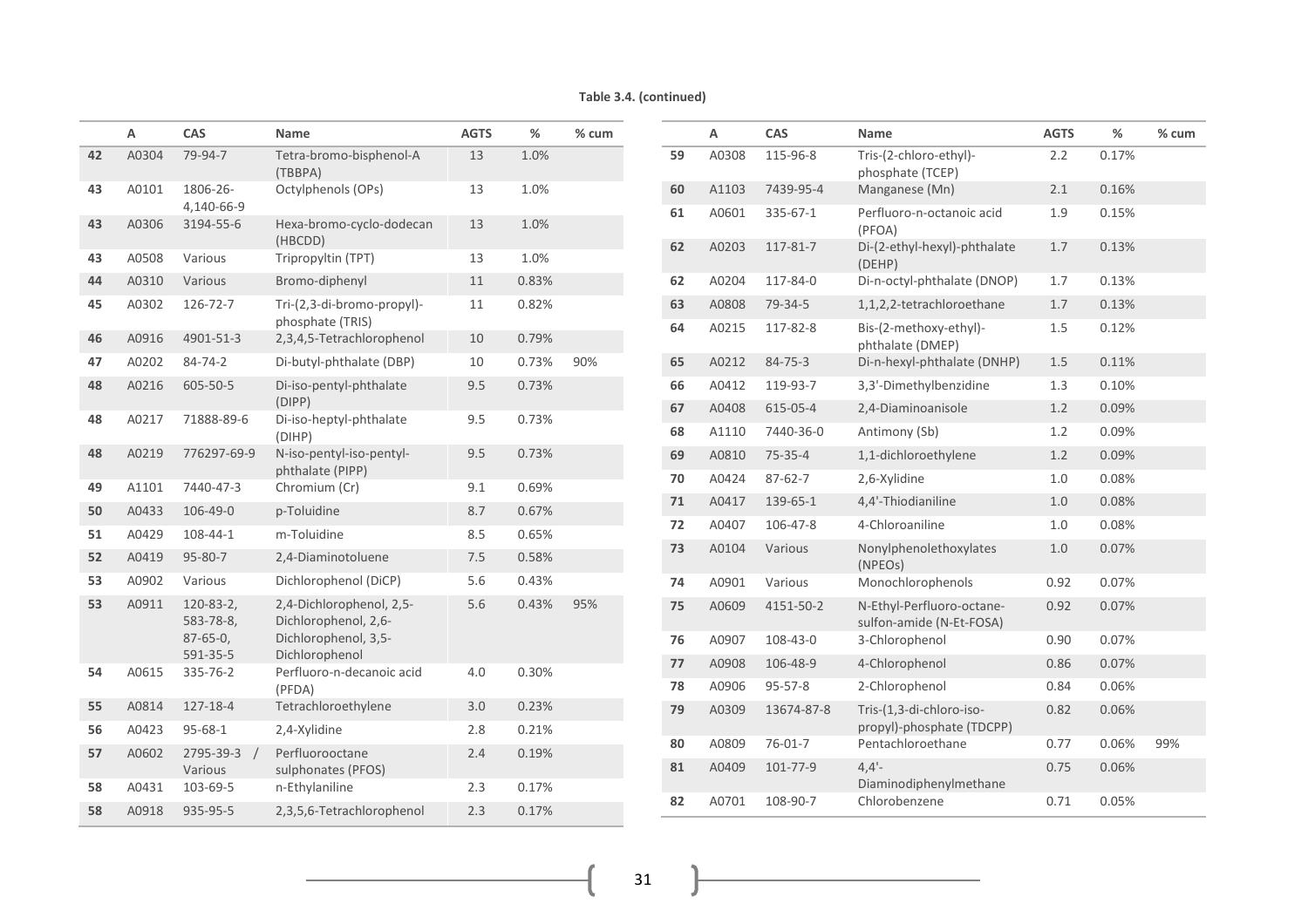| 83<br>A0102<br>Various<br>Octylphenolethoxylates<br>0.63<br>0.05%<br>(OPEO <sub>s</sub> )<br>1,2-dichloroethane<br>0.59<br>84<br>A0804<br>107-06-2<br>0.05%<br>85<br>Perfluoro-butane-sulfonic<br>A0606<br>375-73-5<br>0.53<br>0.04%<br>acid<br>A0209<br>131-16-8<br>Di-n-propyl-phthalate (DPP)<br>0.50<br>0.04%<br>86<br>86<br>A0430<br>$91 - 66 - 7$<br>n,n-Diethylanaline<br>0.50<br>0.04%<br>Chloroform<br>A0802<br>67-66-3<br>0.04%<br>87<br>0.49<br>88<br>A0313<br>Various<br>Tetra-bromo-diphenyl<br>0.45<br>0.03%<br>88<br>A0314<br>Various<br>Penta-bromo-diphenyl<br>0.45<br>0.03%<br>13654-09-6<br>Deca-bromo-diphenyl<br>88<br>A0319<br>0.45<br>0.03%<br>88<br>A0501<br>Various<br>Monobutyltin (MBT)<br>0.45<br>0.03%<br>88<br>A0611<br>1691-99-2<br>N-Ethyl-Perfluoro-octane-<br>0.45<br>0.03%<br>sulfon-amido-ethanol (N-Et-<br>FOSE alcohol)<br>A0613<br>375-85-9<br>Perfluoro-heptanoic acid<br>0.45<br>88<br>0.03%<br>A0616<br>Perfluoro-undecanoic acid<br>88<br>2058-94-8<br>0.45<br>0.03%<br>88<br>A0620<br>355-46-4<br>Perfluoro-hexane-sulfonic<br>0.45<br>0.03%<br>acid<br>88<br>A0910<br>$95 - 77 - 2$<br>3,4-Dichlorophenol<br>0.45<br>0.03%<br>89<br>0.44<br>A0421<br>$90 - 04 - 0$<br>o-Anisidine<br>0.03%<br>90<br>A0414<br>120-71-8<br>p-Cresidine<br>0.40<br>0.03%<br>Carbon tetrachloride<br>91<br>A0803<br>$56 - 23 - 5$<br>0.39<br>0.03%<br>2,2-Bis(bromomethyl)-1,3-<br>92<br>A0307<br>3296-90-0<br>0.36<br>0.03%<br>propanediol (BBMP)<br>93<br>A0807<br>630-20-6<br>1,1,1,2-tetrachloroethane<br>0.36<br>0.03%<br>A0411<br>3,3'-Dimethoxybenzidine<br>94<br>119-90-4<br>0.36<br>0.03%<br>A0305<br>5412-25-9<br>Bis-(2,3-di-bromo-propyl)-<br>0.36<br>95<br>$0.03\%$<br>phosphate |    | А     | <b>CAS</b> | Name                  | <b>AGTS</b> | %     | % cum |
|------------------------------------------------------------------------------------------------------------------------------------------------------------------------------------------------------------------------------------------------------------------------------------------------------------------------------------------------------------------------------------------------------------------------------------------------------------------------------------------------------------------------------------------------------------------------------------------------------------------------------------------------------------------------------------------------------------------------------------------------------------------------------------------------------------------------------------------------------------------------------------------------------------------------------------------------------------------------------------------------------------------------------------------------------------------------------------------------------------------------------------------------------------------------------------------------------------------------------------------------------------------------------------------------------------------------------------------------------------------------------------------------------------------------------------------------------------------------------------------------------------------------------------------------------------------------------------------------------------------------------------------------------------------------------------------------------------------------|----|-------|------------|-----------------------|-------------|-------|-------|
|                                                                                                                                                                                                                                                                                                                                                                                                                                                                                                                                                                                                                                                                                                                                                                                                                                                                                                                                                                                                                                                                                                                                                                                                                                                                                                                                                                                                                                                                                                                                                                                                                                                                                                                        |    |       |            |                       |             |       |       |
|                                                                                                                                                                                                                                                                                                                                                                                                                                                                                                                                                                                                                                                                                                                                                                                                                                                                                                                                                                                                                                                                                                                                                                                                                                                                                                                                                                                                                                                                                                                                                                                                                                                                                                                        |    |       |            |                       |             |       |       |
|                                                                                                                                                                                                                                                                                                                                                                                                                                                                                                                                                                                                                                                                                                                                                                                                                                                                                                                                                                                                                                                                                                                                                                                                                                                                                                                                                                                                                                                                                                                                                                                                                                                                                                                        |    |       |            |                       |             |       |       |
|                                                                                                                                                                                                                                                                                                                                                                                                                                                                                                                                                                                                                                                                                                                                                                                                                                                                                                                                                                                                                                                                                                                                                                                                                                                                                                                                                                                                                                                                                                                                                                                                                                                                                                                        |    |       |            |                       |             |       |       |
|                                                                                                                                                                                                                                                                                                                                                                                                                                                                                                                                                                                                                                                                                                                                                                                                                                                                                                                                                                                                                                                                                                                                                                                                                                                                                                                                                                                                                                                                                                                                                                                                                                                                                                                        |    |       |            |                       |             |       |       |
|                                                                                                                                                                                                                                                                                                                                                                                                                                                                                                                                                                                                                                                                                                                                                                                                                                                                                                                                                                                                                                                                                                                                                                                                                                                                                                                                                                                                                                                                                                                                                                                                                                                                                                                        |    |       |            |                       |             |       |       |
|                                                                                                                                                                                                                                                                                                                                                                                                                                                                                                                                                                                                                                                                                                                                                                                                                                                                                                                                                                                                                                                                                                                                                                                                                                                                                                                                                                                                                                                                                                                                                                                                                                                                                                                        |    |       |            |                       |             |       |       |
|                                                                                                                                                                                                                                                                                                                                                                                                                                                                                                                                                                                                                                                                                                                                                                                                                                                                                                                                                                                                                                                                                                                                                                                                                                                                                                                                                                                                                                                                                                                                                                                                                                                                                                                        |    |       |            |                       |             |       |       |
|                                                                                                                                                                                                                                                                                                                                                                                                                                                                                                                                                                                                                                                                                                                                                                                                                                                                                                                                                                                                                                                                                                                                                                                                                                                                                                                                                                                                                                                                                                                                                                                                                                                                                                                        |    |       |            |                       |             |       |       |
|                                                                                                                                                                                                                                                                                                                                                                                                                                                                                                                                                                                                                                                                                                                                                                                                                                                                                                                                                                                                                                                                                                                                                                                                                                                                                                                                                                                                                                                                                                                                                                                                                                                                                                                        |    |       |            |                       |             |       |       |
|                                                                                                                                                                                                                                                                                                                                                                                                                                                                                                                                                                                                                                                                                                                                                                                                                                                                                                                                                                                                                                                                                                                                                                                                                                                                                                                                                                                                                                                                                                                                                                                                                                                                                                                        |    |       |            |                       |             |       |       |
|                                                                                                                                                                                                                                                                                                                                                                                                                                                                                                                                                                                                                                                                                                                                                                                                                                                                                                                                                                                                                                                                                                                                                                                                                                                                                                                                                                                                                                                                                                                                                                                                                                                                                                                        |    |       |            |                       |             |       |       |
|                                                                                                                                                                                                                                                                                                                                                                                                                                                                                                                                                                                                                                                                                                                                                                                                                                                                                                                                                                                                                                                                                                                                                                                                                                                                                                                                                                                                                                                                                                                                                                                                                                                                                                                        |    |       |            |                       |             |       |       |
|                                                                                                                                                                                                                                                                                                                                                                                                                                                                                                                                                                                                                                                                                                                                                                                                                                                                                                                                                                                                                                                                                                                                                                                                                                                                                                                                                                                                                                                                                                                                                                                                                                                                                                                        |    |       |            |                       |             |       |       |
|                                                                                                                                                                                                                                                                                                                                                                                                                                                                                                                                                                                                                                                                                                                                                                                                                                                                                                                                                                                                                                                                                                                                                                                                                                                                                                                                                                                                                                                                                                                                                                                                                                                                                                                        |    |       |            |                       |             |       |       |
|                                                                                                                                                                                                                                                                                                                                                                                                                                                                                                                                                                                                                                                                                                                                                                                                                                                                                                                                                                                                                                                                                                                                                                                                                                                                                                                                                                                                                                                                                                                                                                                                                                                                                                                        |    |       |            |                       |             |       |       |
|                                                                                                                                                                                                                                                                                                                                                                                                                                                                                                                                                                                                                                                                                                                                                                                                                                                                                                                                                                                                                                                                                                                                                                                                                                                                                                                                                                                                                                                                                                                                                                                                                                                                                                                        |    |       |            |                       |             |       |       |
|                                                                                                                                                                                                                                                                                                                                                                                                                                                                                                                                                                                                                                                                                                                                                                                                                                                                                                                                                                                                                                                                                                                                                                                                                                                                                                                                                                                                                                                                                                                                                                                                                                                                                                                        |    |       |            |                       |             |       |       |
|                                                                                                                                                                                                                                                                                                                                                                                                                                                                                                                                                                                                                                                                                                                                                                                                                                                                                                                                                                                                                                                                                                                                                                                                                                                                                                                                                                                                                                                                                                                                                                                                                                                                                                                        |    |       |            |                       |             |       |       |
|                                                                                                                                                                                                                                                                                                                                                                                                                                                                                                                                                                                                                                                                                                                                                                                                                                                                                                                                                                                                                                                                                                                                                                                                                                                                                                                                                                                                                                                                                                                                                                                                                                                                                                                        |    |       |            |                       |             |       |       |
|                                                                                                                                                                                                                                                                                                                                                                                                                                                                                                                                                                                                                                                                                                                                                                                                                                                                                                                                                                                                                                                                                                                                                                                                                                                                                                                                                                                                                                                                                                                                                                                                                                                                                                                        |    |       |            |                       |             |       |       |
|                                                                                                                                                                                                                                                                                                                                                                                                                                                                                                                                                                                                                                                                                                                                                                                                                                                                                                                                                                                                                                                                                                                                                                                                                                                                                                                                                                                                                                                                                                                                                                                                                                                                                                                        |    |       |            |                       |             |       |       |
|                                                                                                                                                                                                                                                                                                                                                                                                                                                                                                                                                                                                                                                                                                                                                                                                                                                                                                                                                                                                                                                                                                                                                                                                                                                                                                                                                                                                                                                                                                                                                                                                                                                                                                                        | 96 | A0806 | 79-00-5    | 1,1,2-trichloroethane | 0.34        | 0.03% |       |
| Di-iso-nonyl-phthalate<br>97<br>A0205<br>68515-48-0<br>0.24<br>0.02%<br>(DINP)                                                                                                                                                                                                                                                                                                                                                                                                                                                                                                                                                                                                                                                                                                                                                                                                                                                                                                                                                                                                                                                                                                                                                                                                                                                                                                                                                                                                                                                                                                                                                                                                                                         |    |       |            |                       |             |       |       |
| o-Aminoazotoluene<br>0.24<br>97<br>A0405<br>$97 - 56 - 3$<br>0.02%                                                                                                                                                                                                                                                                                                                                                                                                                                                                                                                                                                                                                                                                                                                                                                                                                                                                                                                                                                                                                                                                                                                                                                                                                                                                                                                                                                                                                                                                                                                                                                                                                                                     |    |       |            |                       |             |       |       |

#### **A CAS Name AGTS % % cum 97** A0801 75-09-2 Dichloromethane 0.24 0.02% **98** A0812 156-60-5 trans-1,2-Dichloroethylene 0.23 0.02% **99** A0626 1546-95-8 7H-Dodecafluoro heptane carboxylate **100** A0331 13674-84-5 Tris-(2-chloroisopropyl)-0.21 0.02% phosphate (TCPP) **101** A0428 99-59-2 5-Nitro-o-anisidine 0.10 0.01% 0.21 0.02% **102** A0909 576-24-9 2,3-Dichlorophenol 0.10 0.01% **103** A0330 21850-44-2 Tetra-bromo-bisphenol A bis-(di-bromo-propyl-ether) (TBBPA-BDPE) **104** A0406 99-55-8 5-Nitro-o-toluidine 0.07 0.01% 0.09 0.01% **105** A0811 156-59-2 cis-1,2-Dichloroethylene 0.05 0.004%0.004% **106** A0805 71-55-6 1,1,1-trichloroethane 0.05 **107** A0208 84-66-2 Di-ethyl-phthalate (DEP) 0.04 0.003% **108** A0207 131-11-3 Di-methyl-phthalate (DMP) 0.03 0.002% **109** A0329 1163-19-5 Deca-bromo-diphenyl-ether 0.02 0.002% **109** A0420 137-17-7 2,4,5-Trimethylaniline 0.02 0.002% **110** A0507 Various Trioctyltin(TriOT) 0.01 0.001% 100% **111** A0211 84-61-7 Di-cyclo-hexyl-phthalate (DCHP) **111** A0213 84-76-4 Di-nonyl-phthalate (DNP) 00 0% 0% **111** A0214 27554-26-3 Di-iso-octyl-phthalate (DIOP) 0 0% **111** A0218 84777-06-0 1,2-Benzene-di-carboxylic acid di-pentyl-esters, branched and linear (DHNUP) 0 0% **111** A0220 3648-20-2 Di-heptyl-phthalate (DHP) 0 0% **111** A0315 Various Hexa-bromo-diphenyl 0 0% 111 A0316 Various Hepta-bromo-diphenyl 0 0% **111** A0317 Various Octa-bromo-diphenyl 0 0% 111 A0318 Various Nona-bromo-diphenyl 0 0% **111** A0321 Various Di-bromo-diphenyl-ether 00%

#### **Table 3.4. (continued)**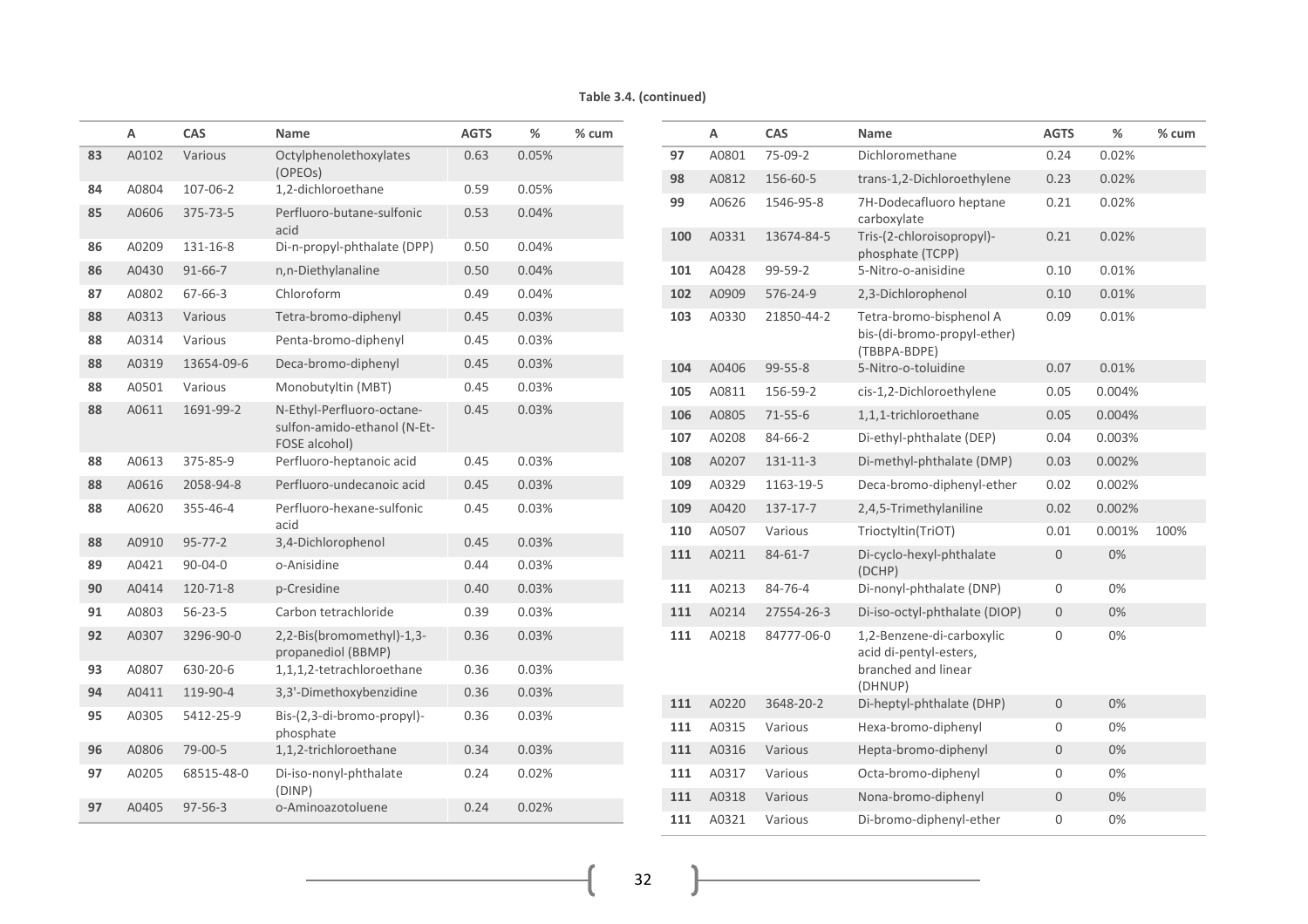|     | A     | CAS            | Name                                          | <b>AGTS</b>    | %  | % cum |
|-----|-------|----------------|-----------------------------------------------|----------------|----|-------|
| 111 | A0322 | Various        | Tri-bromo-diphenyl-ether                      | $\Omega$       | 0% |       |
| 111 | A0323 | Various        | Tetra-bromo-diphenyl-ether                    | $\Omega$       | 0% |       |
| 111 | A0324 | Various        | Penta-bromo-diphenyl-<br>ether                | $\Omega$       | 0% |       |
| 111 | A0325 | Various        | Hexa-bromo-diphenyl-ether                     | $\Omega$       | 0% |       |
| 111 | A0326 | Various        | Hepta-bromo-diphenyl-<br>ether                | $\overline{0}$ | 0% |       |
| 111 | A0327 | Various        | Octa-bromo-diphenyl-ether                     | $\Omega$       | 0% |       |
| 111 | A0328 | Various        | Nona-bromo-diphenyl-ether                     | $\overline{0}$ | 0% |       |
| 111 | A0332 | Various        | Tris-(aziridinyl)-<br>phosphinoxide (TEPA)    | $\overline{0}$ | 0% |       |
| 111 | A0413 | 838-88-0       | 3,3'-Dimethyl-4,4'-<br>diaminodiphenylmethane | $\overline{0}$ | 0% |       |
| 111 | A0503 | Various        | Dioctyltin (DOT)                              | $\Omega$       | 0% |       |
| 111 | A0509 | Various        | Monooctyltin (MOT)                            | $\Omega$       | 0% |       |
| 111 | A0603 | $307 - 24 - 4$ | Perfluoro-n-hexanoic acid<br>(PFHxA)          | $\overline{0}$ | 0% |       |
| 111 | A0604 | 3871-99-6      | Perfluorohexane<br>sulphonates (PFHxS)        | $\Omega$       | 0% |       |
| 111 | A0605 | 375-22-4       | Perfluorobutyric Acid (PFBA)                  | $\overline{0}$ | 0% |       |
| 111 | A0607 | 754-91-6       | Perfluoro-octane-sulfon-<br>amide (PFOSA)     | $\overline{0}$ | 0% |       |

|  |  | Table 3.4. (continued) |
|--|--|------------------------|
|--|--|------------------------|

|     | A     | <b>CAS</b>  | Name                                                                       | <b>AGTS</b>    | ℅     | $%$ cum |
|-----|-------|-------------|----------------------------------------------------------------------------|----------------|-------|---------|
| 111 | A0608 | 31506-32-8  | N-Methyl-Perfluoro-octane-<br>sulfon-amide (N-Me-FOSA)                     | $\Omega$       | $0\%$ |         |
| 111 | A0610 | 24448-09-7  | N-Methyl-Perfluoro-octane-<br>sulfon-amido-ethanol (N-<br>Me-FOSE alcohol) | $\overline{0}$ | 0%    |         |
| 111 | A0612 | 2706-90-3   | Perfluoro-pentanoic acid                                                   | $\Omega$       | 0%    |         |
| 111 | A0614 | 375-95-1    | Perfluoro-nonanoic acid                                                    | $\overline{0}$ | 0%    |         |
| 111 | A0617 | 307-55-1    | Perfluorododecanoic Acid<br>(PFDoA)                                        | $\mathbf{0}$   | 0%    |         |
| 111 | A0618 | 72629-94-8  | Perfluoro-tridecanoic acid                                                 | $\mathbf{0}$   | 0%    |         |
| 111 | A0619 | 376-06-7    | Perfluoro-tetradecanoic acid                                               | 0              | 0%    |         |
| 111 | A0621 | 375-92-8    | Perfluoro-heptane-sulfonic<br>acid                                         | $\overline{0}$ | 0%    |         |
| 111 | A0622 | 355-77-3    | Perfluor-decane-sulfonic<br>acid                                           | $\overline{0}$ | 0%    |         |
| 111 | A0623 | 27619-97-2  | 1H,1H,2H,2H-Perfluoro-<br>octane-sulphonic acid                            | $\Omega$       | 0%    |         |
| 111 | A0624 | 34598-33-9  | 2H, 2H, 3H, 3H-<br>Perfluoroundecanoic acid<br>(PFUnA)                     | $\Omega$       | 0%    |         |
| 111 | A0625 | 172155-07-6 | Perfluoro-3-7-dimethyl<br>octane carboxylate                               | $\overline{0}$ | 0%    |         |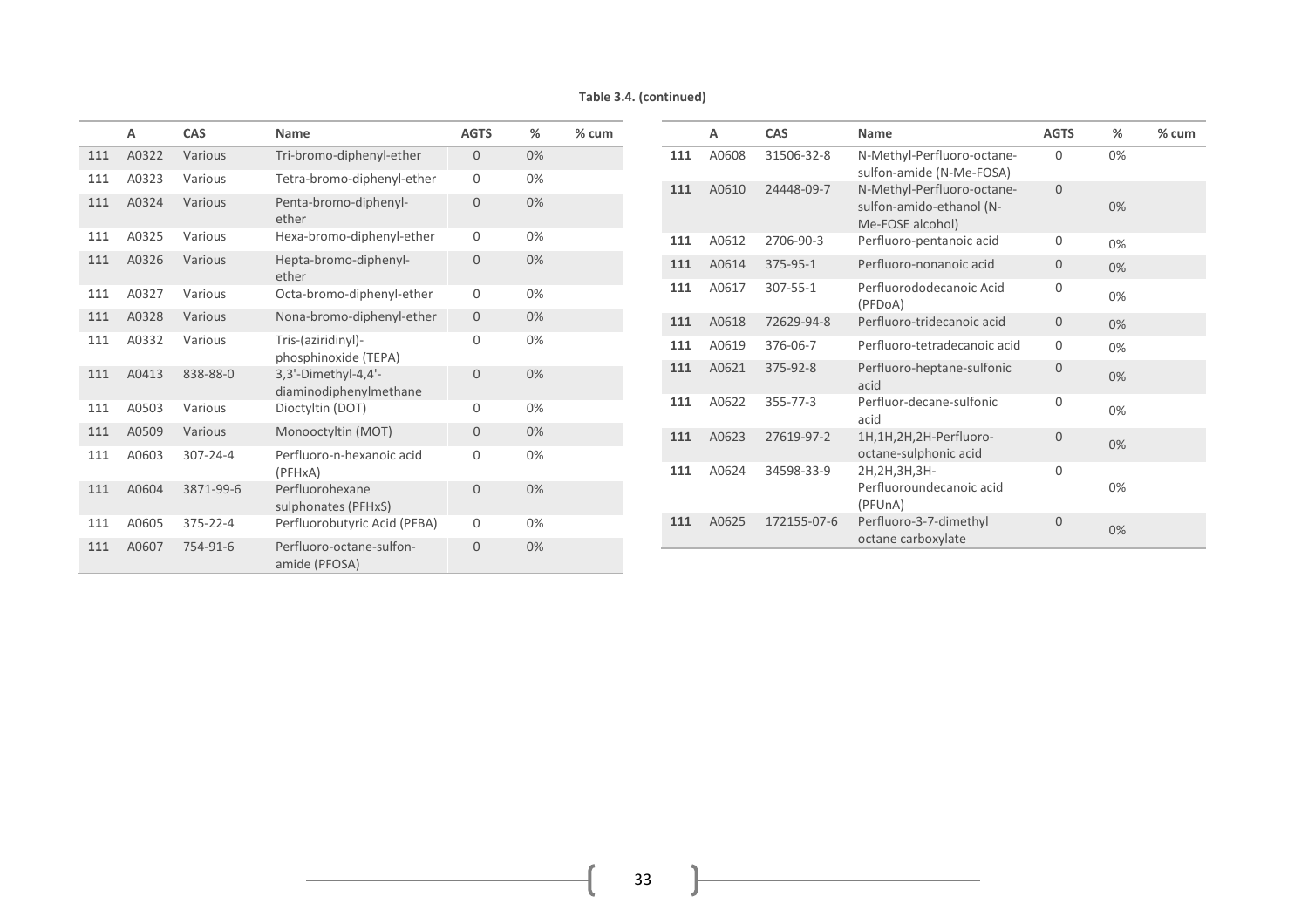Since acute toxicity was indicated as the most important type of toxicity, the most toxic analytes extracted from MCA are arsenic (As) and cyanide, which have the strongest lethal acute effect, with LD<sub>50</sub> of 4.7 and 8 mg/kg of body weight, respectively. The third most toxic analyte is hexavalent chromium (Cr VI), which has a lower acute toxicity compared to other compounds, such as mercury (Hg) and some of the chlorophenols, but which was considered the most dangerous among them, due to the classification in the highest group for carcinogenicity (Group 1). In the same way, cadmium (Cd) and nickel (Ni) show a smaller acute toxicity than the previous mentioned compounds (LD<sub>50</sub> of 107 and 186 mg/kg of body weight), but are dangerous for the reproductive system (Category 1B). The first five most toxic compounds are also classified in the highest category for acute and chronic aquatic toxicity (Category 1).

This method overcomes the simple toxicological evaluation, based on one specific type of toxicology: MCA takes potentially into consideration an unlimited number of factors at the same time, leading to a ranking of compounds based on a global hazard concept. Moreover, it leads to the construction of a dynamic ranking of analytes (or scenarios, in general), that may change with the relative importance of the criteria. This feature makes multi-criteria analysis a very versatile technique, applicable to various fields.

Two further comments are in order, regarding the ranking listed in Table 3.4:

- 21% of the analytes (37 of the 177 analysed compounds) shows a zero value of AGTS, coming from a zero value for all the types of toxicity examined. This result does not necessary mean that those compounds have no toxicity at all: they could have a different type of toxicity from those examined or their toxicity could be not yet included in the official hazard categories. However, the fact the approximately one fifth of the analytes shows no toxicity should be taken into account in view of a possible modification of the monitoring strategy.
- The Pareto principle (also known as the 80–20 rule) states that, for many events, roughly 80% of the effects comes from 20% of the causes. In this specific case, the rule is approximately verified, since the most dangerous 49 analytes (28%) represent 80% of the toxicity of all the analytes. From this event we can infer that, if the aim is to reduce toxicity with abatement strategies, it could be more effective to focus on a few carefully selected analytes, rather than act on the entire list of chemical compounds.

In Table 3.5 the average AGTS for every class of compounds is reported. The most dangerous class is C12 (Cyanide). The second most toxic class is C11 (Total heavy metals), especially due to the high toxicity of arsenic (As, A1108), hexavalent chromium (Cr VI, A1102), cadmium (Cd, A1109) and nickel (Ni, A1105), also included in the first five more toxic analytes of the list.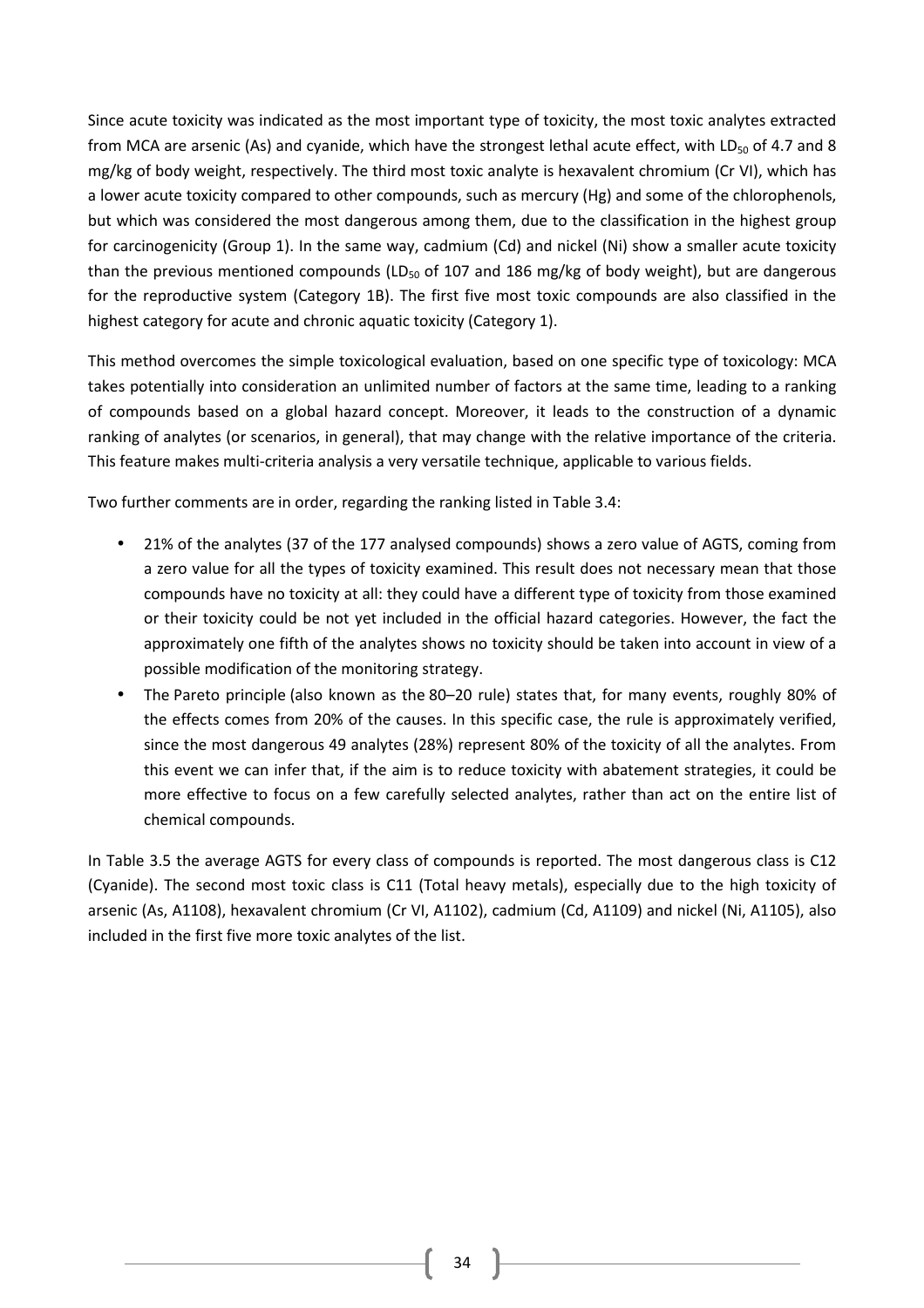|                 | <b>Class</b>                                | <b>Average AGTS</b><br>(range) | %   | $%$ cum |
|-----------------|---------------------------------------------|--------------------------------|-----|---------|
| C12             | Cyanide                                     | 61                             | 5%  | 5%      |
| C11             | <b>Total Heavy Metals</b>                   | $25(1.2-65)$                   | 23% | 28%     |
| C10             | <b>Short-Chain Chlorinated Paraffins</b>    | 13                             | 1%  | 29%     |
| C <sub>07</sub> | Chlorobenzenes                              | $11(0.7-14)$                   | 5%  | 34%     |
| CO <sub>4</sub> | Azo Dyes                                    | $10(0-38)$                     | 26% | 60%     |
| C <sub>05</sub> | Organotin Compounds                         | $8.9(0-19)$                    | 7%  | 67%     |
| <b>CO9</b>      | Chlorophenols                               | $8.2(0.1-22)$                  | 11% | 78%     |
| CO <sub>1</sub> | Alkylphenols                                | $7.0(0.6-13)$                  | 2%  | 80%     |
| CO <sub>2</sub> | Phthalates                                  | $4.4(0-15)$                    | 7%  | 87%     |
| CO <sub>3</sub> | Brominated and Chlorinated Flame Retardants | $3.9(0-16)$                    | 10% | 97%     |
| C <sub>08</sub> | <b>Chlorinated Solvents</b>                 | $2.4(0.05-24)$                 | 3%  | 99%     |
| <b>CO6</b>      | Perfluorinated Chemicals (PFCs)             | $0.45(0-4.0)$                  | 1%  | 100%    |

**Table 3.5. Ranking of class of analytes, based on the average analyte global toxicity score (AGTS, range in brackets), % of toxicity and cumulative % toxicity.** 

The less toxic class is C06 (PFCs): perfluorinated compounds show very low scores in all the five types of toxicity considered in this work. This does not mean that they are guarantee to be safe. Animal studies have shown that some PFCs have adverse effects on endocrine activities and on specific organs; data on humans are contradictory, because some human studies suggests that PFCs may also have effects on human health, while other studies have failed to find conclusive links. The toxicological information collected in this work could surely be used for future evaluation, but periodically checks of changes in the classification of compounds are needed.

The combination of toxicological and concentration data evidenced that C03 and C06 are rarely detected in water and are not very toxic at the same time. For these kinds of classes, if there is the intent to modify the monitoring strategy, the frequency of analysis could be reduced.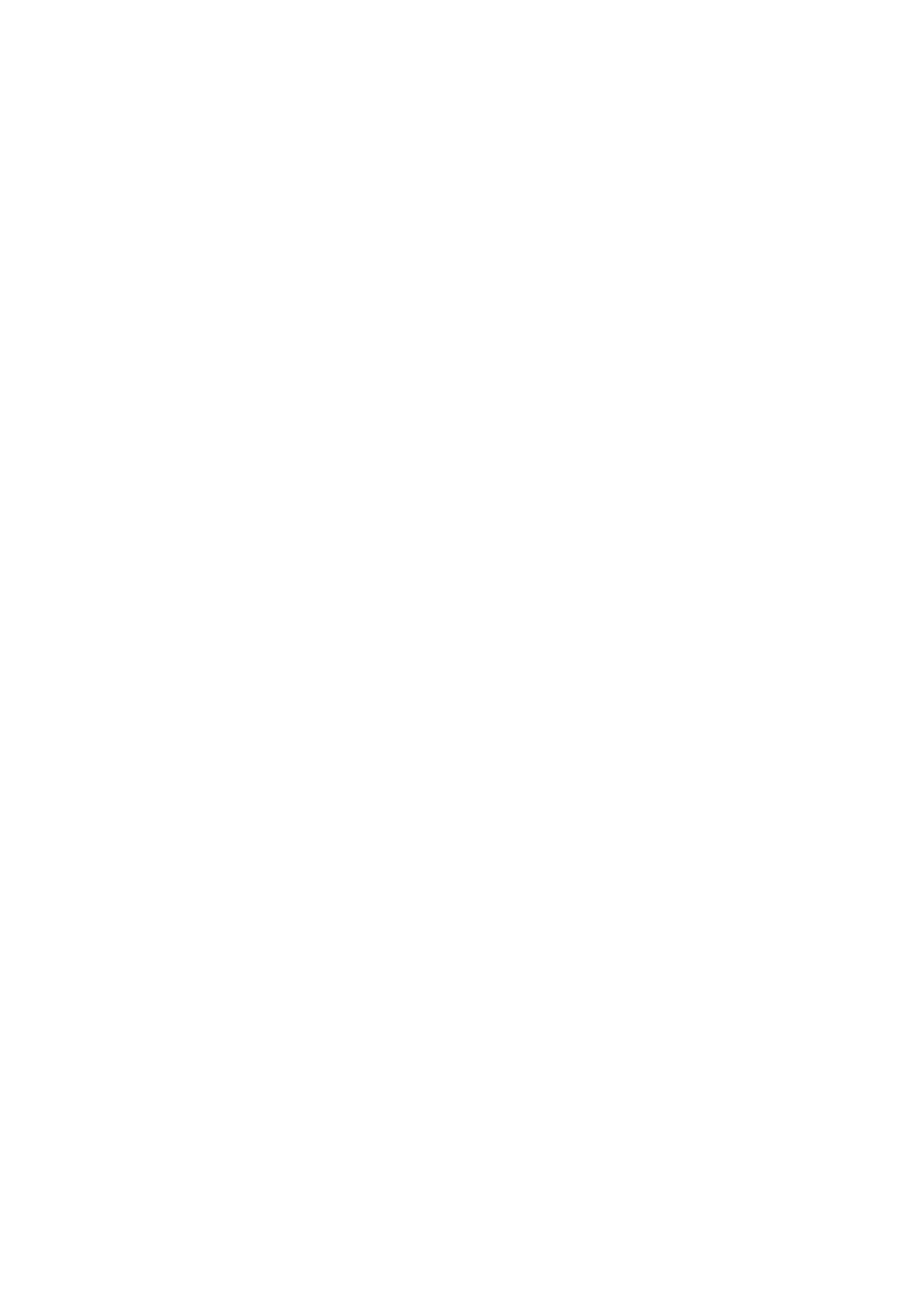# **4. FACILITY EVALUATION**

The information analysed in Chapter 2 and the toxicological scores calculated in Chapter 3 are joined, in order to conduct a toxicological evaluation of all facilities. For every facility and for every sampling site (IW, UWW and TWW) a facility global toxicological score (FGTS) was calculated, applying Equation 3.1. FGTS is the sum of the concentration of all the compounds analysed, weighted for their toxicity.

$$
FGTS = \sum_{j=1}^{m} (C_j \cdot AGTS_j) \cdot 10^{-3}
$$
\n(3.1)

where  $C_j$  is the concentration ( $\mu$ g/l) of the analyte j; AGTS is the global toxicity score of the analyte m; j and m is the number of analytes. In the calculation of FGTS the following principles were adopted:

- for all the analytes that have a concentration <LOD, the value of half LOD was considered;
- the concentration of total chromium (A1101) included the concentration of chromium hexavalent (A1102). In order to not overestimate the toxicity of sites, the concentration of A1102 was subtracted to the concentration of A1101, obtaining a value referred to total chromium with the exception of Cr VI, indicated with A1101\*. The same overestimation could occur due to other overlaps (i. e. a class of compounds, with its components). In all the other cases, if a class of compounds was analysed, none of the components of that class were analysed and vice versa.

## **UNTREATED WASTEWATER FACILITY RANKING**

Based on the calculated FGTS, sites were classified into five impact categories. For IW and UWW measurements, the limits of the impact categories are listed in Table 4.1.

| <b>IMPACT</b>         | <b>FGTS</b>      |
|-----------------------|------------------|
| <b>MINIMUM IMPACT</b> | From $0$ to $12$ |
| <b>WEAK IMPACT</b>    | From 12 to 23    |
| <b>MEDIUM IMPACT</b>  | From 23 to 47    |
| <b>STRONG IMPACT</b>  | From 47 to 93    |
| <b>EXTREME IMPACT</b> | From 93 to 360   |

**Table 4.1. Impact categories for incoming water (IW) and untreated wastewater (UWW), based on the site global toxicological score (FGTS).** 

The site ranking listed in Table 4.2 is refers to UWW measurements. Globally facilities are distributed among the impact categories as follows:

- **Extreme impact: 1 facility;**
- **Strong impact: 4 facilities;**
- **Medium impact: 7 facilities;**
- **Weak impact: 19 facilities;**
- Minimum impact: 81 facilities.

UWW in F096 shows an extreme impact, with a score that differs significantly from the others. It is due to the strong concentration of highly toxic compounds, such as nickel (4050 µg/l; n. 5 of the ranking); zinc (6880  $\mu$ g/l; n. 30 of the ranking), lead (1800  $\mu$ g/l; n. 10 of the ranking); chromium (2050  $\mu$ g/l; n. 49 of the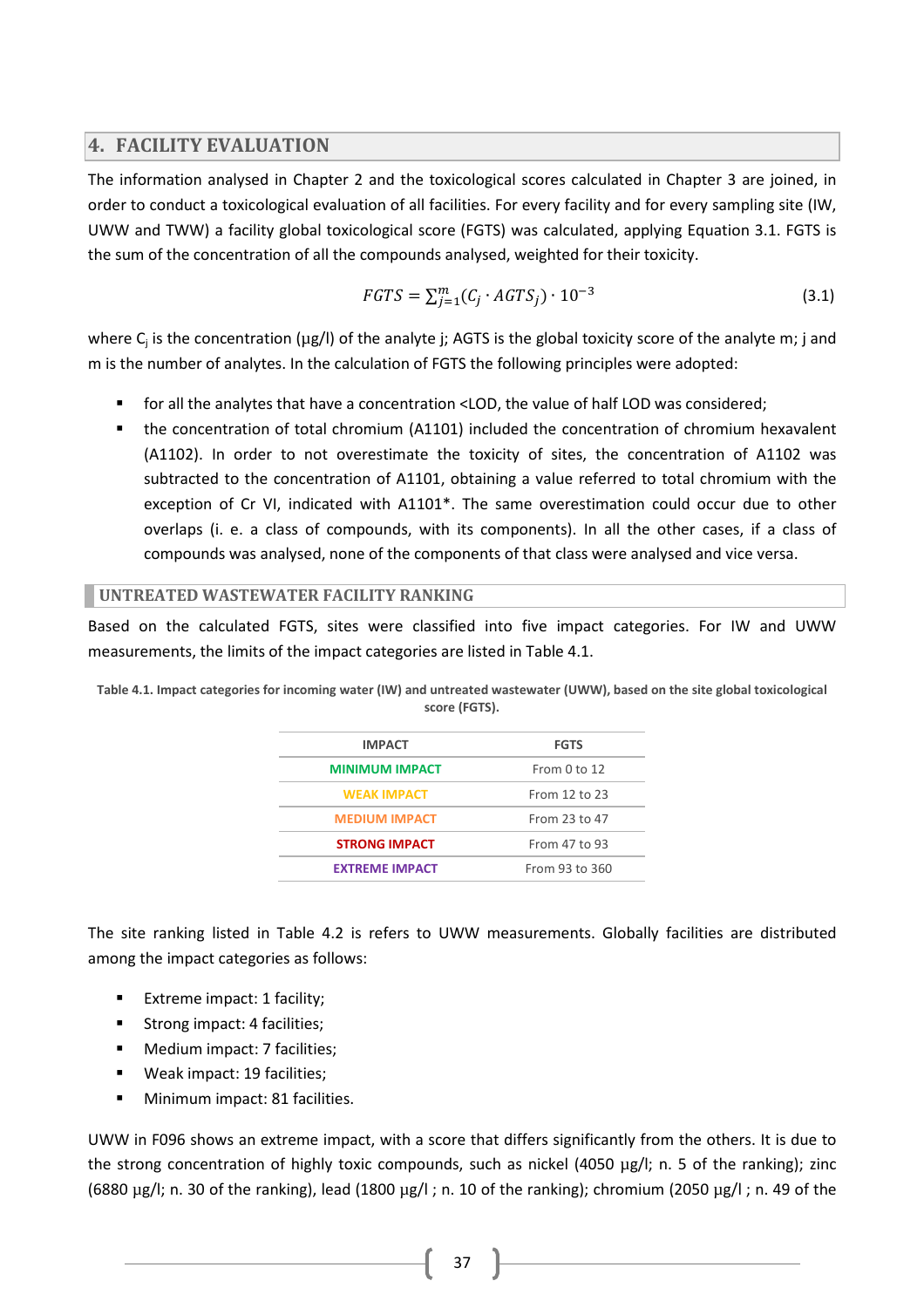ranking) and copper (320 µg/l ; n. 29 of the ranking). The second most toxic facility (F21B) is characterised by a very high concentration of cyanide (1010 µg/l; n. 2 of the ranking) and arsenic (346 µg/l; n. 1 of the ranking).

In Figure 4.1 we reported the average FGTS for every country involved in this study. The graph shows that the most toxic facilities are located in Asia, with India and China as the most important contributors to the global toxicity. The FGTS decreased from a value of 21 in 2013 to 7 in 2015 (Figure 4.2).



**Figure 4.1. Average facility global toxicity score (FGTS) for every country, for untreated wastewater.** 



**Figure 4.2. Average facility global toxicity score (FGTS) per year, for untreated wastewater.**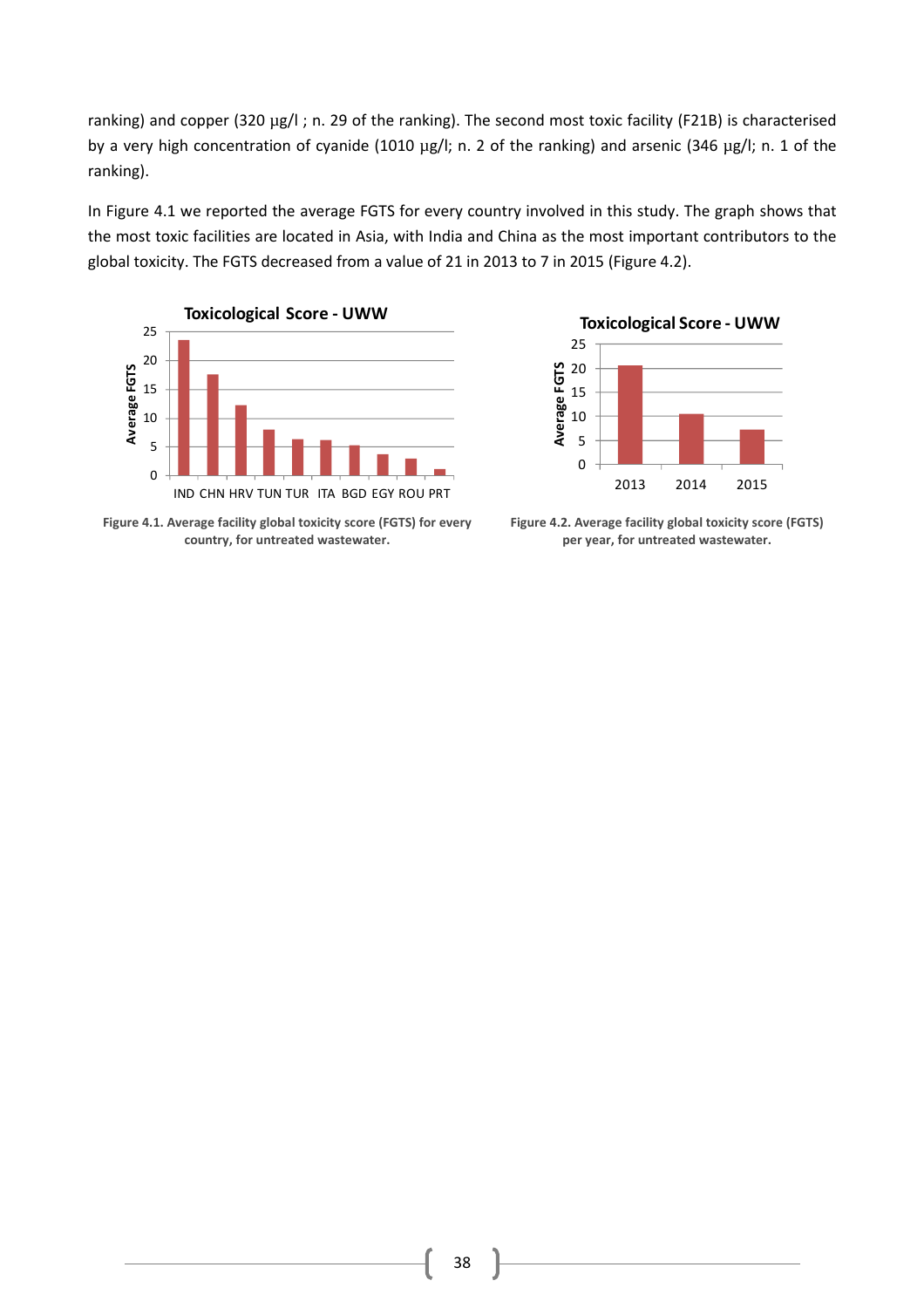**Table 4.2. Ranking of the facilities, based on the site global toxicological score (FGTS), referred to untreated wastewater (UWW) measurements.** 

| <b>Facility</b> |            |             | Year | <b>FGTS</b> | Impact         |
|-----------------|------------|-------------|------|-------------|----------------|
| F096            | <b>CHN</b> | <b>ASIA</b> | 2013 | 360         | <b>EXTREME</b> |
| F021B           | CHN        | ASIA        | 2014 | 92          | STRONG         |
| F018            | <b>IND</b> | ASIA        | 2013 | 60          | <b>STRONG</b>  |
| F091            | <b>CHN</b> | ASIA        | 2015 | 54          | <b>STRONG</b>  |
| F073            | IND        | ASIA        | 2013 | 51          | <b>STRONG</b>  |
| F060            | TUN        | <b>AFR</b>  | 2013 | 36          | MEDIUM         |
| F080            | CHN        | ASIA        | 2015 | 33          | <b>MEDIUM</b>  |
| F088            | <b>IND</b> | <b>ASIA</b> | 2013 | 28          | <b>MEDIUM</b>  |
| F085            | IND        | <b>ASIA</b> | 2013 | 26          | <b>MEDIUM</b>  |
| F098A           | CHN        | ASIA        | 2013 | 26          | <b>MEDIUM</b>  |
| F064            | <b>IND</b> | <b>ASIA</b> | 2013 | 25          | <b>MEDIUM</b>  |
| F022            | CHN        | <b>ASIA</b> | 2014 | 24          | <b>MEDIUM</b>  |
| F094B           | <b>CHN</b> | ASIA        | 2014 | 21          | WEAK           |
| F084            | <b>CHN</b> | ASIA        | 2014 | 21          | <b>WEAK</b>    |
| F100            | <b>CHN</b> | <b>ASIA</b> | 2014 | 18          | WEAK           |
| <b>F079B</b>    | <b>CHN</b> | <b>ASIA</b> | 2014 | 17          | WEAK           |
| F032            | CHN        | ASIA        | 2014 | 16          | WEAK           |
| F020A           | <b>CHN</b> | <b>ASIA</b> | 2013 | 16          | WEAK           |
| F016            | TUN        | <b>AFR</b>  | 2014 | 16          | <b>WEAK</b>    |
| F079A           | CHN        | <b>ASIA</b> | 2013 | 16          | WEAK           |
| F081            | <b>CHN</b> | ASIA        | 2014 | 16          | WEAK           |
| F093            | BGD        | ASIA        | 2014 | 16          | WEAK           |
| F012            | <b>CHN</b> | ASIA        | 2013 | 15          | WEAK           |
| F078            | <b>IND</b> | ASIA        | 2013 | 15          | WEAK           |
| F051            | <b>CHN</b> | <b>ASIA</b> | 2014 | 14          | WEAK           |
| F070            | TUR        | <b>ASIA</b> | 2015 | 14          | WEAK           |
| F057            | CHN        | ASIA        | 2014 | 13          | WEAK           |
| F039            | <b>CHN</b> | ASIA        | 2013 | 13          | WEAK           |
|                 |            |             |      |             |                |

| <b>Facility</b> |            |             | Year | <b>FGTS</b> | Impact       |
|-----------------|------------|-------------|------|-------------|--------------|
| F024            | TUR        | <b>ASIA</b> | 2015 | 13          | WEAK         |
| F066            | <b>CHN</b> | ASIA        | 2014 | 13          | WEAK         |
| F010            | <b>HRV</b> | <b>EUR</b>  | 2013 | 12          | <b>WEAK</b>  |
| F033            | CHN        | <b>ASIA</b> | 2013 | 11          | <b>MINIM</b> |
| F029            | <b>IND</b> | <b>ASIA</b> | 2013 | 11          | <b>MINIM</b> |
| F075            | TUR        | <b>ASIA</b> | 2015 | 11          | <b>MINIM</b> |
| F099            | <b>CHN</b> | <b>ASIA</b> | 2013 | 11          | <b>MINIM</b> |
| F052            | <b>CHN</b> | <b>ASIA</b> | 2013 | 11          | <b>MINIM</b> |
| F049B           | <b>CHN</b> | <b>ASIA</b> | 2014 | 10          | <b>MINIM</b> |
| F082            | <b>CHN</b> | <b>ASIA</b> | 2013 | 10          | <b>MINIM</b> |
| F098B           | <b>CHN</b> | ASIA        | 2014 | 10          | MINIM        |
| F037A           | <b>CHN</b> | <b>ASIA</b> | 2013 | 10          | <b>MINIM</b> |
| F101            | <b>CHN</b> | <b>ASIA</b> | 2014 | 10          | <b>MINIM</b> |
| F077            | <b>BGD</b> | ASIA        | 2014 | 9.2         | <b>MINIM</b> |
| <b>F020B</b>    | <b>CHN</b> | <b>ASIA</b> | 2014 | 9.0         | <b>MINIM</b> |
| F095            | <b>IND</b> | <b>ASIA</b> | 2013 | 9.0         | <b>MINIM</b> |
| F049A           | <b>CHN</b> | <b>ASIA</b> | 2013 | 8.8         | <b>MINIM</b> |
| F056            | <b>CHN</b> | <b>ASIA</b> | 2014 | 8.6         | <b>MINIM</b> |
| F059            | <b>BGD</b> | <b>ASIA</b> | 2014 | 8.5         | <b>MINIM</b> |
| F068            | ITA        | EUR         | 2013 | 8.3         | MINIM        |
| F065            | <b>CHN</b> | ASIA        | 2015 | 8.0         | MINIM        |
| F040            | <b>CHN</b> | <b>ASIA</b> | 2015 | 7.8         | <b>MINIM</b> |
| F042            | TUN        | AFR         | 2013 | 7.6         | <b>MINIM</b> |
| F026A           | TUN        | <b>AFR</b>  | 2013 | 7.3         | <b>MINIM</b> |
| F037B           | <b>CHN</b> | <b>ASIA</b> | 2015 | 7.1         | <b>MINIM</b> |
| F074            | ROU        | <b>EUR</b>  | 2015 | 6.3         | <b>MINIM</b> |
| F015            | <b>CHN</b> | <b>ASIA</b> | 2013 | 6.2         | <b>MINIM</b> |
| F014            | <b>BGD</b> | <b>ASIA</b> | 2014 | 5.8         | <b>MINIM</b> |
|                 |            |             |      |             |              |

| <b>Facility</b> |            |             | Year | <b>FGTS</b> | Impact       |
|-----------------|------------|-------------|------|-------------|--------------|
| F076            | IND        | <b>ASIA</b> | 2013 | 5.7         | <b>MINIM</b> |
| F055            | <b>CHN</b> | <b>ASIA</b> | 2014 | 5.6         | <b>MINIM</b> |
| F031A           | TUN        | AFR         | 2013 | 5.3         | <b>MINIM</b> |
| F053            | CHN        | ASIA        | 2014 | 5.3         | MINIM        |
| F019            | <b>BGD</b> | <b>ASIA</b> | 2014 | 5.2         | <b>MINIM</b> |
| F094A           | CHN        | ASIA        | 2013 | 5.0         | <b>MINIM</b> |
| F092            | CHN        | ASIA        | 2013 | 4.9         | <b>MINIM</b> |
| F006            | CHN        | <b>ASIA</b> | 2015 | 4.8         | <b>MINIM</b> |
| F026B           | <b>TUN</b> | AFR         | 2014 | 4.7         | <b>MINIM</b> |
| F041            | IND        | ASIA        | 2013 | 4.7         | <b>MINIM</b> |
| F025            | BGD        | <b>ASIA</b> | 2014 | 4.6         | MINIM        |
| F030            | TUN        | <b>AFR</b>  | 2013 | 4.6         | <b>MINIM</b> |
| F058            | TUN        | AFR         | 2015 | 4.5         | <b>MINIM</b> |
| F083            | CHN        | ASIA        | 2013 | 4.4         | <b>MINIM</b> |
| F013            | EGY        | AFR         | 2014 | 4.3         | <b>MINIM</b> |
| F017            | TUN        | AFR         | 2014 | 4.2         | <b>MINIM</b> |
| F035            | BGD        | ASIA        | 2015 | 4.2         | <b>MINIM</b> |
| F027            | EGY        | <b>AFR</b>  | 2014 | 4.1         | <b>MINIM</b> |
| F054            | CHN        | <b>ASIA</b> | 2015 | 4.1         | <b>MINIM</b> |
| F069            | ITA        | EUR         | 2013 | 4.1         | MINIM        |
| F046            | <b>CHN</b> | ASIA        | 2013 | 4.0         | <b>MINIM</b> |
| F031B           | TUN        | AFR         | 2014 | 4.0         | <b>MINIM</b> |
| F008            | BGD        | <b>ASIA</b> | 2014 | 4.0         | <b>MINIM</b> |
| F004            | EGY        | AFR         | 2014 | 3.8         | <b>MINIM</b> |
| F061            | <b>BGD</b> | <b>ASIA</b> | 2014 | 3.5         | <b>MINIM</b> |
| F087            | BGD        | ASIA        | 2014 | 3.5         | <b>MINIM</b> |
| F044            | BGD        | ASIA        | 2014 | 3.5         | MINIM        |
| F009            | BGD        | <b>ASIA</b> | 2014 | 3.3         | <b>MINIM</b> |
|                 |            |             |      |             |              |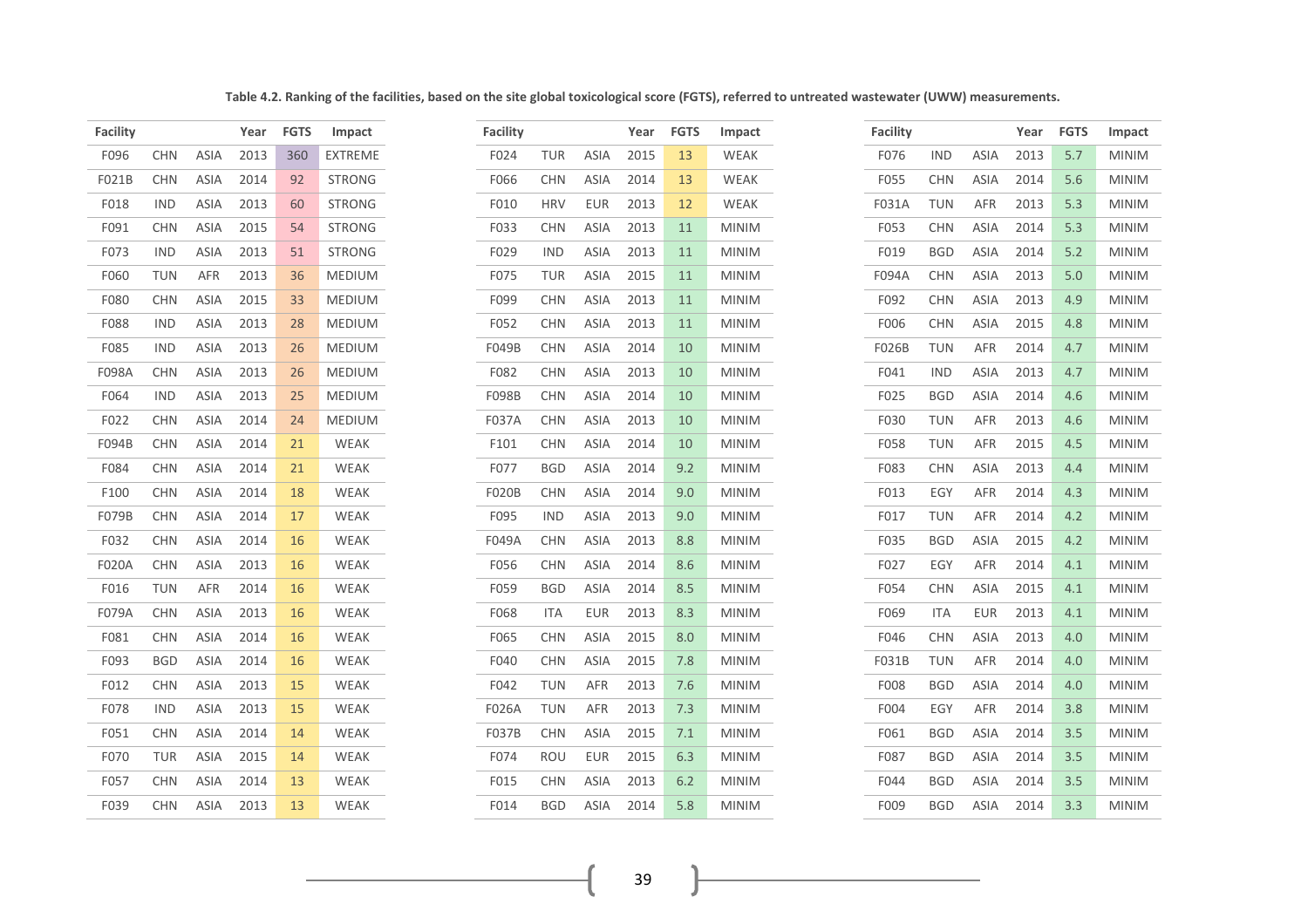## **Table 4.2. (continued)**

| Facility    |            |      | Year | <b>FGTS</b> | Impact       |
|-------------|------------|------|------|-------------|--------------|
| <b>F089</b> | <b>BGD</b> | ASIA | 2014 | 3.0         | <b>MINIM</b> |
| F097        | CHN        | ASIA | 2013 | 3.0         | <b>MINIM</b> |
| F001        | TUR        | ASIA | 2015 | 2.9         | <b>MINIM</b> |
| F090        | BGD        | ASIA | 2014 | 2.9         | <b>MINIM</b> |
| F050        | CHN        | ASIA | 2014 | 2.9         | <b>MINIM</b> |
| F045        | <b>CHN</b> | ASIA | 2015 | 2.8         | <b>MINIM</b> |
| F062        | EGY        | AFR  | 2014 | 2.7         | <b>MINIM</b> |
| F086        | CHN        | ASIA | 2013 | 2.5         | <b>MINIM</b> |
| F047        | <b>CHN</b> | ASIA | 2015 | 2.4         | <b>MINIM</b> |
| F071        | BGD        | ASIA | 2014 | 7.4         | <b>MINIM</b> |

| Facility         |            |             | Year | <b>FGTS</b> | Impact       |
|------------------|------------|-------------|------|-------------|--------------|
| F <sub>102</sub> | <b>CHN</b> | ASIA        | 2015 | 1.9         | <b>MINIM</b> |
| F021A            | <b>CHN</b> | ASIA        | 2013 | 1.8         | MINIM        |
| F003             | TUR        | ASIA        | 2015 | 1.8         | <b>MINIM</b> |
| F028             | ROU        | EUR         | 2015 | 1.7         | <b>MINIM</b> |
| F038             | TUN        | AFR         | 2013 | 1.6         | <b>MINIM</b> |
| F063             | TUR        | ASIA        | 2015 | 1.6         | <b>MINIM</b> |
| F005             | <b>CHN</b> | ASIA        | 2013 | 1.5         | MINIM        |
| F007             | <b>CHN</b> | ASIA        | 2015 | 1.4         | <b>MINIM</b> |
| F011B            | CHN        | ASIA        | 2014 | 1.4         | <b>MINIM</b> |
| F067             | <b>CHN</b> | <b>ASIA</b> | 2015 | 1.3         | MINIM        |

| Facility         |            |      | Year | <b>FGTS</b> | Impact       |
|------------------|------------|------|------|-------------|--------------|
| F <sub>002</sub> | <b>PRT</b> | FUR  | 2015 | 1.2         | <b>MINIM</b> |
| F072             | ROU        | EUR  | 2015 | 1.2         | <b>MINIM</b> |
| F034             | <b>CHN</b> | ASIA | 2015 | 1.1         | <b>MINIM</b> |
| F043             | TUN        | AFR  | 2014 | 0.89        | <b>MINIM</b> |
| F011A            | <b>CHN</b> | ASIA | 2013 | 0.87        | <b>MINIM</b> |
| F036             | <b>CHN</b> | ASIA | 2013 | 0.73        | <b>MINIM</b> |
| F048             | <b>CHN</b> | ASIA | 2015 | 0.41        | <b>MINIM</b> |
| F023             | TUR        | ASIA | 2015 | 0.13        | <b>MINIM</b> |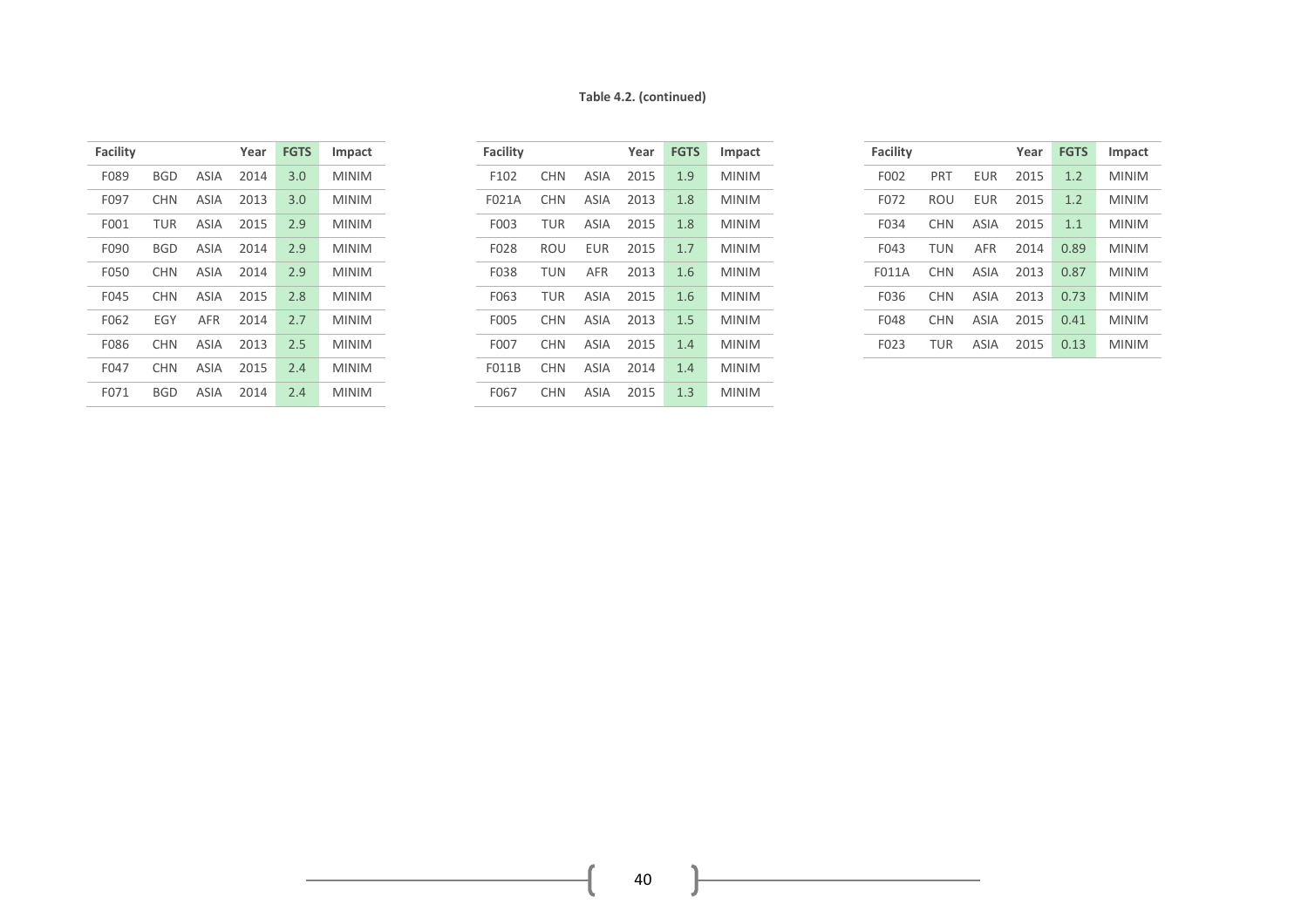## **INCOMING WATER SITE RANKING**

Obviously, for a global evaluation of the responsibility of the suppliers in the calculated toxicity from UWW data, the situation of the UWW must be compared to the toxicity of IW. Equation 3.1 was applied also to incoming water data and facilities were classified into five impact categories (Table 4.1). Results are reported in Table 4.3. F023 is missing because of the lack of data in IW.

Unexpectedly, one facility (F081) was classified having an extreme impact. It was characterised by an exceptional concentration of zinc (7709 µg/l ; n. 30 of the ranking) and N-Et-FOSA (7709 µg/l ; n. 75 of the ranking). The other facilities are categorised having weak (5 facilities) or minimum impact (105 facilities).

As shown in Figure 4.3 the average FGTS is much lower in IW, than UWW. The country with the highest FGTS is Croatia, with a value around 9. The chronological evolution reported in Table 4.4 does not indicate a specific trend; probably the relative high FGTS in 2014 is due to the extreme score of the facility F081.





**Figure 4.3. Average facility global toxicity score (FGTS) for every country, for incoming water.** 

**Figure 4.4. Average facility global toxicity score (FGTS) per year, for incoming water.**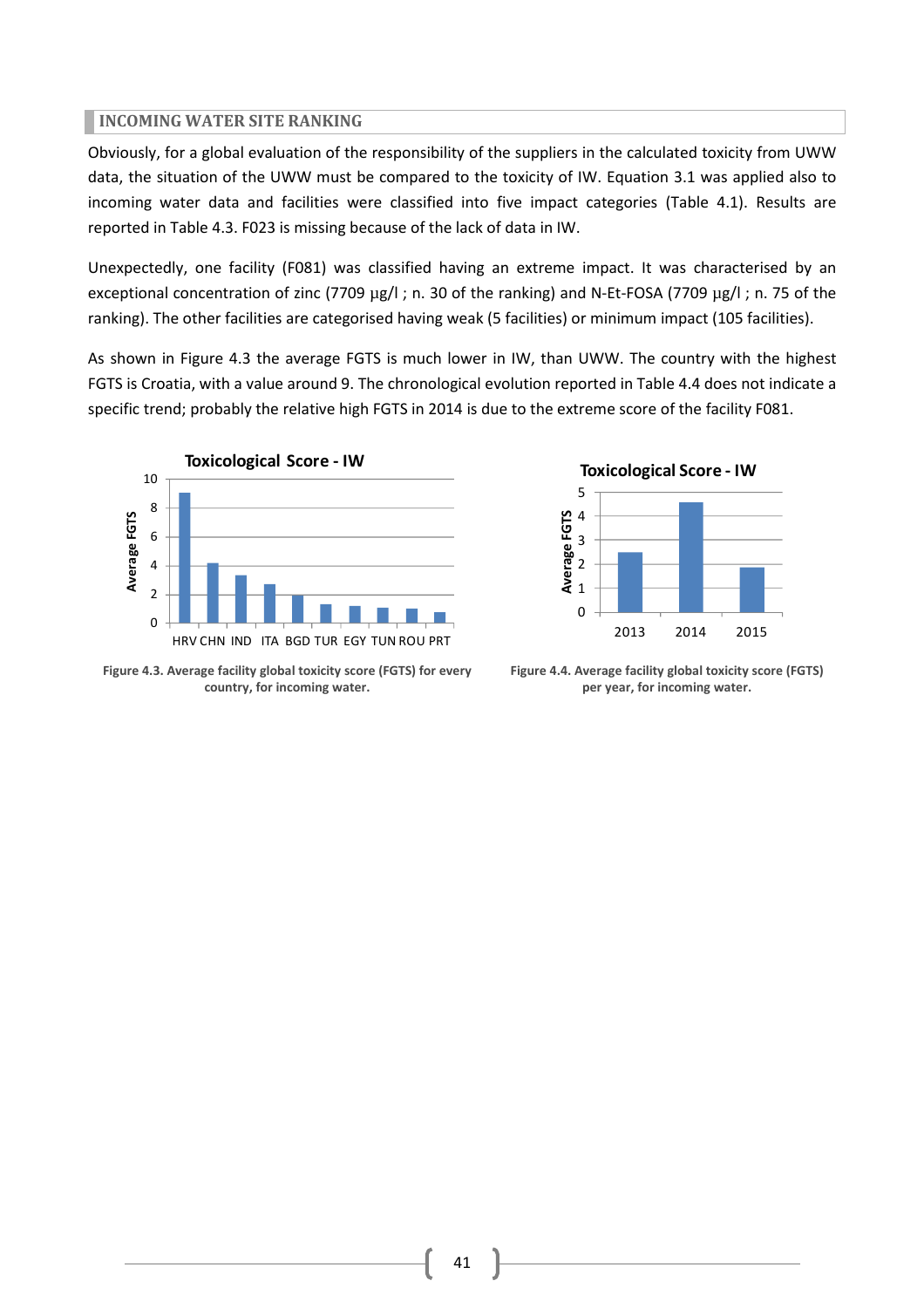| Facility     |            |             | Year | <b>FGTS</b> | Impact       | Facility |            |             | Year | <b>FGTS</b> | Impact       | <b>Facility</b> |            |             | Year | <b>FGTS</b> | Impact       |
|--------------|------------|-------------|------|-------------|--------------|----------|------------|-------------|------|-------------|--------------|-----------------|------------|-------------|------|-------------|--------------|
| F081         | <b>CHN</b> | <b>ASIA</b> | 2014 | 118         | EXTREME      | F001     | <b>TUR</b> | ASIA        | 2015 | 2.0         | <b>MINIM</b> | F039            | <b>CHN</b> | ASIA        | 2013 | 1.1         | <b>MINIM</b> |
| F047         | <b>CHN</b> | <b>ASIA</b> | 2015 | 20          | <b>WEAK</b>  | F007     | <b>CHN</b> | ASIA        | 2015 | 1.8         | <b>MINIM</b> | F079B           | <b>CHN</b> | <b>ASIA</b> | 2014 | 1.1         | <b>MINIM</b> |
| F100         | <b>CHN</b> | ASIA        | 2014 | 16          | <b>WEAK</b>  | F088     | <b>IND</b> | <b>ASIA</b> | 2013 | 1.8         | <b>MINIM</b> | F089            | <b>BGD</b> | ASIA        | 2014 | 1.1         | <b>MINIM</b> |
| F073         | IND.       | ASIA        | 2013 | 16          | WEAK         | F061     | <b>BGD</b> | ASIA        | 2014 | 1.7         | <b>MINIM</b> | F058            | <b>TUN</b> | <b>AFR</b>  | 2015 | 1.1         | <b>MINIM</b> |
| F005         | <b>CHN</b> | <b>ASIA</b> | 2013 | 13          | <b>WEAK</b>  | F095     | <b>IND</b> | ASIA        | 2013 | 1.7         | <b>MINIM</b> | F076            | <b>IND</b> | <b>ASIA</b> | 2013 | 1.0         | <b>MINIM</b> |
| F036         | <b>CHN</b> | ASIA        | 2013 | 12          | <b>WEAK</b>  | F059     | <b>BGD</b> | ASIA        | 2014 | 1.6         | <b>MINIM</b> | F080            | <b>CHN</b> | ASIA        | 2015 | 1.0         | <b>MINIM</b> |
| F010         | <b>HRV</b> | <b>EUR</b>  | 2013 | 9.1         | <b>MINIM</b> | F024     | <b>TUR</b> | ASIA        | 2015 | 1.5         | <b>MINIM</b> | F035            | <b>BGD</b> | <b>ASIA</b> | 2015 | 1.0         | <b>MINIM</b> |
| F077         | <b>BGD</b> | <b>ASIA</b> | 2014 | 6.5         | <b>MINIM</b> | F027     | EGY        | AFR         | 2014 | 1.5         | <b>MINIM</b> | F043            | <b>TUN</b> | <b>AFR</b>  | 2014 | 1.0         | <b>MINIM</b> |
| F021B        | <b>CHN</b> | ASIA        | 2014 | 5.9         | <b>MINIM</b> | F006     | <b>CHN</b> | ASIA        | 2015 | 1.5         | <b>MINIM</b> | F066            | <b>CHN</b> | ASIA        | 2014 | 1.0         | <b>MINIM</b> |
| F017         | <b>TUN</b> | <b>AFR</b>  | 2014 | 5.6         | <b>MINIM</b> | F082     | <b>CHN</b> | ASIA        | 2013 | 1.5         | <b>MINIM</b> | F049B           | <b>CHN</b> | ASIA        | 2014 | 0.92        | <b>MINIM</b> |
| F096         | <b>CHN</b> | <b>ASIA</b> | 2013 | 5.1         | <b>MINIM</b> | F018     | <b>IND</b> | <b>ASIA</b> | 2013 | 1.4         | <b>MINIM</b> | F019            | <b>BGD</b> | ASIA        | 2014 | 0.91        | <b>MINIM</b> |
| F029         | <b>IND</b> | ASIA        | 2013 | 4.7         | <b>MINIM</b> | F009     | <b>BGD</b> | <b>ASIA</b> | 2014 | 1.4         | <b>MINIM</b> | F075            | <b>TUR</b> | <b>ASIA</b> | 2015 | 0.89        | <b>MINIM</b> |
| F071         | <b>BGD</b> | <b>ASIA</b> | 2014 | 4.1         | <b>MINIM</b> | F003     | <b>TUR</b> | ASIA        | 2015 | 1.4         | <b>MINIM</b> | F038            | <b>TUN</b> | <b>AFR</b>  | 2013 | 0.88        | <b>MINIM</b> |
| F091         | <b>CHN</b> | <b>ASIA</b> | 2015 | 3.9         | <b>MINIM</b> | F090     | <b>BGD</b> | <b>ASIA</b> | 2014 | 1.4         | <b>MINIM</b> | F063            | <b>TUR</b> | ASIA        | 2015 | 0.87        | <b>MINIM</b> |
| F087         | <b>BGD</b> | <b>ASIA</b> | 2014 | 3.7         | <b>MINIM</b> | F014     | <b>BGD</b> | <b>ASIA</b> | 2014 | 1.4         | <b>MINIM</b> | F051            | <b>CHN</b> | ASIA        | 2014 | 0.86        | <b>MINIM</b> |
| F041         | <b>IND</b> | <b>ASIA</b> | 2013 | 3.4         | <b>MINIM</b> | F025     | <b>BGD</b> | ASIA        | 2014 | 1.3         | <b>MINIM</b> | F085            | <b>IND</b> | ASIA        | 2013 | 0.86        | <b>MINIM</b> |
| F068         | <b>ITA</b> | <b>EUR</b>  | 2013 | 3.3         | <b>MINIM</b> | F050     | <b>CHN</b> | ASIA        | 2014 | 1.3         | <b>MINIM</b> | F078            | <b>IND</b> | ASIA        | 2013 | 0.85        | <b>MINIM</b> |
| F021A        | <b>CHN</b> | <b>ASIA</b> | 2013 | 2.9         | <b>MINIM</b> | F044     | <b>BGD</b> | ASIA        | 2014 | 1.3         | <b>MINIM</b> | F094A           | <b>CHN</b> | <b>ASIA</b> | 2013 | 0.84        | <b>MINIM</b> |
| F053         | <b>CHN</b> | <b>ASIA</b> | 2014 | 2.9         | <b>MINIM</b> | F070     | <b>TUR</b> | <b>ASIA</b> | 2015 | 1.3         | <b>MINIM</b> | F008            | <b>BGD</b> | ASIA        | 2014 | 0.84        | <b>MINIM</b> |
| F084         | <b>CHN</b> | <b>ASIA</b> | 2014 | 2.8         | <b>MINIM</b> | F072     | ROU        | <b>EUR</b>  | 2015 | 1.2         | <b>MINIM</b> | F079A           | <b>CHN</b> | ASIA        | 2013 | 0.83        | <b>MINIM</b> |
| <b>F037A</b> | <b>CHN</b> | ASIA        | 2013 | 2.6         | <b>MINIM</b> | F011A    | <b>CHN</b> | ASIA        | 2013 | 1.2         | <b>MINIM</b> | F086            | <b>CHN</b> | <b>ASIA</b> | 2013 | 0.80        | <b>MINIM</b> |
| F045         | <b>CHN</b> | ASIA        | 2015 | 2.3         | <b>MINIM</b> | F074     | ROU        | <b>EUR</b>  | 2015 | 1.2         | <b>MINIM</b> | F040            | <b>CHN</b> | ASIA        | 2015 | 0.78        | <b>MINIM</b> |
| F015         | <b>CHN</b> | <b>ASIA</b> | 2013 | 2.2         | <b>MINIM</b> | F062     | <b>EGY</b> | AFR         | 2014 | 1.1         | <b>MINIM</b> | F002            | <b>PRT</b> | <b>EUR</b>  | 2015 | 0.77        | <b>MINIM</b> |
| F069         | <b>ITA</b> | <b>EUR</b>  | 2013 | 2.2         | <b>MINIM</b> | F054     | <b>CHN</b> | ASIA        | 2015 | 1.1         | <b>MINIM</b> | <b>F098A</b>    | <b>CHN</b> | ASIA        | 2013 | 0.76        | <b>MINIM</b> |
| F097         | <b>CHN</b> | ASIA        | 2013 | 2.1         | <b>MINIM</b> | F093     | <b>BGD</b> | <b>ASIA</b> | 2014 | 1.1         | <b>MINIM</b> | F033            | <b>CHN</b> | ASIA        | 2013 | 0.76        | <b>MINIM</b> |
| F042         | <b>TUN</b> | <b>AFR</b>  | 2013 | 2.1         | <b>MINIM</b> | F013     | EGY        | AFR         | 2014 | 1.1         | <b>MINIM</b> | F028            | ROU        | EUR         | 2015 | 0.74        | <b>MINIM</b> |
| F064         | <b>IND</b> | <b>ASIA</b> | 2013 | 2.1         | <b>MINIM</b> | F004     | <b>EGY</b> | <b>AFR</b>  | 2014 | 1.1         | <b>MINIM</b> | F052            | <b>CHN</b> | <b>ASIA</b> | 2013 | 0.65        | <b>MINIM</b> |
|              |            |             |      |             |              |          |            |             |      |             |              |                 |            |             |      |             |              |

**Table 4.3. Ranking of the facilities, based on the facility global toxicological score (FGTS), referred to incoming water (IW) measurements.** 

42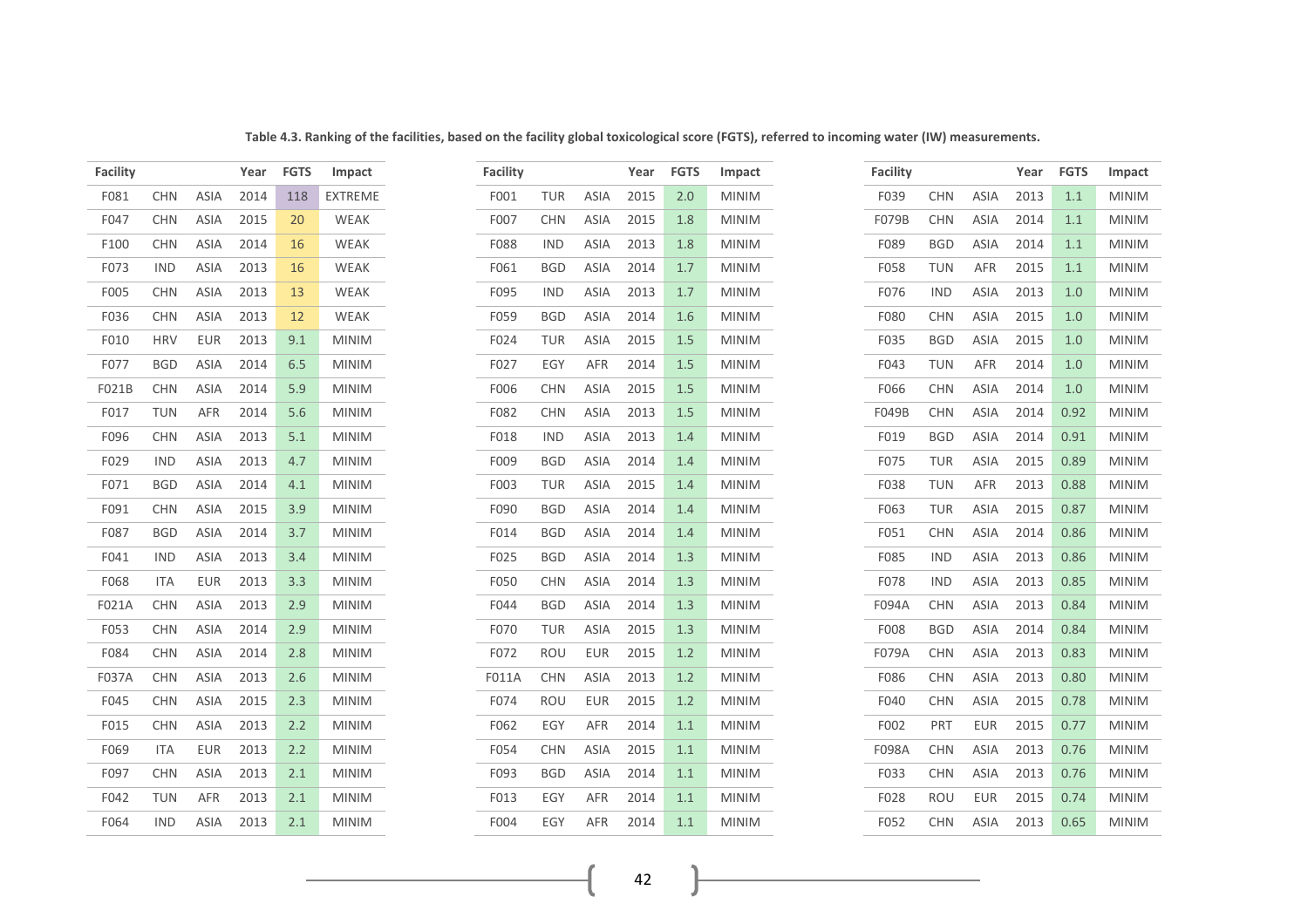| Facility         |     |      | Year | <b>FGTS</b> | Impact       |
|------------------|-----|------|------|-------------|--------------|
| F012             | CHN | ASIA | 2013 | 0.64        | <b>MINIM</b> |
| F060             | TUN | AFR  | 2013 | 0.64        | <b>MINIM</b> |
| F101             | CHN | ASIA | 2014 | 0.59        | <b>MINIM</b> |
| F020B            | CHN | ASIA | 2014 | 0.59        | <b>MINIM</b> |
| F055             | CHN | ASIA | 2014 | 0.55        | <b>MINIM</b> |
| F <sub>102</sub> | CHN | ASIA | 2015 | 0.52        | <b>MINIM</b> |
| F067             | CHN | ASIA | 2015 | 0.52        | <b>MINIM</b> |
| F057             | CHN | ASIA | 2014 | 0.51        | <b>MINIM</b> |
| F083             | CHN | ASIA | 2013 | 0.50        | <b>MINIM</b> |
| F098B            | CHN | ASIA | 2014 | 0.48        | <b>MINIM</b> |
|                  |     |      |      |             |              |

| Facility |            |            | Year | <b>FGTS</b> | Impact       |
|----------|------------|------------|------|-------------|--------------|
| F031A    | TUN        | AFR        | 2013 | 0.48        | <b>MINIM</b> |
| F016     | TUN        | <b>AFR</b> | 2014 | 0.46        | <b>MINIM</b> |
| F049A    | <b>CHN</b> | ASIA       | 2013 | 0.46        | <b>MINIM</b> |
| F011B    | <b>CHN</b> | ASIA       | 2014 | 0.43        | <b>MINIM</b> |
| F026A    | TUN        | AFR        | 2013 | 0.43        | <b>MINIM</b> |
| F020A    | <b>CHN</b> | ASIA       | 2013 | 0.43        | <b>MINIM</b> |
| F030     | TUN        | AFR        | 2013 | 0.39        | <b>MINIM</b> |
| F099     | <b>CHN</b> | ASIA       | 2013 | 0.39        | <b>MINIM</b> |
| F092     | <b>CHN</b> | ASIA       | 2013 | 0.39        | <b>MINIM</b> |
| F037B    | <b>CHN</b> | ASIA       | 2015 | 0.38        | <b>MINIM</b> |

| <b>Facility</b> |            |      | Year | <b>FGTS</b> | Impact       |
|-----------------|------------|------|------|-------------|--------------|
| F046            | <b>CHN</b> | ASIA | 2013 | 0.36        | <b>MINIM</b> |
| F056            | <b>CHN</b> | ASIA | 2014 | 0.33        | <b>MINIM</b> |
| F065            | <b>CHN</b> | ASIA | 2015 | 0.27        | MINIM        |
| F032            | <b>CHN</b> | ASIA | 2014 | 0.26        | <b>MINIM</b> |
| F026B           | TUN        | AFR  | 2014 | 0.24        | <b>MINIM</b> |
| F094B           | <b>CHN</b> | ASIA | 2014 | 0.24        | <b>MINIM</b> |
| F022            | <b>CHN</b> | ASIA | 2014 | 0.19        | MINIM        |
| F034            | <b>CHN</b> | ASIA | 2015 | 0.16        | <b>MINIM</b> |
| F031B           | TUN        | AFR  | 2014 | 0.15        | MINIM        |
| F048            | CHN        | ASIA | 2015 | 0.15        | MINIM        |
|                 |            |      |      |             |              |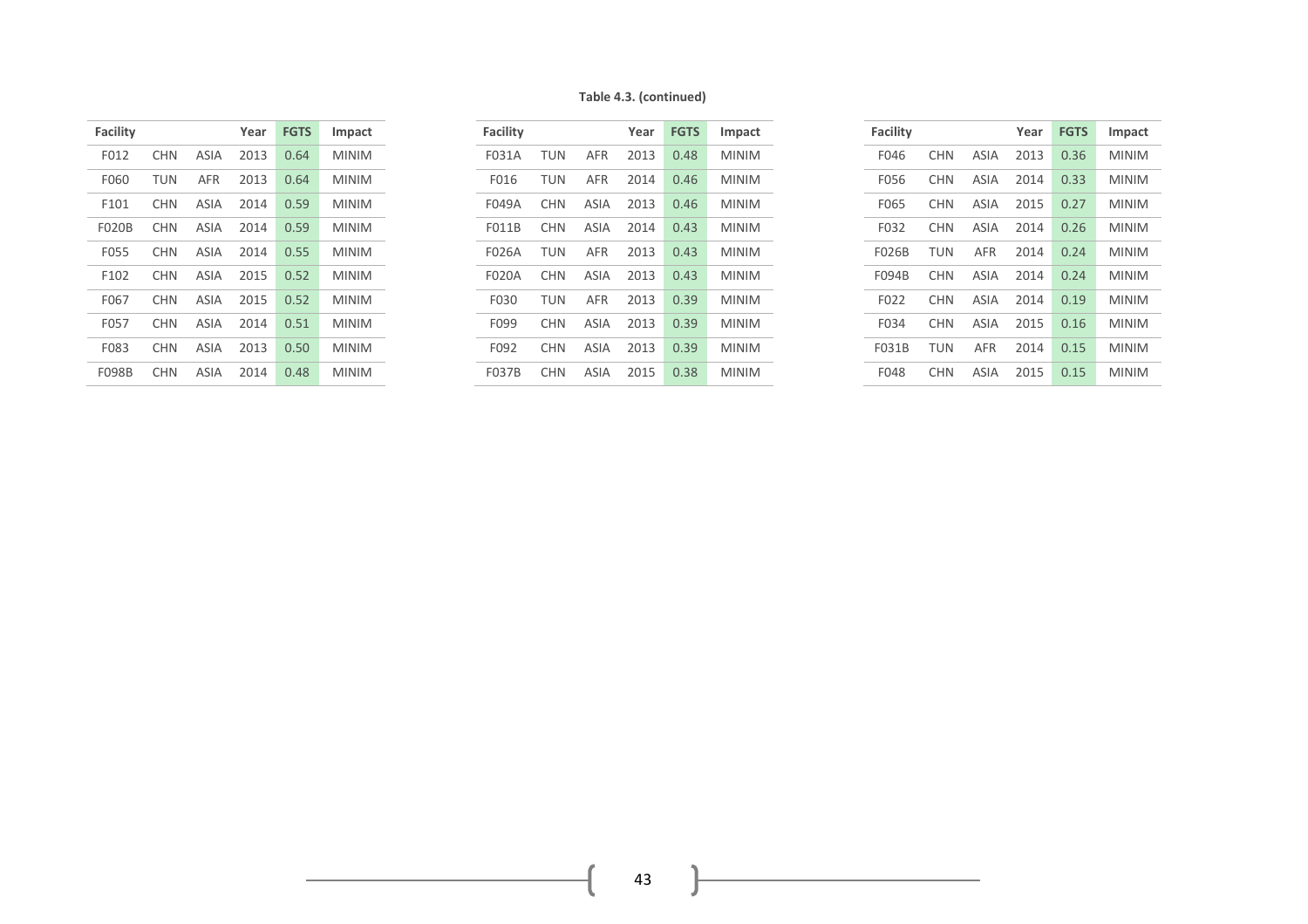## **SUPPLIER RESPONSIBILITY FACILITY RANKING**

The supplier responsibility (SR) was calculated by subtracting the measured concentration in IW from the concentration in UWW, data by data, site by site. For those cases in which a value in UWW does not have a correspondence in IW, the missing data in IW was substituted with a value <LOD, therefore it was numerically considered as half LOD. When applying this approximation, the operators consider that, for every compound, the concentration in UWW is usually higher than the concentration in IW, as confirmed by Figure 2.9a. However, the same figure also shows that there are a few exceptions that cannot be properly assessed with available data. Most exceptions are data with value <LOD in UWW, but there are 9 cases characterised by a value >LOD for UWW and no data in IW: 7 cases for A0425 (F002, F004, F013, F028, F058, F072, F074), 1 case for A0304 (F037B) and 1 case for A1201 (F055). These exceptions, due to a lack of additional information, were also assigned a value <LOD for IW. The SR evaluation was conducted in all the facilities involved in this work, with the exception of F023, for which no data was present in IW.

To this new dataset the Equation 3.1 was applied. Since the most toxic facilities for UWW show a minimum impact for IW, it is expected that the evaluation of the SR (reported in Table 4.4) leads to a similar ranking to that one obtained for UWW data (Table 4.2), at least in the initial part. As anticipated, the facility with the highest SR was F096, indicated as "extreme responsibility", followed by F21B, F018 and F091, as in the UWW ranking. As reported in Figure 2.9a, sometimes the concentration of chemicals in IW could be higher than in UWW. As a consequence, in SR ranking an additional category, called "Negative Responsibility" is present: it includes all facilities with a FGTS under zero, representing facilities where IW is "more polluted" than UWW. The facility with a higher negative FGTS is F081, characterised by an extreme impact in IW and weak impact in UWW.

Globally, the distribution of results among the responsibility categories is as follows:

- Extreme Responsibility: 1 facility;
- Strong Responsibility: 3 facilities;
- **Medium Responsibility: 5 facilities;**
- **Weak Responsibility: 18 facilities;**
- Minimum Responsibility: 70 facilities;
- **Negative Responsibility: 14 facilities.**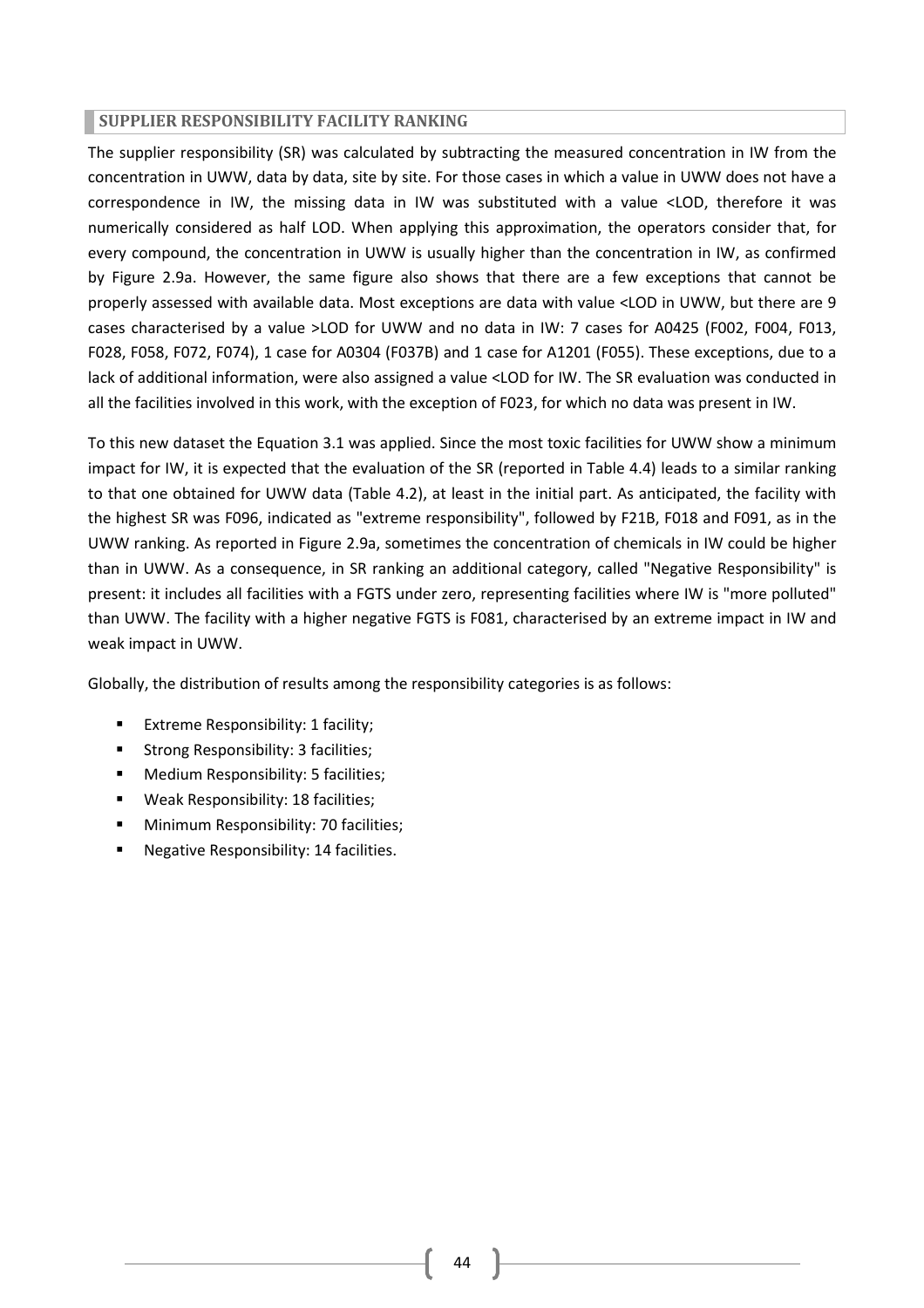**Table 4.4. Ranking of the facilities, based on the facility global toxicological score (FGTS), referred to the supplier responsibility.** 

| <b>Facility</b> |            |             | Year | <b>FGTS</b> | <b>Respons</b> |
|-----------------|------------|-------------|------|-------------|----------------|
| F096            | <b>CHN</b> | <b>ASIA</b> | 2013 | 355         | <b>EXTREME</b> |
| F021B           | <b>CHN</b> | ASIA        | 2014 | 86          | <b>STRONG</b>  |
| F018            | <b>IND</b> | <b>ASIA</b> | 2013 | 57          | STRONG         |
| F091            | <b>CHN</b> | <b>ASIA</b> | 2015 | 50          | <b>STRONG</b>  |
| F060            | <b>TUN</b> | <b>AFR</b>  | 2013 | 35          | <b>MEDIUM</b>  |
| F073            | IND        | <b>ASIA</b> | 2013 | 34          | <b>MEDIUM</b>  |
| F080            | <b>CHN</b> | <b>ASIA</b> | 2015 | 32          | <b>MEDIUM</b>  |
| F088            | IND        | <b>ASIA</b> | 2013 | 25          | <b>MEDIUM</b>  |
| F098A           | <b>CHN</b> | <b>ASIA</b> | 2013 | 25          | <b>MEDIUM</b>  |
| F022            | <b>CHN</b> | <b>ASIA</b> | 2014 | 23          | <b>WEAK</b>    |
| F085            | <b>IND</b> | <b>ASIA</b> | 2013 | 23          | <b>WEAK</b>    |
| F064            | IND        | <b>ASIA</b> | 2013 | 21          | <b>WEAK</b>    |
| F094B           | <b>CHN</b> | <b>ASIA</b> | 2014 | 21          | <b>WEAK</b>    |
| F084            | <b>CHN</b> | <b>ASIA</b> | 2014 | 19          | <b>WEAK</b>    |
| F079B           | <b>CHN</b> | <b>ASIA</b> | 2014 | 16          | <b>WEAK</b>    |
| F032            | <b>CHN</b> | ASIA        | 2014 | 16          | <b>WEAK</b>    |
| F020A           | <b>CHN</b> | <b>ASIA</b> | 2013 | 16          | <b>WEAK</b>    |
| F016            | TUN        | AFR         | 2014 | 16          | <b>WEAK</b>    |
| F079A           | <b>CHN</b> | <b>ASIA</b> | 2013 | 15          | <b>WEAK</b>    |
| F012            | CHN        | ASIA        | 2013 | 15          | WEAK           |
| F093            | <b>BGD</b> | <b>ASIA</b> | 2014 | 14          | <b>WEAK</b>    |
| F051            | <b>CHN</b> | <b>ASIA</b> | 2014 | 13          | <b>WEAK</b>    |
| F070            | TUR        | ASIA        | 2015 | 13          | WEAK           |
| F057            | <b>CHN</b> | <b>ASIA</b> | 2014 | 13          | <b>WEAK</b>    |
| F078            | <b>IND</b> | <b>ASIA</b> | 2013 | 12          | <b>WEAK</b>    |
| F066            | CHN        | ASIA        | 2014 | 12          | WEAK           |
| F039            | <b>CHN</b> | <b>ASIA</b> | 2013 | 12          | WEAK           |
| F024            | TUR        | <b>ASIA</b> | 2015 | 11          | <b>MINIM</b>   |

| <b>Facility</b> |            |             | Year | <b>FGTS</b> | <b>Respons</b> |
|-----------------|------------|-------------|------|-------------|----------------|
| F033            | <b>CHN</b> | <b>ASIA</b> | 2013 | 10          | MINIM          |
| F099            | <b>CHN</b> | ASIA        | 2013 | 10          | <b>MINIM</b>   |
| F075            | <b>TUR</b> | <b>ASIA</b> | 2015 | 10          | <b>MINIM</b>   |
| F052            | <b>CHN</b> | ASIA        | 2013 | 10          | <b>MINIM</b>   |
| F098B           | CHN        | ASIA        | 2014 | 9.2         | <b>MINIM</b>   |
| F049B           | <b>CHN</b> | <b>ASIA</b> | 2014 | 9.2         | <b>MINIM</b>   |
| F101            | <b>CHN</b> | ASIA        | 2014 | 8.9         | <b>MINIM</b>   |
| <b>F020B</b>    | <b>CHN</b> | ASIA        | 2014 | 8.4         | <b>MINIM</b>   |
| F049A           | CHN        | ASIA        | 2013 | 8.3         | <b>MINIM</b>   |
| F082            | <b>CHN</b> | ASIA        | 2013 | 8.2         | <b>MINIM</b>   |
| F056            | CHN        | ASIA        | 2014 | 8.2         | <b>MINIM</b>   |
| F065            | <b>CHN</b> | <b>ASIA</b> | 2015 | 7.6         | <b>MINIM</b>   |
| F037A           | <b>CHN</b> | <b>ASIA</b> | 2013 | 6.9         | <b>MINIM</b>   |
| F040            | <b>CHN</b> | ASIA        | 2015 | 6.9         | <b>MINIM</b>   |
| F026A           | TUN        | <b>AFR</b>  | 2013 | 6.8         | <b>MINIM</b>   |
| F059            | <b>BGD</b> | <b>ASIA</b> | 2014 | 6.8         | <b>MINIM</b>   |
| F037B           | <b>CHN</b> | ASIA        | 2015 | 6.6         | <b>MINIM</b>   |
| F095            | <b>IND</b> | ASIA        | 2013 | 5.7         | <b>MINIM</b>   |
| F042            | TUN        | AFR         | 2013 | 5.5         | <b>MINIM</b>   |
| F068            | ITA        | <b>EUR</b>  | 2013 | 5.1         | <b>MINIM</b>   |
| F055            | <b>CHN</b> | ASIA        | 2014 | 5.0         | <b>MINIM</b>   |
| F031A           | TUN        | AFR         | 2013 | 4.8         | MINIM          |
| F029            | <b>IND</b> | ASIA        | 2013 | 4.7         | <b>MINIM</b>   |
| F074            | ROU        | <b>EUR</b>  | 2015 | 4.4         | <b>MINIM</b>   |
| F092            | CHN        | ASIA        | 2013 | 4.3         | MINIM          |
| F014            | <b>BGD</b> | ASIA        | 2014 | 4.3         | MINIM          |
| F026B           | <b>TUN</b> | AFR         | 2014 | 4.2         | <b>MINIM</b>   |
| F030            | TUN        | AFR         | 2013 | 4.2         | <b>MINIM</b>   |

| <b>Facility</b> |            |             | Year | <b>FGTS</b> | <b>Respons</b> |
|-----------------|------------|-------------|------|-------------|----------------|
| F019            | BGD        | ASIA        | 2014 | 4.1         | MINIM          |
| F094A           | <b>CHN</b> | ASIA        | 2013 | 4.0         | <b>MINIM</b>   |
| F015            | <b>CHN</b> | ASIA        | 2013 | 3.9         | <b>MINIM</b>   |
| F083            | <b>CHN</b> | ASIA        | 2013 | 3.7         | <b>MINIM</b>   |
| F046            | <b>CHN</b> | ASIA        | 2013 | 3.6         | <b>MINIM</b>   |
| F031B           | <b>TUN</b> | <b>AFR</b>  | 2014 | 3.6         | <b>MINIM</b>   |
| F006            | CHN        | ASIA        | 2015 | 3.2         | <b>MINIM</b>   |
| F010            | HRV        | EUR         | 2013 | 3.2         | <b>MINIM</b>   |
| F025            | <b>BGD</b> | ASIA        | 2014 | 3.2         | <b>MINIM</b>   |
| F035            | BGD        | ASIA        | 2015 | 3.0         | <b>MINIM</b>   |
| F076            | IND        | ASIA        | 2013 | 3.0         | <b>MINIM</b>   |
| F008            | <b>BGD</b> | ASIA        | 2014 | 3.0         | <b>MINIM</b>   |
| F054            | <b>CHN</b> | <b>ASIA</b> | 2015 | 2.9         | <b>MINIM</b>   |
| F058            | TUN        | <b>AFR</b>  | 2015 | 2.7         | <b>MINIM</b>   |
| F077            | BGD        | ASIA        | 2014 | 2.6         | <b>MINIM</b>   |
| F053            | <b>CHN</b> | ASIA        | 2014 | 2.3         | <b>MINIM</b>   |
| F044            | BGD        | ASIA        | 2014 | 2.1         | <b>MINIM</b>   |
| F100            | <b>CHN</b> | ASIA        | 2014 | 1.9         | <b>MINIM</b>   |
| F069            | <b>ITA</b> | <b>EUR</b>  | 2013 | 1.9         | <b>MINIM</b>   |
| F089            | BGD        | ASIA        | 2014 | 1.8         | <b>MINIM</b>   |
| F009            | <b>BGD</b> | ASIA        | 2014 | 1.8         | <b>MINIM</b>   |
| F061            | BGD        | ASIA        | 2014 | 1.6         | <b>MINIM</b>   |
| F086            | <b>CHN</b> | ASIA        | 2013 | 1.5         | <b>MINIM</b>   |
| F013            | EGY        | AFR         | 2014 | 1.5         | <b>MINIM</b>   |
| F050            | <b>CHN</b> | ASIA        | 2014 | 1.5         | <b>MINIM</b>   |
| F090            | <b>BGD</b> | ASIA        | 2014 | 1.4         | <b>MINIM</b>   |
| F041            | <b>IND</b> | ASIA        | 2013 | 1.3         | <b>MINIM</b>   |
| F102            | <b>CHN</b> | <b>ASIA</b> | 2015 | 1.2         | <b>MINIM</b>   |
|                 |            |             |      |             |                |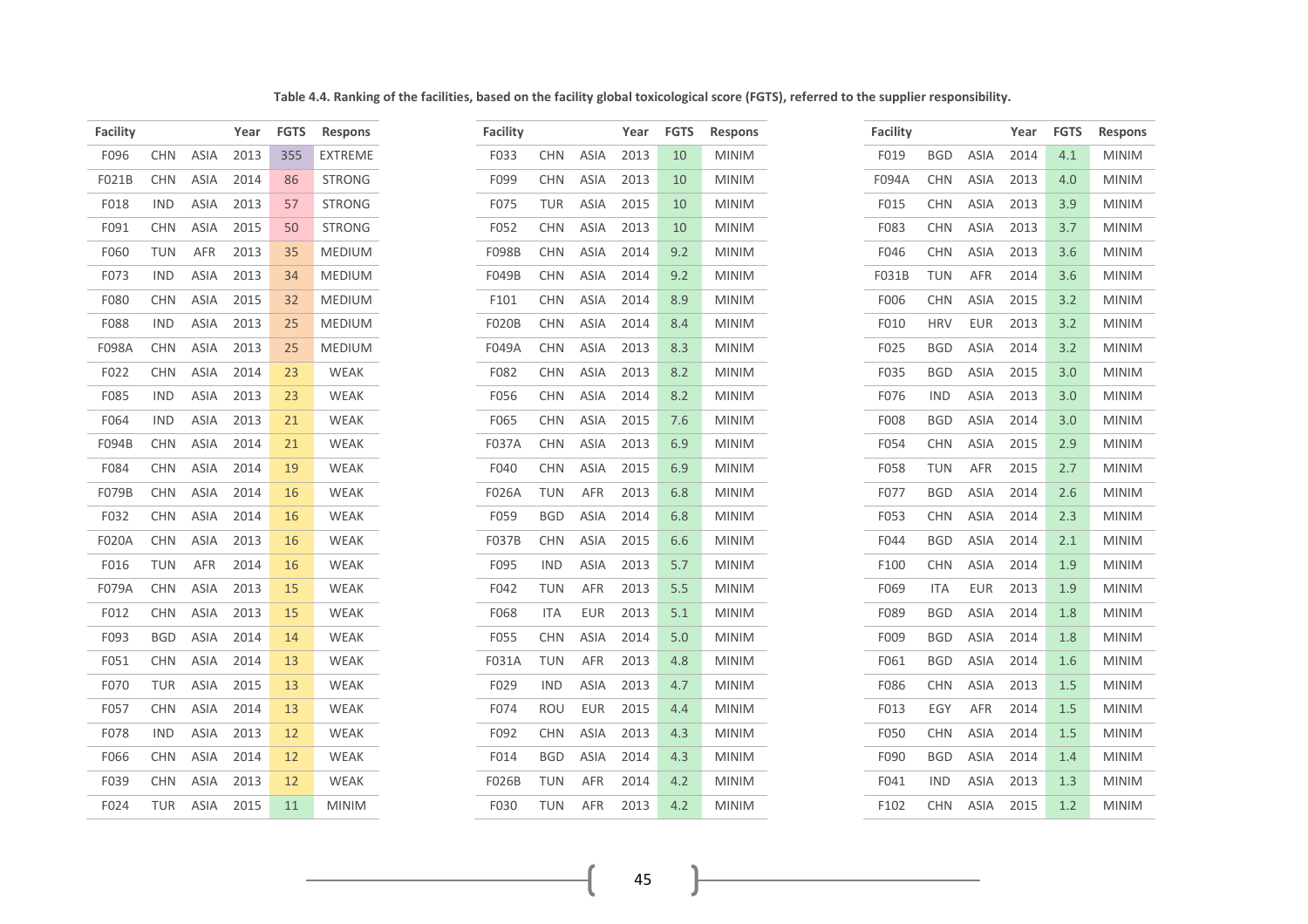| <b>Facility</b> |      |      | Year | <b>FGTS</b> | <b>Respons</b> |
|-----------------|------|------|------|-------------|----------------|
| F004            | FGY  | AFR  | 2014 | 1.1         | <b>MINIM</b>   |
| F027            | FGY  | AFR  | 2014 | 0.94        | <b>MINIM</b>   |
| F001            | TUR  | ASIA | 2015 | 0.81        | <b>MINIM</b>   |
| F038            | TUN  | AFR  | 2013 | 0.77        | <b>MINIM</b>   |
| F011B           | CHN. | ASIA | 2014 | 0.74        | <b>MINIM</b>   |
| F034            | CHN. | ASIA | 2015 | 0.73        | <b>MINIM</b>   |
| F097            | CHN. | ASIA | 2013 | 0.65        | <b>MINIM</b>   |
| F063            | TUR  | ASIA | 2015 | 0.64        | <b>MINIM</b>   |
| F067            | CHN  | ASIA | 2015 | 0.54        | <b>MINIM</b>   |
|                 |      |      |      |             |                |

## **Table 4.4. (continued)**

| <b>Facility</b> |            |            | Year | <b>FGTS</b> | <b>Respons</b> |
|-----------------|------------|------------|------|-------------|----------------|
| F045            | <b>CHN</b> | ASIA       | 2015 | 0.50        | <b>MINIM</b>   |
| F003            | <b>TUR</b> | ASIA       | 2015 | 0.33        | <b>MINIM</b>   |
| F028            | ROU        | <b>EUR</b> | 2015 | 0.23        | <b>MINIM</b>   |
| F048            | <b>CHN</b> | ASIA       | 2015 | 0.02        | <b>MINIM</b>   |
| F062            | EGY        | <b>AFR</b> | 2014 | $-0.13$     | <b>NEGAT</b>   |
| F011A           | <b>CHN</b> | ASIA       | 2013 | $-0.31$     | <b>NEGAT</b>   |
| F002            | PRT        | FUR        | 2015 | $-0.35$     | <b>NFGAT</b>   |
| F087            | <b>BGD</b> | ASIA       | 2014 | $-0.36$     | <b>NEGAT</b>   |
| F043            | <b>TUN</b> | AFR        | 2014 | $-0.41$     | <b>NEGAT</b>   |

| Facility    |            |             | Year | <b>FGTS</b> | <b>Respons</b> |
|-------------|------------|-------------|------|-------------|----------------|
| F007        | <b>CHN</b> | <b>ASIA</b> | 2015 | $-0.59$     | <b>NEGAT</b>   |
| F072        | ROU        | <b>EUR</b>  | 2015 | $-0.76$     | NEGAT          |
| F021A       | <b>CHN</b> | ASIA        | 2013 | $-1.3$      | NFGAT          |
| F071        | <b>BGD</b> | <b>ASIA</b> | 2014 | $-1.8$      | <b>NEGAT</b>   |
| F017        | <b>TUN</b> | AFR         | 2014 | $-1.8$      | <b>NEGAT</b>   |
| <b>F005</b> | <b>CHN</b> | ASIA        | 2013 | $-11$       | <b>NEGAT</b>   |
| F036        | <b>CHN</b> | ASIA        | 2013 | $-11$       | <b>NEGAT</b>   |
| F047        | <b>CHN</b> | ASIA        | 2015 | $-18$       | <b>NEGAT</b>   |
| F081        | <b>CHN</b> | ASIA        | 2014 | $-102$      | <b>NEGAT</b>   |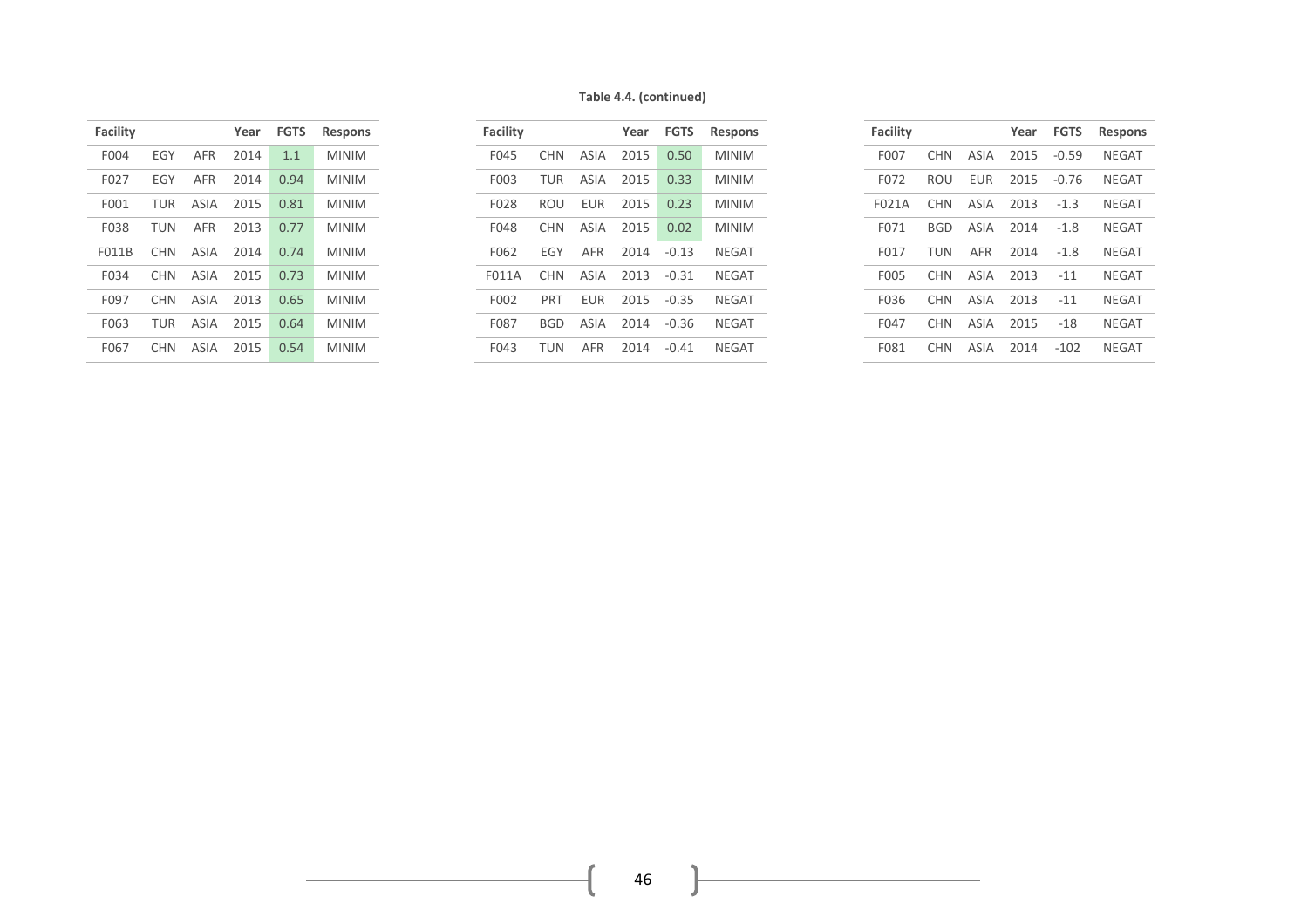Evaluations of the SR per country and per year were also conducted. As expected, the trend reflects the findings for UWW, with India and China as the countries with higher FGTS and a decreasing trend over the years.







**Figure 4.6. Average facility global toxicity score (FGTS) per year, for supplier responsibility.** 

## **TREATED WASTEWATER FACILITY RANKING**

Facility global toxicological scores (FGTSs) were calculated also from TWW data.

Given that TWW enter directly into the environment, sites were classified into five impact categories, more restricted than those used for the IW and UWW data evaluation. The limits of the impact categories for TWW are listed in Table 4.5. The ranking for TWW is reported in Table 4.6.

**Table 4.5. Impact categories for incoming water (IW) and untreated wastewater (UWW), based on the site global toxicological score (FGTS).** 

| <b>IMPACT</b>         | <b>FGTS</b>     |  |  |
|-----------------------|-----------------|--|--|
| <b>MINIMUM IMPACT</b> | From 0 to $6.5$ |  |  |
| <b>WEAK IMPACT</b>    | From 6.5 to 13  |  |  |
| <b>MEDIUM IMPACT</b>  | From 13 to 20   |  |  |
| <b>STRONG IMPACT</b>  | From 20 to 50   |  |  |
| <b>EXTREME IMPACT</b> | From 50 to 100  |  |  |
|                       |                 |  |  |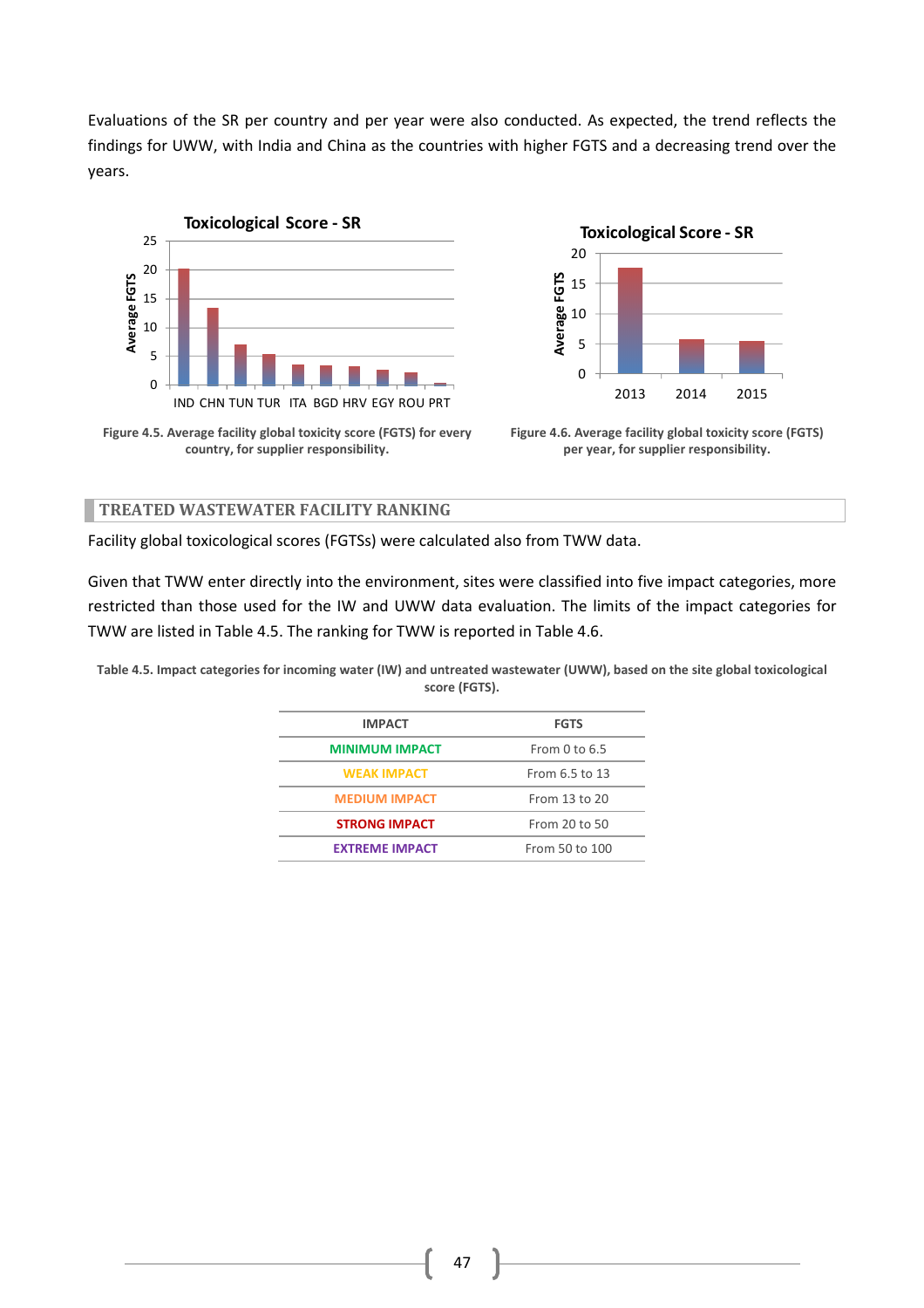|            |             | Year | <b>FGTS</b> | Impact        | Facility     |            |             | Year | <b>FGTS</b> | Impact       | Facility |            |             | Year | <b>FGTS</b> | Impact       |
|------------|-------------|------|-------------|---------------|--------------|------------|-------------|------|-------------|--------------|----------|------------|-------------|------|-------------|--------------|
| <b>CHN</b> | <b>ASIA</b> | 2014 | 32          | <b>STRONG</b> | F089         | <b>BGD</b> | <b>ASIA</b> | 2014 | 3.5         | <b>MINIM</b> | F044     | <b>BGD</b> | <b>ASIA</b> | 2014 | 1.8         | <b>MINIM</b> |
| <b>CHN</b> | <b>ASIA</b> | 2014 | 22          | <b>STRONG</b> | F095         | <b>IND</b> | <b>ASIA</b> | 2013 | 3.5         | <b>MINIM</b> | F091     | <b>CHN</b> | <b>ASIA</b> | 2015 | 1.7         | <b>MINIM</b> |
| <b>BGD</b> | ASIA        | 2014 | 17          | <b>MEDIUM</b> | F049B        | <b>CHN</b> | <b>ASIA</b> | 2014 | 3.1         | <b>MINIM</b> | F028     | <b>ROU</b> | <b>EUR</b>  | 2015 | 1.7         | <b>MINIM</b> |
| <b>CHN</b> | <b>ASIA</b> | 2015 | 12          | <b>WEAK</b>   | <b>F098B</b> | <b>CHN</b> | <b>ASIA</b> | 2014 | 2.9         | <b>MINIM</b> | F008     | <b>BGD</b> | <b>ASIA</b> | 2014 | 1.7         | <b>MINIM</b> |
| <b>CHN</b> | <b>ASIA</b> | 2013 | 8.9         | <b>WEAK</b>   | F101         | <b>CHN</b> | <b>ASIA</b> | 2014 | 2.9         | <b>MINIM</b> | F099     | <b>CHN</b> | <b>ASIA</b> | 2013 | 1.6         | <b>MINIM</b> |
| PRT        | <b>EUR</b>  | 2015 | 8.8         | <b>WEAK</b>   | F029         | <b>IND</b> | <b>ASIA</b> | 2013 | 2.9         | <b>MINIM</b> | F001     | <b>TUR</b> | <b>ASIA</b> | 2015 | 1.6         | <b>MINIM</b> |
| <b>HRV</b> | <b>EUR</b>  | 2013 | 8.6         | <b>WEAK</b>   | F085         | <b>IND</b> | <b>ASIA</b> | 2013 | 2.8         | <b>MINIM</b> | F094B    | <b>CHN</b> | <b>ASIA</b> | 2014 | 1.5         | <b>MINIM</b> |
| <b>TUN</b> | AFR         | 2014 | 7.6         | <b>WEAK</b>   | F078         | <b>IND</b> | <b>ASIA</b> | 2013 | 2.7         | <b>MINIM</b> | F076     | <b>IND</b> | <b>ASIA</b> | 2013 | 1.2         | <b>MINIM</b> |
| <b>CHN</b> | ASIA        | 2014 | 7.3         | <b>WEAK</b>   | F077         | <b>BGD</b> | <b>ASIA</b> | 2014 | 2.6         | <b>MINIM</b> | F063     | <b>TUR</b> | <b>ASIA</b> | 2015 | 1.2         | <b>MINIM</b> |
| <b>CHN</b> | ASIA        | 2013 | 7.2         | <b>WEAK</b>   | F042         | <b>TUN</b> | <b>AFR</b>  | 2013 | 2.6         | <b>MINIM</b> | F018     | <b>IND</b> | <b>ASIA</b> | 2013 | 1.1         | <b>MINIM</b> |
| <b>CHN</b> | ASIA        | 2013 | 7.1         | <b>WEAK</b>   | F009         | <b>BGD</b> | <b>ASIA</b> | 2014 | 2.6         | <b>MINIM</b> | F017     | <b>TUN</b> | <b>AFR</b>  | 2014 | 1.0         | <b>MINIM</b> |
| <b>CHN</b> | ASIA        | 2013 | 6.7         | <b>WEAK</b>   | F033         | <b>CHN</b> | <b>ASIA</b> | 2013 | 2.5         | <b>MINIM</b> | F088     | <b>IND</b> | <b>ASIA</b> | 2013 | 0.90        | <b>MINIM</b> |
| <b>IND</b> | <b>ASIA</b> | 2013 | 6.6         | <b>WEAK</b>   | F025         | <b>BGD</b> | <b>ASIA</b> | 2014 | 2.4         | <b>MINIM</b> | F074     | <b>ROU</b> | <b>EUR</b>  | 2015 | 0.89        | <b>MINIM</b> |
| <b>TUR</b> | <b>ASIA</b> | 2015 | 6.3         | <b>MINIM</b>  | F006         | <b>CHN</b> | <b>ASIA</b> | 2015 | 2.3         | <b>MINIM</b> | F050     | <b>CHN</b> | <b>ASIA</b> | 2014 | 0.75        | <b>MINIM</b> |
| <b>CHN</b> | ASIA        | 2014 | 6.1         | <b>MINIM</b>  | F100         | <b>CHN</b> | <b>ASIA</b> | 2014 | 2.3         | <b>MINIM</b> | F094A    | <b>CHN</b> | ASIA        | 2013 | 0.73        | <b>MINIM</b> |
| <b>CHN</b> | ASIA        | 2013 | 5.9         | <b>MINIM</b>  | F071         | <b>BGD</b> | <b>ASIA</b> | 2014 | 2.2         | <b>MINIM</b> | F058     | <b>TUN</b> | <b>AFR</b>  | 2015 | 0.56        | <b>MINIM</b> |
| <b>BGD</b> | <b>ASIA</b> | 2014 | 5.4         | <b>MINIM</b>  | F061         | <b>BGD</b> | <b>ASIA</b> | 2014 | 2.1         | <b>MINIM</b> | F065     | <b>CHN</b> | <b>ASIA</b> | 2015 | 0.41        | <b>MINIM</b> |
| <b>ITA</b> | EUR         | 2013 | 5.2         | <b>MINIM</b>  | F014         | <b>BGD</b> | <b>ASIA</b> | 2014 | 2.1         | <b>MINIM</b> | F079A    | <b>CHN</b> | ASIA        | 2013 | 0.38        | <b>MINIM</b> |
| <b>TUN</b> | AFR         | 2014 | 4.9         | <b>MINIM</b>  | F047         | <b>CHN</b> | <b>ASIA</b> | 2015 | 2.1         | <b>MINIM</b> | F026B    | <b>TUN</b> | <b>AFR</b>  | 2014 | 0.38        | <b>MINIM</b> |
| <b>ITA</b> | <b>EUR</b>  | 2013 | 4.6         | <b>MINIM</b>  | F090         | <b>BGD</b> | <b>ASIA</b> | 2014 | 2.0         | <b>MINIM</b> | F043     | <b>TUN</b> | <b>AFR</b>  | 2014 | 0.31        | <b>MINIM</b> |
| <b>IND</b> | <b>ASIA</b> | 2013 | 3.9         | <b>MINIM</b>  | F035         | <b>BGD</b> | <b>ASIA</b> | 2015 | 2.0         | <b>MINIM</b> | F026A    | <b>TUN</b> | <b>AFR</b>  | 2013 | 0.07        | <b>MINIM</b> |
| <b>IND</b> | ASIA        | 2013 | 3.6         | <b>MINIM</b>  | <b>F020B</b> | <b>CHN</b> | <b>ASIA</b> | 2014 | 1.8         | <b>MINIM</b> |          |            |             |      |             |              |
|            |             |      |             |               |              |            |             |      |             |              |          |            |             |      |             |              |

**Table 4.6. Ranking of the facilities, based on the facility global toxicological score (FGTS), referred to treated waste water measured concentration.**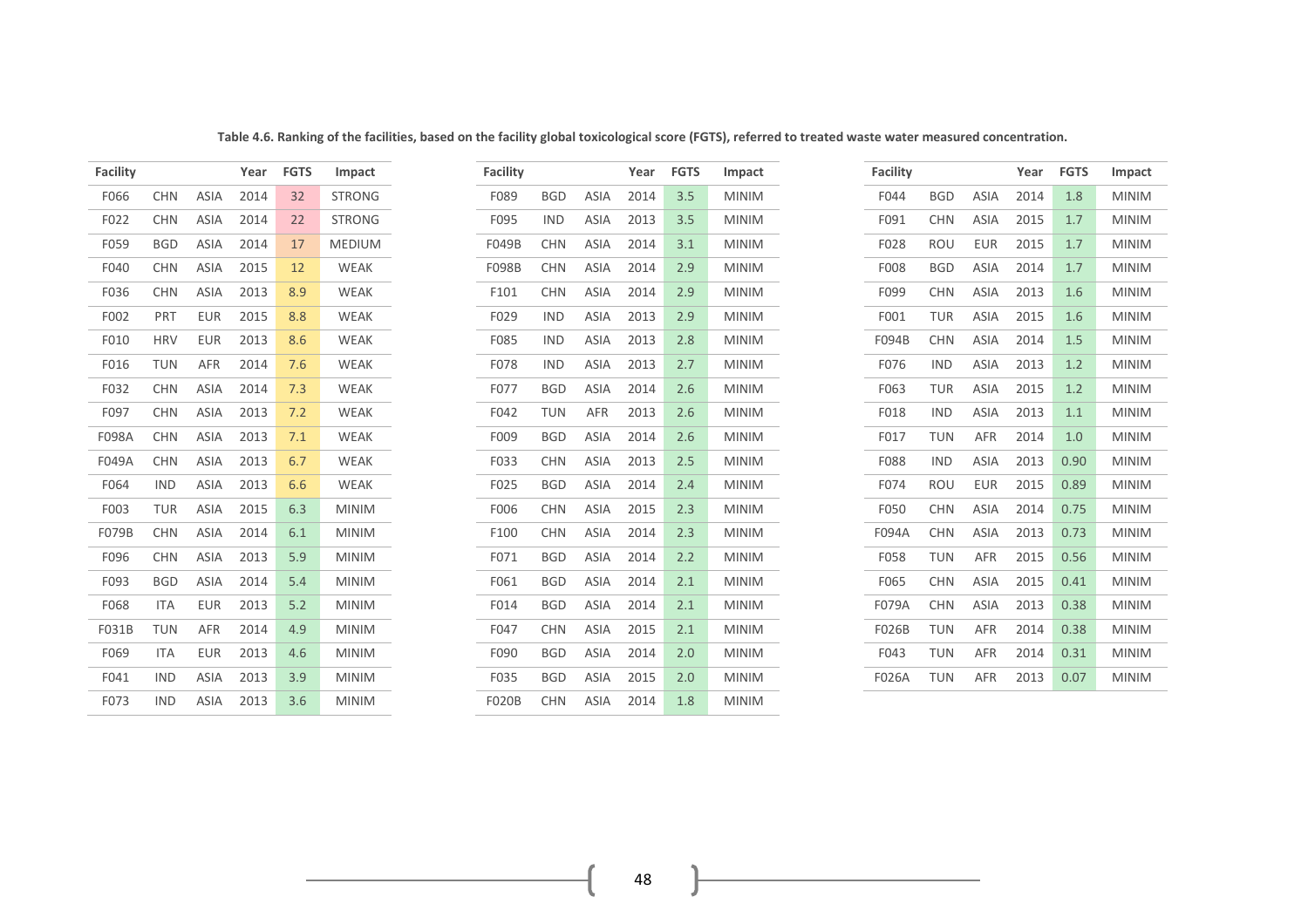Treated wastewater shows a lower FGTS than untreated wastewater, on average. No facility was classified as "extreme impact"; F066 and F022 are categorised as "strong impact", due to the high contribution of zinc and nickel, respectively. F059 is a "medium impact" site and the other facilities show a weak (10 sites) or minimum impact (52 sites).

In contrast to what happens in IW and UWW, the countries with higher average toxicity score in treated wastewater are Portugal and Croatia, indicating Europe as the most polluting continent (Figure 4.7). It should be noted that the evaluation of TWW was conducted using much less data than IW and UWW, therefore any comparison should be made carefully. No chronological trend was observed for TWW toxicological scores (Figure 4.8).



**Figure 4.7. Average facility global toxicity score (FGTS) for every country, for untreated wastewater.** 



**Figure 4.8. Average facility global toxicity score (FGTS) per year, for untreated wastewater.** 

Given the great difference in the amount between UWW and TWW data (Table 2.3), no evaluation about the purifier efficiency was made. In particular, we individuated 543 values >LOD in UWW with no correspondence in TWW. Some of these represented a very high concentration of chemicals: for instance, zinc in F080 is 2183 µg/l, chromium in F084 is 1360 µg/l, cyanide in F021B is 1010 µg/l. From available data, we cannot assume that these toxic compound were abated by the treatment. Therefore, the approximation used for the evaluation of the supplier responsibility cannot be applied.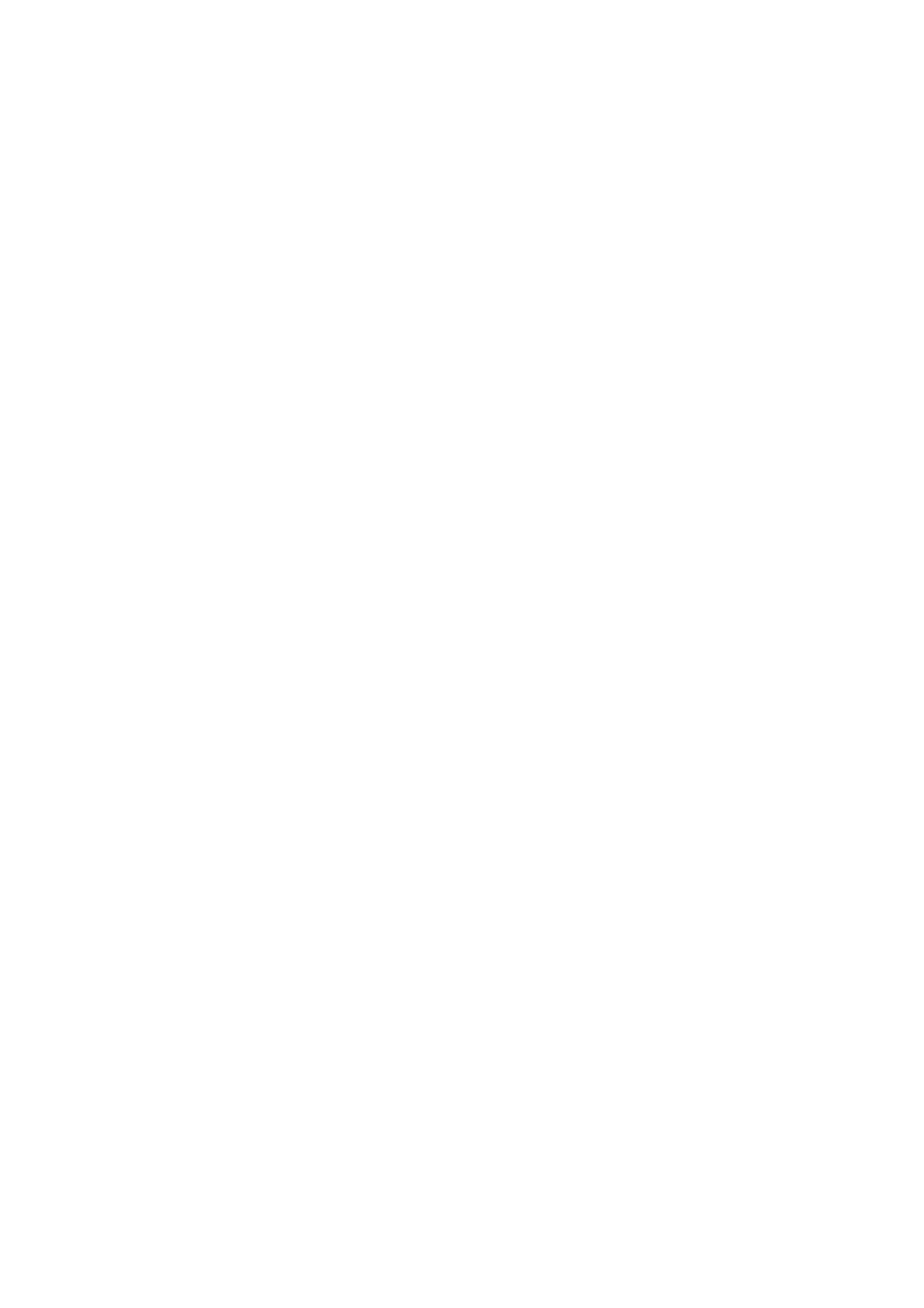# **5. CONCLUSIONS**

## **DATA EVALUATION**

- In all datasets, the majority of analysed values were under the limit of detection. This could be an encouraging result in terms of environmental impact. However, the evaluation strongly depends on the absolute value of LOD. A specific study focusing on the evaluation of the analytical methods used is suggested.
- The order of samples, both in terms of number of detected analytes and median concentration of toxic compounds is: untreated wastewater > treated wastewater > incoming water.
- The most represented class, in all types of samples (incoming water, untreated wastewater and treated wastewater), is total heavy metals (C11). It is also the class more frequently present in facilities. The percentages of the other classes vary with the different type of samples: specifically, azodyes (C04) and organotin compounds (C05) show an increase in the number of detected analytes and median concentration, passing from incoming water to untreated wastewater. These classes of compounds are not efficiently removed during the treatment process.
- The least present class in untreated wastewater is brominated and chlorinated flame retardants (C03): it is present in 3% of facilities; moreover, the class is located in the last part of the toxicological ranking. If there is the intent to modify the monitoring strategy, the frequency of analysis of this class could be reduced. Periodical checks should be maintained, in order to verify the concentration of C03 and return to the current analysis frequency, if necessary. The monitoring strategy could be modified in a smiliar way for perfluorinated coumpounds (C06).
- The data size is very different in the three datasets (incoming water, untreated wastewater and treated wastewater). This is a problem in terms of comparability, because a large percentage of data does not have a corresponding value in the other sampling sites. The current monitoring strategy requires that, if a class is not detected in untreated wastewater, the class is not analysed in incoming water and wastewater after treatment, assuming that untreated wastewater is always the most polluted among the three samples. Data analysis demonstrated that, although this trend is generally verified, there is a significant amount of exceptions. We suggest updating the monitoring strategy, in order to analyse all the collected samples, because the exceptions may be more numerous than those already encounted. It will also permit to have a global view of the chemical composition of the three sites, to make more meaningful comparisons

## **TOXICOLOGICAL EVALUATION**

 The application of the multi-criteria analysis in this work allows us to obtain a single score for every analyte representing five different types of toxicity, which would otherwise be hardly comparable. The relative importance of the criteria must be specified; we thereby obtained a dynamic ranking that changed if the relative importance of criteria was modified. This feature makes the method universal and applicable to different kind of samples (formulations, textiles, ...), after proper assessment of the criteria weights.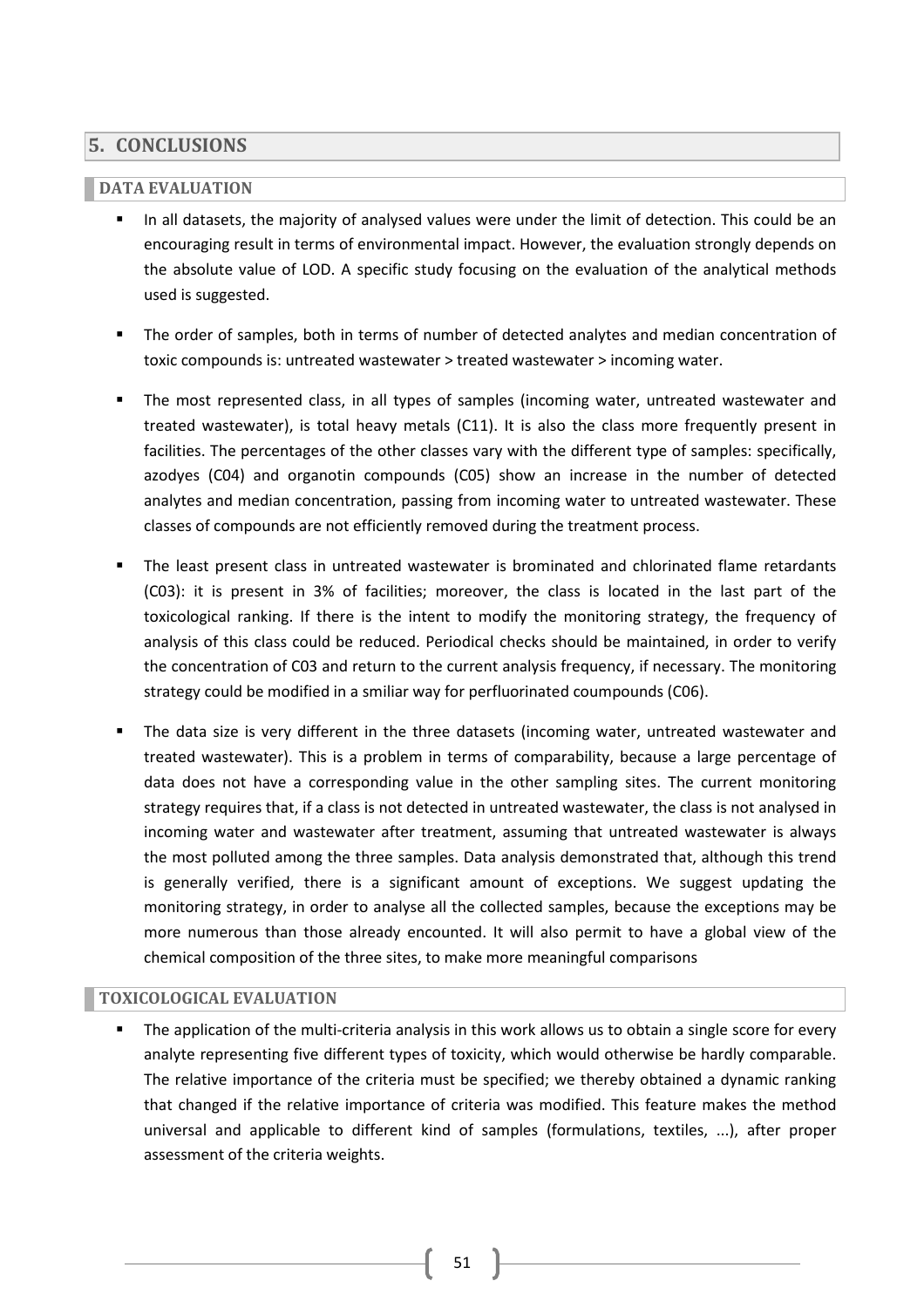In this evaluation, the resulting most toxic compounds were arsenic and cyanide, which show the strongest lethal acute effect; these were followed by hexavalent chromium (Cr VI), that has a weaker acute toxicity than other compounds, but that is highly carcinogenic. The most toxic classes are cyanide and total heavy metals, the latter especially due to the high toxicity of arsenic, hexavalent chromium, cadmium and nickel.

## **FACILITY EVALUATION**

- In incoming water one facility was classified as "extreme impact", because of the exceptional concentration of zinc and N-Ethyl-Perfluoro-octane-sulfon-amide. The other facilities, as expected, have weak or minimum impact.
- For the untreated wastewater, one facility was individuate as a very critical facility (extreme impact), due to the strong concentration of highly toxic compounds, such as nickel, zinc, lead, chromium and copper. Other four facilities were considered to have a strong impact. The responsibility for the high measured impact in wastewater has to be assigned to the supplier, since in the same facilities incoming water has a low concentration of toxic compounds (minimum impact). In a few cases a negative supplier responsibility was observed, with incoming water more polluted than untreated wastewater.
- **The treated wastewater ranking shows two facilities with strong impact; the others are mainly of** weak and minimum impact. The evaluation of the treatment efficiency could not be conducted, because of lacking data.
- Countries with the highest toxicological scores are: China and India for untreated wastewater and supplier responsibility; Croatia, China and India for incoming water. While for incoming water and untreated wastewater Asia remains the continent with the highest toxicological impact, a turnaround was observed for treated wastewater: Portugal and Croatia, with their high toxicological scores, makes Europe more polluting than Asia and Africa.
- A decreasing chronological trend was observed in the toxicological scores for untreated wastewater and supplier responsibility. Surprisingly, it seems that this favourable tendency does not be maintained after water purification.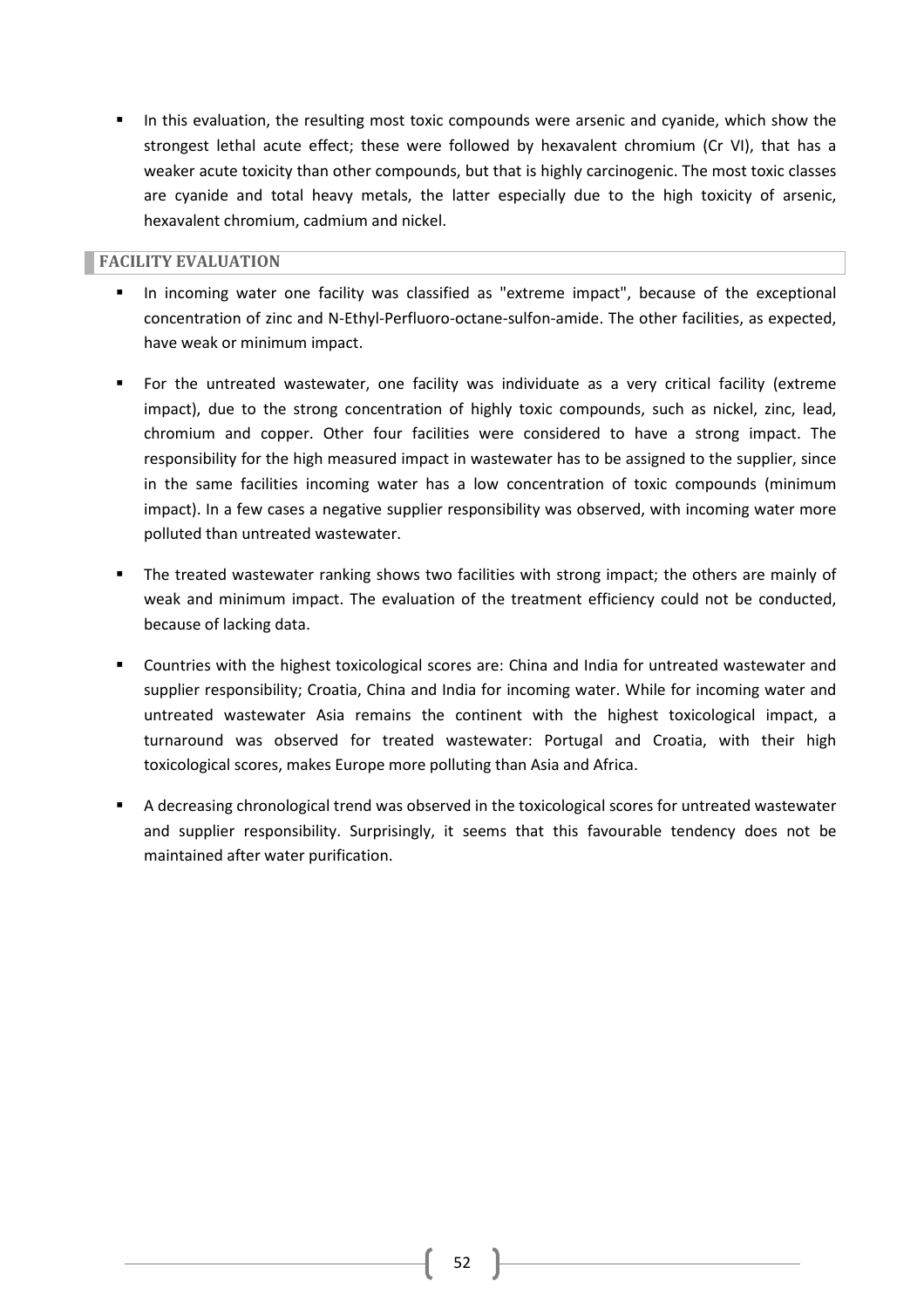# **ANNEX I - TOXICITY EVALUATION**

In the following paragraphs the classification of compounds, based on the five type of toxicity used in this work (acute toxicity, carcinogenicity, reproductive toxicity, acute and chronic aquatic toxicity) are described. The last table of the annex reports the classification of all the analysed compounds, based on the same type of toxicity.

## **ACUTE TOXICITY EVALUATION**

The acute toxicity is evaluated using oral LD<sub>50</sub> on rats, when present. LD<sub>50</sub> or median lethal dose is the dose required to kill half the members of a tested population after a specified test duration. LD<sub>50</sub> is frequently used as a general indicator of a substance's acute toxicity. If  $LD_{50}$  values were not available, UNECE categories were used (Table A.1)

**Table A.1. UNECE (United Nations Economic Commission for Europe) oral classification. LD50: median lethal dose.** 

| <b>CATEGORY</b>   | <b>THRESHOLDS</b>                                                        |
|-------------------|--------------------------------------------------------------------------|
| <b>CATEGORY 1</b> | $LD_{50} \leq 5$ mg/kg bodyweight                                        |
| <b>CATEGORY 2</b> | $LD_{50}$ > 5 mg/kg bodyweight but $\leq$ 50 mg/kg bodyweight            |
| <b>CATEGORY 3</b> | LD <sub>50</sub> > 50 mg/kg bodyweight but $\leq$ 300 mg/kg bodyweight   |
| <b>CATEGORY 4</b> | LD <sub>50</sub> > 300 mg/kg bodyweight but $\leq$ 2000 mg/kg bodyweight |
| <b>CATEGORY 5</b> | $LD_{50}$ > 2000 mg/kg bodyweight but $\leq$ 5000 mg/kg bodyweight       |

## **CARCINOGENIC TOXICITY EVALUATION**

The IARC (International Agency for Research on Cancer) categories are the followings:

• Group 1: The agent is carcinogenic to humans

 This category is used when there is *sufficient evidence of carcinogenicity* in humans. Exceptionally, an agent may be placed in this category when evidence of carcinogenicity in humans is less than *sufficient* but there is *sufficient evidence of carcinogenicity* in experimental animals and strong evidence in exposed humans that the agent acts through a relevant mechanism of carcinogenicity.

• Group 2

 This category includes agents for which, at one extreme, the degree of evidence of carcinogenicity in humans is almost *sufficient*, as well as those for which, at the other extreme, there are no human data but for which there is evidence of carcinogenicity in experimental animals. Agents are assigned to either Group 2A (*probably carcinogenic to humans*) or Group 2B (*possibly carcinogenic to humans*) on the basis of epidemiological and experimental evidence of carcinogenicity and mechanistic and other relevant data. The terms *probably carcinogenic* and *possibly carcinogenic* have no quantitative significance and are used simply as descriptors of different levels of evidence of human carcinogenicity, with *probably carcinogenic* signifying a higher level of evidence than *possibly carcinogenic*.

• Group 2A: The agent is probably carcinogenic to humans This category is used when there is *limited evidence of carcinogenicity* in humans and *sufficient evidence of carcinogenicity* in experimental animals. In some cases, an agent may be classified in this category when there is *inadequate evidence of carcinogenicity* in humans and *sufficient*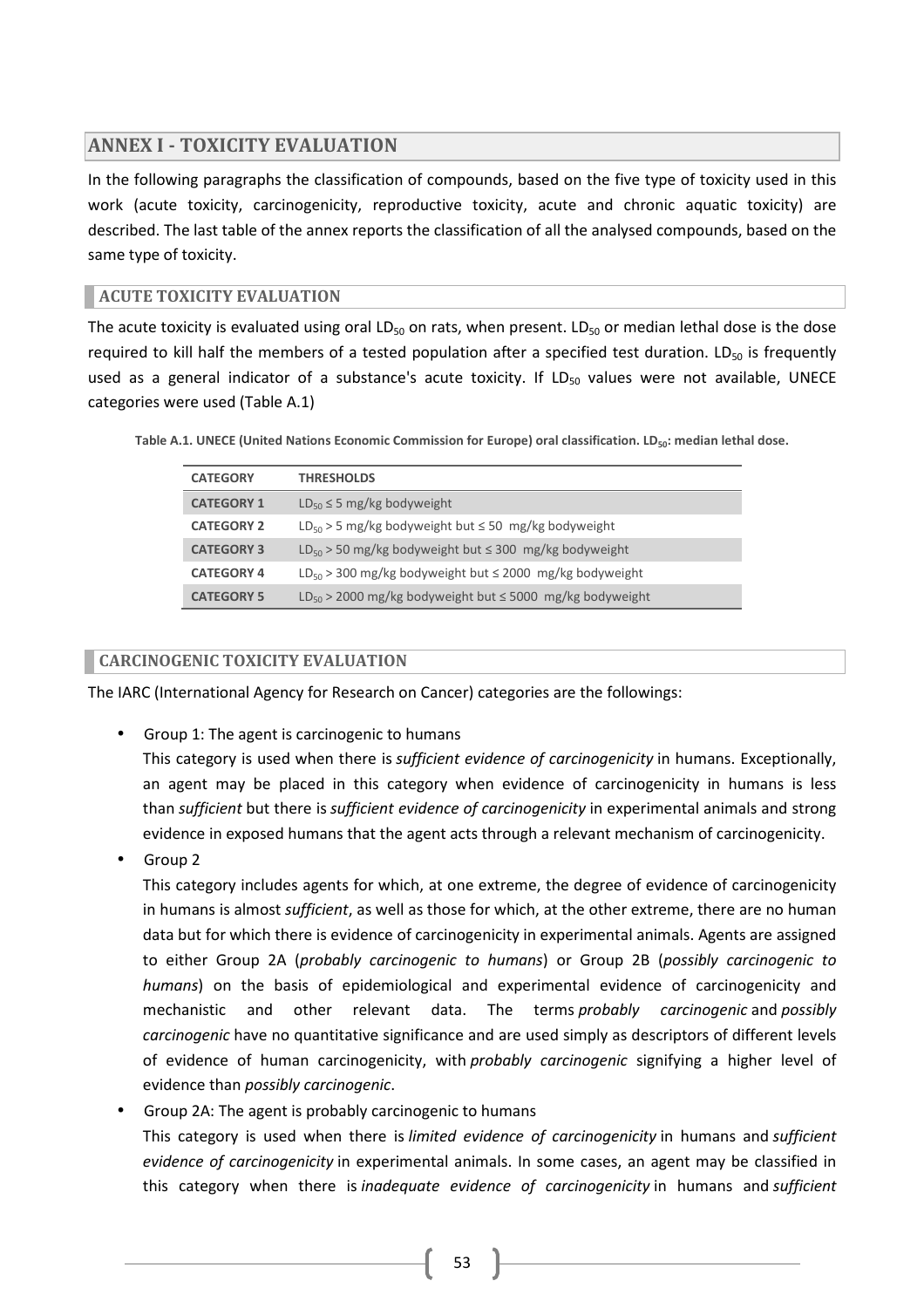*evidence of carcinogenicity* in experimental animals and strong evidence that the carcinogenesis is mediated by a mechanism that also operates in humans. Exceptionally, an agent may be classified in this category solely on the basis of *limited evidence of carcinogenicity* in humans. An agent may be assigned to this category if it clearly belongs, based on mechanistic considerations, to a class of agents for which one or more members have been classified in Group 1 or Group 2A.

• Group 2B: The agent is possibly carcinogenic to humans

 This category is used for agents for which there is *limited evidence of carcinogenicity* in humans and less than *sufficient evidence of carcinogenicity* in experimental animals. It may also be used when there is *inadequate evidence of carcinogenicity* in humans but there is *sufficient evidence of carcinogenicity* in experimental animals. In some instances, an agent for which there is *inadequate evidence of carcinogenicity* in humans and less than *sufficient evidence of carcinogenicity* in experimental animals together with supporting evidence from mechanistic and other relevant data may be placed in this group. An agent may be classified in this category solely on the basis of strong evidence from mechanistic and other relevant data.

- Group 3: The agent is not classifiable as to its carcinogenicity to humans This category is used most commonly for agents for which the evidence of carcinogenicity is *inadequate* in humans and *inadequate* or *limited* in experimental animals. Exceptionally, agents for which the evidence of carcinogenicity is *inadequate* in humans but *sufficient* in experimental animals may be placed in this category when there is strong evidence that the mechanism of carcinogenicity in experimental animals does not operate in humans. Agents that do not fall into any other group are also placed in this category. An evaluation in Group 3 is not a determination of non-carcinogenicity or overall safety. It often means that further research is needed, especially when exposures are widespread or the cancer data are consistent with differing interpretations.
- Group 4: The agent is probably not carcinogenic to humans This category is used for agents for which there is *evidence suggesting lack of carcinogenicity* in humans and in experimental animals. In some instances, agents for which there is *inadequate evidence of carcinogenicity* in humans but *evidence suggesting lack of carcinogenicity* in experimental animals, consistently and strongly supported by a broad range of mechanistic and other relevant data, may be classified in this group.

## **REPRODUCTIVE TOXICITY EVALUATION**

For the reproductive toxicity evaluation, the UNECE categories were used. The categories are:

- CATEGORY 1: Known or presumed human reproductive toxicant This category includes substances which are known to have produced an adverse effect on sexual function and fertility or on development in humans or for which there is evidence from animal studies, possibly supplemented with other information, to provide a strong presumption that the substance has the capacity to interfere with reproduction in humans. For regulatory purposes, a substance can be further distinguished on the basis or whether the evidence for classification is primarily from human data (Category 1A) or from animal data (Category 1B).
- CATEGORY 1A: Known human reproductive toxicant The placing of the substance in this category is largely based on evidence from humans.
- CATEGORY 1B: Presumed human reproductive toxicant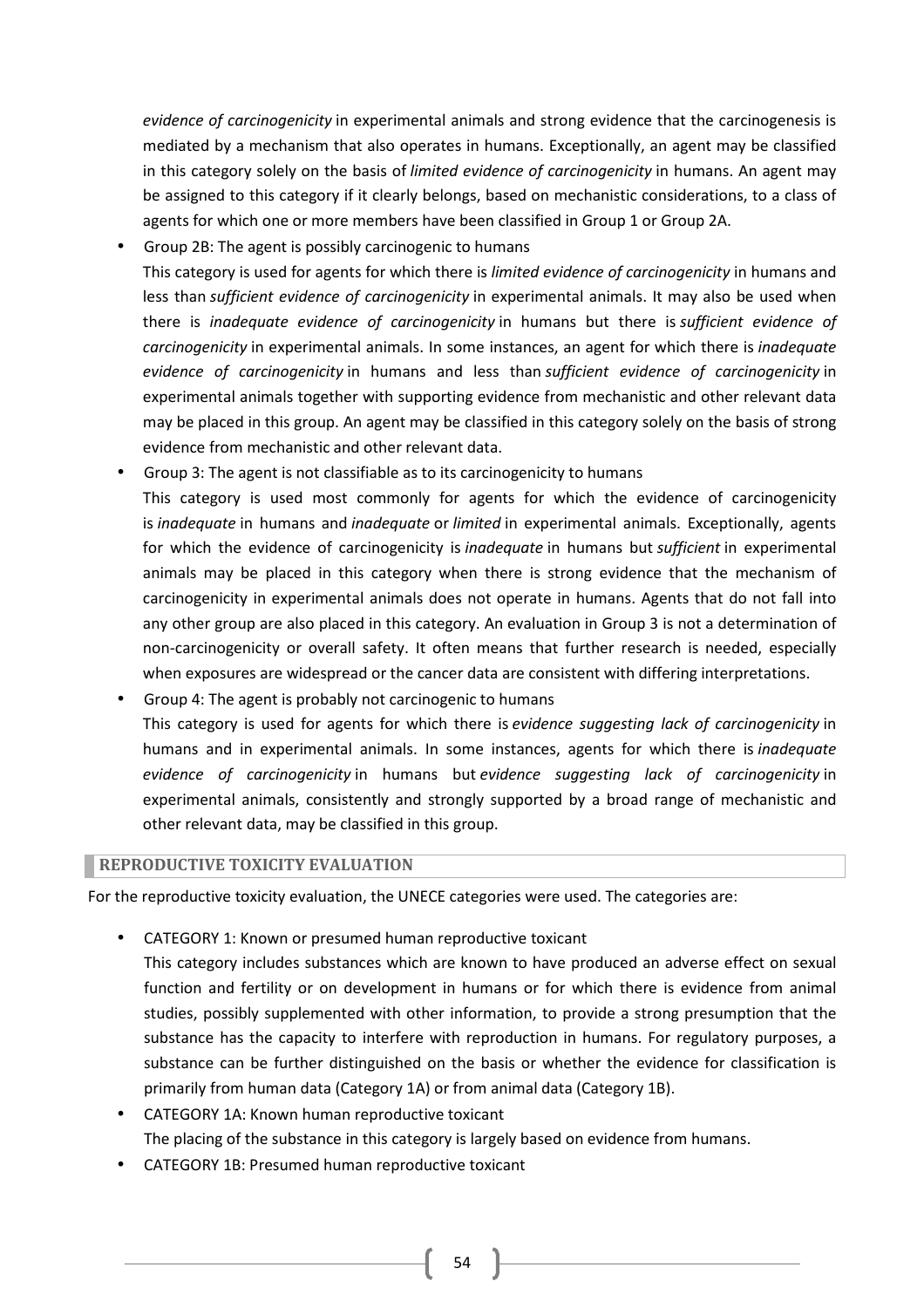The placing of the substance in this category is largely based on experimental animals. Data from animal studies should provide clear evidence of an adverse effect on sexual function and fertility or on development in the absence of other toxic effects, or if occurring together with other toxic effects the adverse effect on reproduction is considered not to be a secondary non-specific consequence of other toxic effects. However, when there is mechanistic information that raises doubt about the relevance of the effect for humans, classification in Category 2 may be more appropriate.

• CATEGORY 2: Suspected human reproductive toxicant

This category includes substances for which there is some evidence from humans or experimental animals, possibly supplemented with other information, of an adverse effect on sexual function and fertility, or on development, in the absence of other toxic effects, or if occurring together with other toxic effects the adverse effect on reproduction is considered not to be a secondary nonspecific consequence of the other toxic effects, and where the evidence is not sufficiently convincing to place the substance in Category 1. For instance, deficiencies in the study may take the quality of evidence less convincing, and in view of this Category 2 could be the more appropriate classification.

To the official UNECE categories, an additional category was added, for specific cases:

• CATEGORY \*:

The user classified a substance in this category if it is not classified in any UNECE category, but there is an evidence of an adverse effect on reproduction: effects on fertility (post-implantation mortality, litter size), effects on embryo, foetus or newborn, paternal effects, development abnormalities.

# **ACUTE AQUATIC TOXICITY EVALUATION**

Acute aquatic toxicity was evaluated using the three UNECE categories. The categories are calculated from the values of  $LC_{50}$  (median lethal concentration), that is the concentration required to kill half the members of a tested population after a specified test duration and  $EC_{50}$  (half maximal effective concentration), which is the concentration of a drug, antibody or toxicant which induces a response halfway between the baseline and maximum after a specified exposure time.

**Table A.2. UNECE (United Nations Economic Commission for Europe) classification for acute aquatic toxicity. LC50: median lethal concentration; EC50: half maximal effective concentration.** 

| <b>CATEGORY</b>   | <b>THRESHOLDS</b>                                                                           |
|-------------------|---------------------------------------------------------------------------------------------|
|                   | 96h LC <sub>50</sub> (fish): $\leq$ 1 mg/l and/or                                           |
| <b>CATEGORY 1</b> | 48h EC <sub>50</sub> (crustacea): $\leq$ 1 mg/l and/or                                      |
|                   | 72h or 96h EC <sub>50</sub> (algae or other acquatic plants): $\leq 1$ mg/l                 |
|                   | 96h LC <sub>50</sub> (fish): $> 1$ mg/l but $\leq 10$ mg/l and/or                           |
| <b>CATEGORY 2</b> | 48h EC <sub>50</sub> (crustacea): $> 1$ mg/l but $\leq 10$ mg/l and/or                      |
|                   | 72h or 96h EC <sub>50</sub> (algae or other acquatic plants):> 1 mg/l but $\leq$ 10 mg/l    |
|                   | 96h LC <sub>50</sub> (fish): $> 10$ mg/l but $\leq 100$ mg/l and/or                         |
| <b>CATEGORY 3</b> | 48h EC <sub>50</sub> (crustacea): > 10 mg/l but $\leq$ 100 mg/l and/or                      |
|                   | 72h or 96h EC <sub>50</sub> (algae or other acquatic plants): > 10 mg/l but $\leq$ 100 mg/l |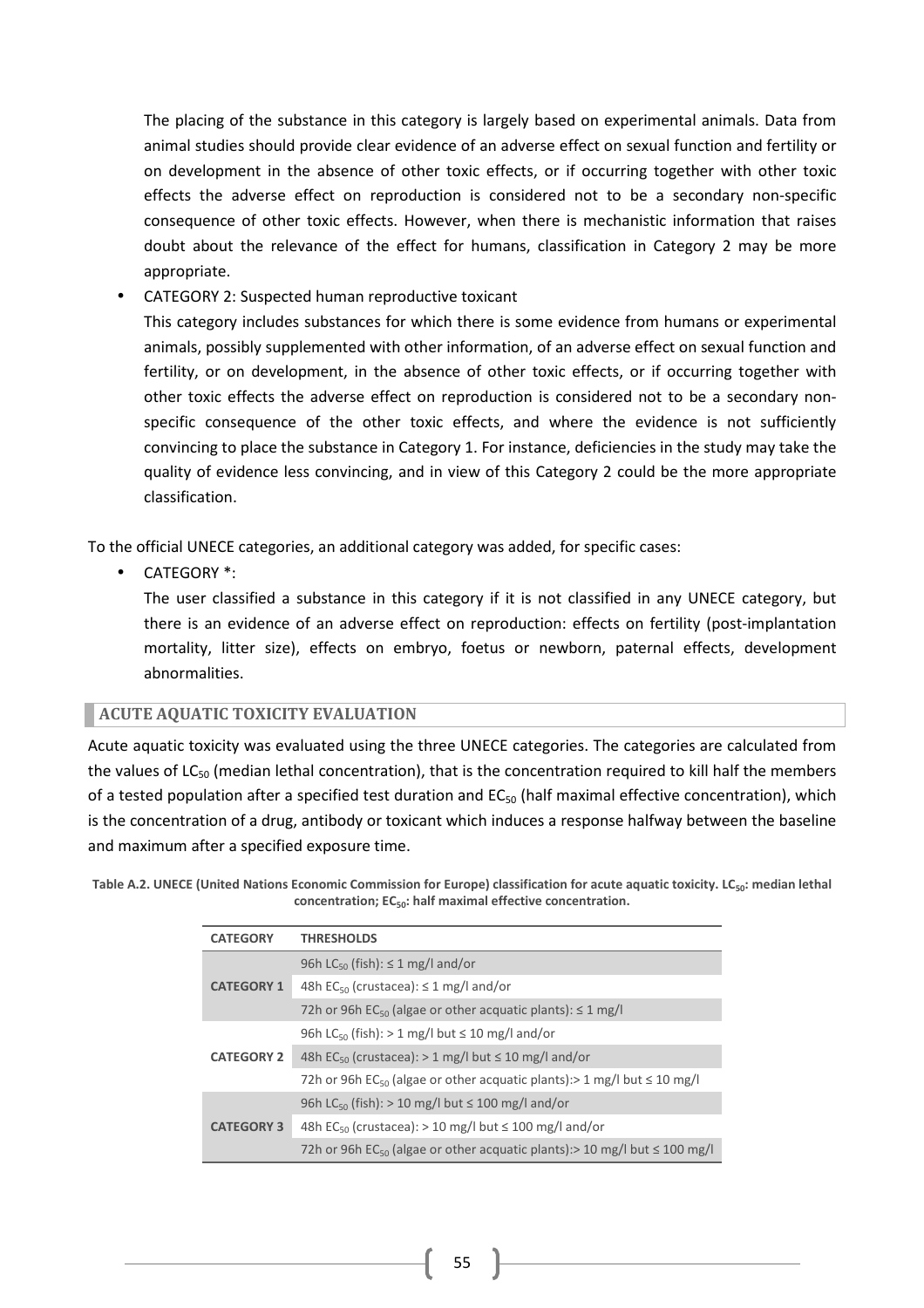## **CHRONIC AQUATIC TOXICITY EVALUATION**

UNECE classifies chronic aquatic toxicity in different ways, based on the degradability of the substances in environment.

• For non rapidly degradable substances for which there are adequate chronic toxicity data available, the categories are defined as shown in Table A.3. The categories are calculated from the values of Chronic NOEC (No observed effect concentration), that is the Highest tested concentration of a toxicant that causes no statistically discernable effect and  $EC_x$  (effect concentration x), which is the concentration at which x% of inhibition is observed.

**Table A.3. UNECE (United Nations Economic Commission for Europe) classification for chronic aquatic toxicity, for non rapidly degradable substances for which there are adequate chronic toxicity data available. NOEC: No Observed Effect Concentration; EC<sup>x</sup> : effect concentration x.** 

| <b>CATEGORY</b>   | <b>THRESHOLDS</b>                                                                                |
|-------------------|--------------------------------------------------------------------------------------------------|
|                   | Chronic NOEC or EC <sub>x</sub> (fish): $\leq$ 0.1 mg/l and/or                                   |
| <b>CATEGORY 1</b> | Chronic NOEC or EC <sub>x</sub> (crustacea): $\leq$ 0.1 mg/l and/or                              |
|                   | Chronic NOEC or EC <sub>y</sub> (algae or other acquatic plants): $\leq 0.1$ mg/l                |
|                   | Chronic NOEC or EC <sub>s</sub> (fish): $> 0.1$ mg/l but $\leq 1$ mg/l and/or                    |
| <b>CATEGORY 2</b> | Chronic NOEC or EC <sub>y</sub> (crustacea): $> 0.1$ mg/l but $\leq 1$ mg/l and/or               |
|                   | Chronic NOEC or EC <sub>x</sub> (algae or other acquatic plants): $> 0.1$ mg/l but $\leq 1$ mg/l |

• For rapidly degradable substances for which there are adequate chronic toxicity data available, the categories are defined as shown in Table A.4. The categories are calculated from the values of Chronic NOEC and EC<sub>x</sub>.

**Table A.4. UNECE (United Nations Economic Commission for Europe) classification for chronic aquatic toxicity, for rapidly degradable substances for which there are adequate chronic toxicity data available. NOEC: No Observed Effect Concentration; EC<sup>x</sup> : effect concentration x.** 

| <b>CATEGORY</b>   | <b>THRESHOLDS</b>                                                                                  |
|-------------------|----------------------------------------------------------------------------------------------------|
|                   | Chronic NOEC or EC <sub>v</sub> (fish): $\leq$ 0.01 mg/l and/or                                    |
| <b>CATEGORY 1</b> | Chronic NOEC or EC <sub>x</sub> (crustacea): $\leq$ 0.01 mg/l and/or                               |
|                   | Chronic NOEC or EC <sub>x</sub> (algae or other acquatic plants): $\leq$ 0.01 mg/l                 |
|                   | Chronic NOEC or EC <sub>x</sub> (fish): $> 0.01$ mg/l but $\leq 0.1$ mg/l and/or                   |
| <b>CATEGORY 2</b> | Chronic NOEC or EC <sub>x</sub> (crustacea): $> 0.01$ mg/l but $\leq 0.1$ mg/l and/or              |
|                   | Chronic NOEC or EC <sub>x</sub> (algae or other acquatic plants): $> 0.01$ mg/l but $\le 0.1$ mg/l |
|                   | Chronic NOEC or EC <sub>x</sub> (fish): $> 0.1$ mg/l but $\leq 1$ mg/l and/or                      |
| <b>CATEGORY 3</b> | Chronic NOEC or EC <sub>x</sub> (crustacea): $> 0.1$ mg/l but $\leq 1$ mg/l and/or                 |
|                   | Chronic NOEC or EC <sub>y</sub> (algae or other acquatic plants): $> 0.1$ mg/l but $\leq 1$ mg/l   |

• If adequate chronic toxicity data are not available, substances are classified using the categories for the acute aquatic toxicity (Table A.2).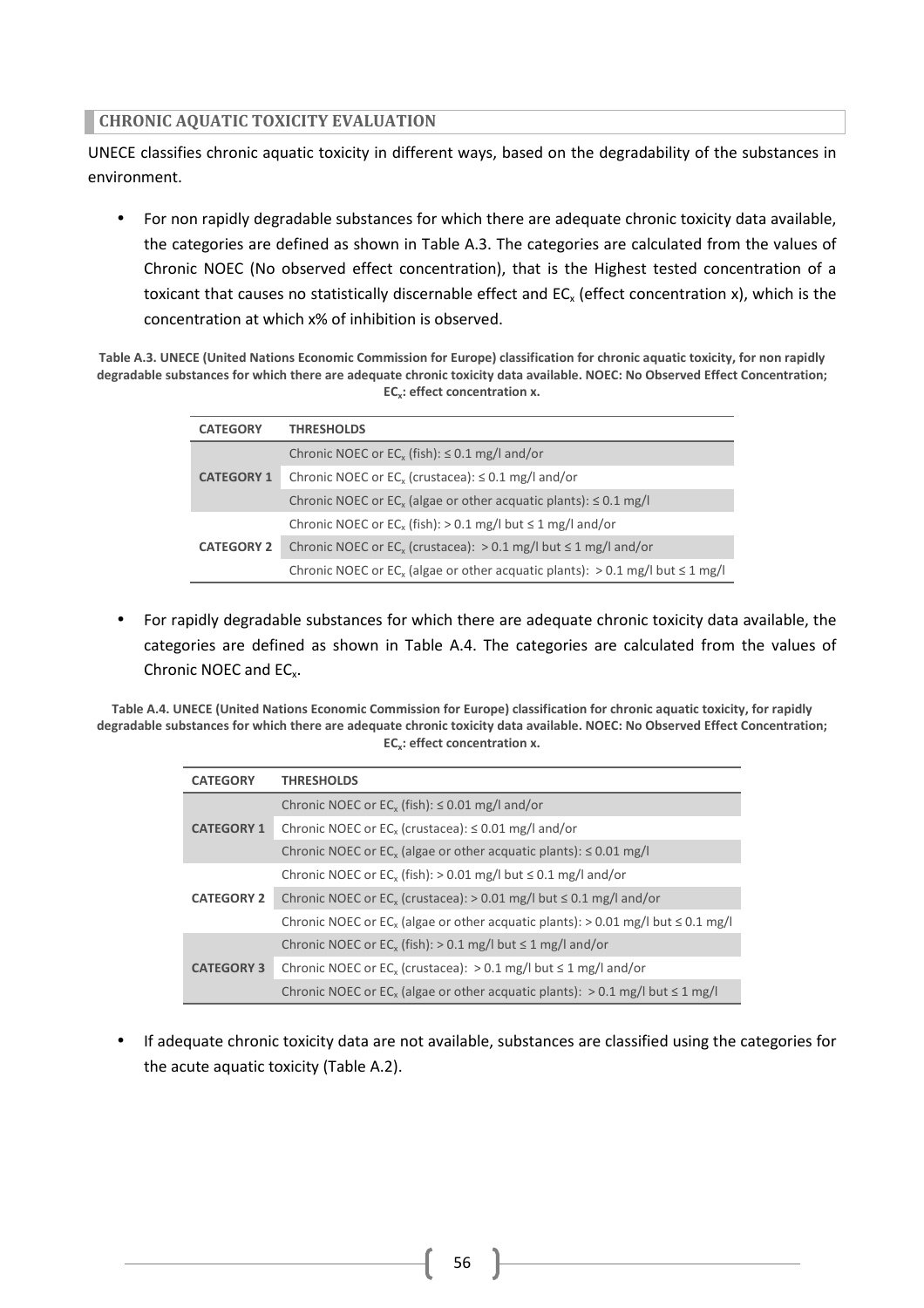**Table A.5. Toxicity information. AC: Acute Toxicity, as LD50 oral in rat (mg/kg body weight) or UNECE Classification; CARC: Carcinogenicity, as IARC Classification; REP: Reproductive Toxicity, as UNECE Classification; AC AQ: Acute Aquatic Toxicity, as UNECE Classification; CHR AQ: Chronic Aquatic Toxicity, as UNECE Classification. The specific compounds that were evaluated in order to acquire the analyte toxicity information are reported, with CAS number (in brackets) UNECE: United Nations Economic Commission for Europe; IARC: International Agency for research on cancer. CAT: Category. GR: Group.** 

| А     | Name                                                                                       | AC                       | <b>CARC</b>                  | <b>REP</b>               | AC AQ                    | <b>CHR AQ</b>                | <b>Evaluated Compounds (CAS)</b>     |
|-------|--------------------------------------------------------------------------------------------|--------------------------|------------------------------|--------------------------|--------------------------|------------------------------|--------------------------------------|
| A0101 | Octylphenols (OPs)                                                                         | $\overline{\phantom{a}}$ | $\overline{a}$               |                          | CAT <sub>1</sub>         | CAT <sub>1</sub>             | 4-Ter-OP (140-66-9) 4-OP (1806-26-4) |
| A0102 | Octylphenolethoxyla<br>tes (OPEOs)                                                         | 1800                     | $\overline{\phantom{m}}$     | $\overline{\phantom{m}}$ | $\overline{\phantom{0}}$ | CAT <sub>2</sub>             | Triton X100 (9002-93-1)              |
| A0103 | Nonylphenols (NPs)                                                                         | 1412                     | $\overline{\phantom{a}}$     | CAT <sub>2</sub>         | CAT <sub>1</sub>         | CAT <sub>1</sub>             | NP (84852-15-3) 4-NP (104-40-5)      |
| A0104 | Nonylphenolethoxyl<br>ates (NPEOs)                                                         | CAT4                     | $\qquad \qquad \blacksquare$ |                          | ÷,                       | CAT <sub>2</sub>             | Tergitol (127087-87-0)               |
| A0201 | Benzyl-butyl-<br>phthalate (BBP)                                                           | 2330                     | GR <sub>3</sub>              | CAT 1B                   | CAT <sub>1</sub>         | CAT <sub>1</sub>             |                                      |
| A0202 | Di-butyl-phthalate<br>(DBP)                                                                | 8000                     | $\overline{\phantom{a}}$     | CAT 1B                   | CAT <sub>1</sub>         | $\overline{\phantom{a}}$     |                                      |
| A0203 | Di-(2-ethyl-hexyl)-<br>phthalate (DEHP)                                                    | 30000                    | GR <sub>2B</sub>             | CAT 1B                   | $\overline{a}$           | $\qquad \qquad -$            |                                      |
| A0204 | Di-n-octyl-phthalate<br>(DNOP)                                                             | 30000                    | GR <sub>2B</sub>             | CAT 1B                   | $\overline{\phantom{a}}$ | ÷,                           |                                      |
| A0205 | Di-iso-nonyl-<br>phthalate (DINP)                                                          | $\overline{\phantom{a}}$ | GR <sub>2B</sub>             |                          |                          | $\frac{1}{2}$                |                                      |
| A0206 | Di-iso-decyl-<br>phthalate (DIDP)                                                          | 64000                    | $\overline{\phantom{a}}$     | $\ast$                   | CAT <sub>1</sub>         | CAT <sub>1</sub>             |                                      |
| A0207 | Di-methyl-phthalate<br>(DMP)                                                               | 8200                     | $\overline{\phantom{a}}$     |                          |                          | $\overline{a}$               |                                      |
| A0208 | Di-ethyl-phthalate<br>(DEP)                                                                | 8600                     | $\overline{\phantom{a}}$     | $\ast$                   |                          | ÷,                           |                                      |
| A0209 | Di-n-propyl-<br>phthalate (DPP)                                                            | $\overline{\phantom{a}}$ | $\overline{\phantom{a}}$     | CAT <sub>2</sub>         | $\qquad \qquad -$        | CAT <sub>2</sub>             |                                      |
| A0210 | Di-iso-butyl-<br>phthalate (DIBP)                                                          | 10382                    | $\overline{\phantom{a}}$     | CAT 1B                   | CAT <sub>1</sub>         | CAT <sub>1</sub>             |                                      |
| A0211 | Di-cyclo-hexyl-<br>phthalate (DCHP)                                                        | $\overline{\phantom{a}}$ | $\overline{\phantom{a}}$     |                          |                          |                              |                                      |
| A0212 | Di-n-hexyl-phthalate<br>(DNHP)                                                             | 29600                    | $\overline{\phantom{a}}$     | CAT 1B                   | ä,                       | ÷,                           |                                      |
| A0213 | Di-nonyl-phthalate<br>(DNP)                                                                | $\overline{\phantom{a}}$ | $\frac{1}{2}$                |                          |                          | $\overline{a}$               |                                      |
| A0214 | Di-iso-octyl-<br>phthalate (DIOP)                                                          |                          | ÷                            |                          | $\frac{1}{2}$            |                              | Diisooctyl Phthalate-d4 (93952-13-7) |
| A0215 | Bis-(2-methoxy-<br>ethyl)-phthalate<br>(DMEP)                                              | 3200                     | $\qquad \qquad \blacksquare$ | CAT 1B                   |                          | $\overline{a}$               |                                      |
| A0216 | Di-iso-pentyl-<br>phthalate (DIPP)                                                         | $\overline{\phantom{a}}$ | $\qquad \qquad \blacksquare$ | CAT 1B                   | CAT <sub>1</sub>         | $\overline{a}$               |                                      |
| A0217 | Di-iso-heptyl-<br>phthalate (DIHP)                                                         |                          | $\overline{\phantom{a}}$     | CAT 1B                   | CAT <sub>1</sub>         |                              |                                      |
| A0218 | 1,2-Benzene-di-<br>carboxylic acid di-<br>pentyl-esters,<br>branched and linear<br>(DHNUP) |                          | $\qquad \qquad \blacksquare$ | CAT <sub>2</sub>         |                          | $\qquad \qquad \blacksquare$ |                                      |
| A0219 | N-iso-pentyl-iso-<br>pentyl-phthalate<br>(PIPP)                                            |                          |                              | CAT 1B                   | CAT <sub>1</sub>         |                              |                                      |
| A0220 | Di-heptyl-phthalate<br>(DHP)                                                               |                          |                              | CAT <sub>2</sub>         |                          |                              |                                      |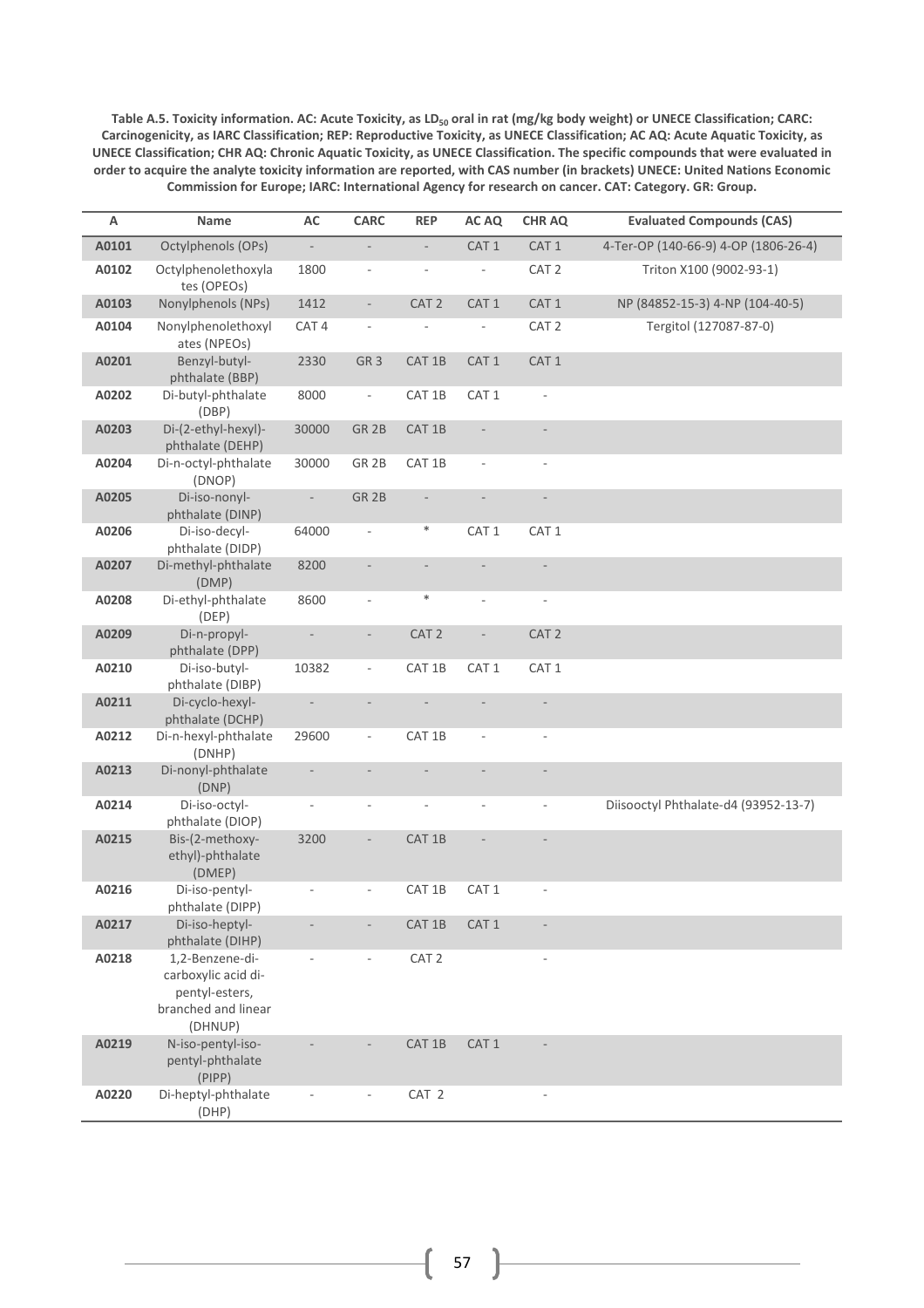**Table A.5. (continued)** 

| А     | Name                                                      | AC                       | <b>CARC</b>              | <b>REP</b>               | AC AQ                        | <b>CHRAQ</b>     | <b>Evaluated Compounds (CAS)</b>                                                                                                                                                                                                                                                                                                                                                                                                                                                                                      |
|-------|-----------------------------------------------------------|--------------------------|--------------------------|--------------------------|------------------------------|------------------|-----------------------------------------------------------------------------------------------------------------------------------------------------------------------------------------------------------------------------------------------------------------------------------------------------------------------------------------------------------------------------------------------------------------------------------------------------------------------------------------------------------------------|
| A0301 | Polybromodiphenyls<br>(PBBs)                              | CAT4                     | GR <sub>2A</sub>         |                          | CAT <sub>1</sub>             | CAT <sub>1</sub> | 2,2'-DiBB (13029-09-9) 2-BB (2052-07-5)<br>3-BB (2113-57-7) 4-BB (92-66-0) 2,4-DiBB<br>(53592-10-2) 2,5-DiBB (57422-77-2) 4,4'-<br>DiBB (92-86-4) 2,6-DiBB (59080-32-9)<br>3,4',5-TriBB (72416-87-6) 2,2',5-TriBB<br>(59080-34-1) 2,3',5-TriBB (59080-35-2)<br>2,4,6-TriBB (59080-33-0) 2,4',5-TriBB<br>(59080-36-3) 2,2',5,5'-TeBB (59080-37-4)<br>2,2',4,5'-TeBB (60044-24-8) 3,3',5,5'-TeBB<br>(16400-50-3) 2,2',4,5',6-PeBB (59080-39-<br>6) 2,2',4,5',5'-PeBB (67888-96-4)<br>2,2',4,4',6,6'-HexaBB (59261-08-4) |
| A0302 | Tri-(2,3-di-bromo-<br>propyl)-phosphate<br>(TRIS)         | 810                      | GR <sub>2A</sub>         | $\ast$                   | CAT <sub>1</sub>             |                  |                                                                                                                                                                                                                                                                                                                                                                                                                                                                                                                       |
| A0303 | Polybromodiphenyl<br>ethers (PBDEs)                       | 3200                     | $\overline{\phantom{0}}$ | CAT <sub>3</sub>         | CAT <sub>1</sub>             | CAT <sub>1</sub> | 3-BDE (6876-00-2) 4-BDE (101-55-3),<br>DeBDE (1163-19-5)                                                                                                                                                                                                                                                                                                                                                                                                                                                              |
| A0304 | Tetra-bromo-<br>bisphenol-A (TBBPA)                       | $\overline{\phantom{m}}$ |                          | $\ast$                   | CAT <sub>1</sub>             | CAT <sub>1</sub> |                                                                                                                                                                                                                                                                                                                                                                                                                                                                                                                       |
| A0305 | Bis-(2,3-di-bromo-<br>propyl)-phosphate                   | 636                      | $\overline{\phantom{a}}$ |                          |                              | $\overline{a}$   |                                                                                                                                                                                                                                                                                                                                                                                                                                                                                                                       |
| A0306 | Hexa-bromo-cyclo-<br>dodecan (HBCDD)                      | $\overline{\phantom{a}}$ | $\overline{\phantom{a}}$ | CAT <sub>2</sub>         | CAT <sub>1</sub>             | CAT <sub>1</sub> |                                                                                                                                                                                                                                                                                                                                                                                                                                                                                                                       |
| A0307 | $2,2-$<br>Bis(bromomethyl)-<br>1,3-propanediol<br>(BBMP)  | 1880                     | GR <sub>2B</sub>         |                          |                              |                  |                                                                                                                                                                                                                                                                                                                                                                                                                                                                                                                       |
| A0308 | Tris-(2-chloro-ethyl)-<br>phosphate (TCEP)                | 1150                     | GR <sub>3</sub>          | CAT 1B                   | $\qquad \qquad \blacksquare$ | CAT <sub>2</sub> |                                                                                                                                                                                                                                                                                                                                                                                                                                                                                                                       |
| A0309 | Tris-(1,3-di-chloro-<br>iso-propyl)-<br>phosphate (TDCPP) |                          |                          | $\ast$                   | CAT <sub>2</sub>             |                  |                                                                                                                                                                                                                                                                                                                                                                                                                                                                                                                       |
| A0310 | Bromo-diphenyl                                            | CAT <sub>4</sub>         | GR <sub>2A</sub>         | $\overline{\phantom{0}}$ | CAT <sub>1</sub>             |                  | 4-BB (92-66-0) 2-BB (2052-07-5) 3-BB<br>$(2113 - 57 - 7)$                                                                                                                                                                                                                                                                                                                                                                                                                                                             |
| A0311 | Di-bromo-diphenyl                                         | CAT4                     | GR <sub>2A</sub>         |                          | CAT <sub>1</sub>             | CAT <sub>1</sub> | 2,2'-DiBB (13029-09-9) 2,4-DiBB (53592-<br>10-2) 2,5-DiBB (57422-77-2) 4,4'-DiBB (92-<br>86-4) 2,6-DiBB (59080-32-9)                                                                                                                                                                                                                                                                                                                                                                                                  |
| A0312 | Tri-bromo-diphenyl                                        | CAT <sub>4</sub>         |                          |                          | CAT <sub>1</sub>             | CAT <sub>1</sub> | 3,4',5-TriBB (72416-87-6) 2,2',5-TriBB<br>(59080-34-1) 2,3',5-TriBB (59080-35-2)<br>2,4,6-TriBB (59080-33-0) 2,4',5-TriBB<br>$(59080-36-3)$                                                                                                                                                                                                                                                                                                                                                                           |
| A0313 | Tetra-bromo-<br>diphenyl                                  | CAT4                     |                          |                          |                              |                  | 2,2',5,5'-TeBB (59080-37-4) 2,2',4,5'-TeBB<br>(60044-24-8) 3,3',5,5'-TeBB (16400-50-3)                                                                                                                                                                                                                                                                                                                                                                                                                                |
| A0314 | Penta-bromo-<br>diphenyl                                  | CAT4                     | $\overline{\phantom{a}}$ | $\overline{\phantom{0}}$ |                              |                  | 2,2',4,5',6-PeBB (59080-39-6) 2,2',4,5',5'-<br>PeBB (67888-96-4)                                                                                                                                                                                                                                                                                                                                                                                                                                                      |
| A0315 | Hexa-bromo-<br>diphenyl                                   |                          | L.                       |                          |                              |                  | 2,2',4,4',6,6'-HexaBB (59261-08-4)                                                                                                                                                                                                                                                                                                                                                                                                                                                                                    |
| A0316 | Hepta-bromo-<br>diphenyl                                  |                          |                          |                          |                              |                  |                                                                                                                                                                                                                                                                                                                                                                                                                                                                                                                       |
| A0317 | Octa-bromo-<br>diphenyl                                   |                          |                          |                          |                              |                  |                                                                                                                                                                                                                                                                                                                                                                                                                                                                                                                       |
| A0318 | Nona-bromo-<br>diphenyl                                   |                          |                          |                          |                              |                  |                                                                                                                                                                                                                                                                                                                                                                                                                                                                                                                       |
| A0319 | Deca-bromo-<br>diphenyl                                   | CAT4                     |                          |                          |                              |                  |                                                                                                                                                                                                                                                                                                                                                                                                                                                                                                                       |
| A0320 | Bromo-diphenyl-<br>ether                                  | 3200                     | ÷                        | $\overline{\phantom{0}}$ | CAT <sub>1</sub>             | CAT <sub>1</sub> | 3-BDE (6876-00-2) 4-BDE (101-55-3)                                                                                                                                                                                                                                                                                                                                                                                                                                                                                    |
| A0321 | Di-bromo-diphenyl-<br>ether                               |                          |                          |                          |                              |                  | 4,4'-DiBDE (2050-47-7)                                                                                                                                                                                                                                                                                                                                                                                                                                                                                                |
| A0322 | Tri-bromo-diphenyl-<br>ether                              |                          |                          |                          |                              |                  |                                                                                                                                                                                                                                                                                                                                                                                                                                                                                                                       |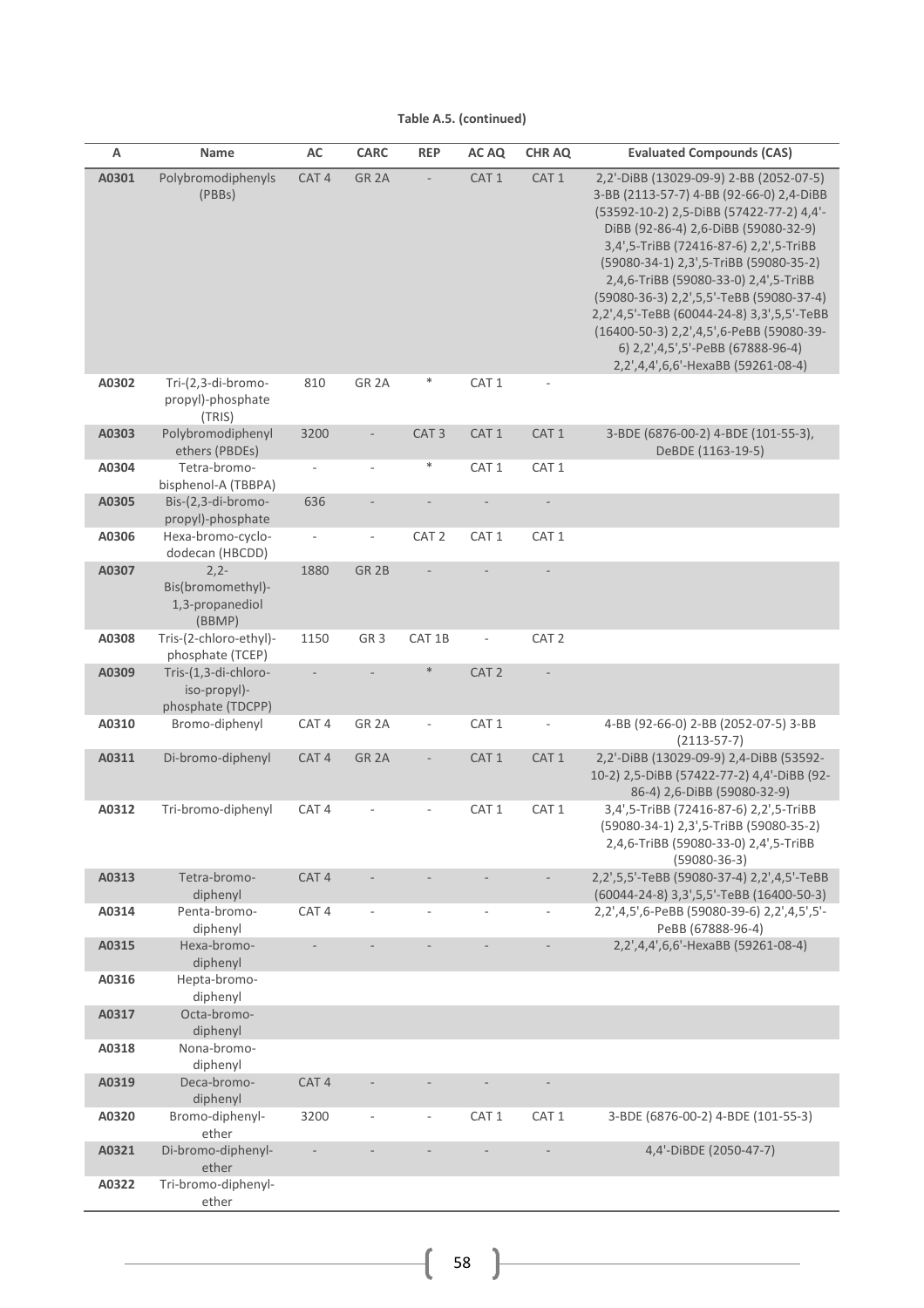**Table A.5. (continued)** 

| А     | Name                                              | AC                       | <b>CARC</b>      | <b>REP</b>               | AC AQ                    | <b>CHR AQ</b>            | <b>Evaluated Compounds (CAS)</b> |
|-------|---------------------------------------------------|--------------------------|------------------|--------------------------|--------------------------|--------------------------|----------------------------------|
| A0323 | Tetra-bromo-                                      |                          |                  |                          |                          |                          |                                  |
| A0324 | diphenyl-ether<br>Penta-bromo-                    |                          |                  |                          |                          |                          |                                  |
|       | diphenyl-ether                                    |                          |                  |                          |                          |                          |                                  |
| A0325 | Hexa-bromo-<br>diphenyl-ether                     |                          |                  |                          |                          |                          |                                  |
| A0326 | Hepta-bromo-<br>diphenyl-ether                    |                          |                  |                          |                          |                          |                                  |
| A0327 | Octa-bromo-                                       |                          |                  |                          |                          | Ē.                       |                                  |
| A0328 | diphenyl-ether<br>Nona-bromo-                     |                          |                  |                          |                          |                          |                                  |
|       | diphenyl-ether                                    |                          |                  |                          |                          |                          |                                  |
| A0329 | Deca-bromo-<br>diphenyl-ether                     | $\overline{a}$           | GR <sub>3</sub>  |                          |                          |                          |                                  |
| A0330 | Tetra-bromo-                                      | CAT <sub>5</sub>         |                  |                          |                          |                          |                                  |
|       | bisphenol A bis-(di-<br>bromo-propyl-ether)       |                          |                  |                          |                          |                          |                                  |
| A0331 | (TBBPA-BDPE)<br>$Tris-(2-$                        | 1101                     |                  |                          |                          |                          |                                  |
|       | chloroisopropyl)-<br>phosphate (TCPP)             |                          |                  |                          |                          |                          |                                  |
| A0332 | Tris-(aziridinyl)-                                |                          |                  |                          |                          |                          |                                  |
|       | phosphinoxide<br>(TEPA)                           |                          |                  |                          |                          |                          |                                  |
| A0401 | 4-Aminodiphenyl                                   | 500                      | GR <sub>1</sub>  | $\overline{\phantom{0}}$ | $\overline{\phantom{a}}$ | $\overline{\phantom{a}}$ |                                  |
| A0402 | Benzidine                                         | 309                      | GR <sub>1</sub>  | $\qquad \qquad -$        | CAT <sub>1</sub>         | CAT <sub>1</sub>         |                                  |
| A0403 | 4-Chloro-o-toluidine                              | 1058                     | GR <sub>2A</sub> | $\overline{\phantom{a}}$ | CAT <sub>1</sub>         | CAT <sub>1</sub>         |                                  |
| A0404 | 2-Naphthylamine                                   | 727                      | GR <sub>1</sub>  | $\overline{\phantom{a}}$ | $\overline{\phantom{a}}$ | CAT <sub>2</sub>         |                                  |
| A0405 | o-Aminoazotoluene                                 | $\overline{\phantom{a}}$ | GR <sub>2B</sub> | $\overline{\phantom{a}}$ | $\overline{\phantom{a}}$ | $\overline{\phantom{a}}$ |                                  |
| A0406 | 5-Nitro-o-toluidine                               | $\qquad \qquad -$        | GR <sub>3</sub>  | $\overline{\phantom{a}}$ | $\overline{\phantom{a}}$ | CAT <sub>3</sub>         |                                  |
| A0407 | 4-Chloroaniline                                   | 300                      | GR <sub>2B</sub> | $\overline{\phantom{a}}$ | $\overline{\phantom{a}}$ | $\overline{\phantom{a}}$ |                                  |
| A0408 | 2,4-Diaminoanisole                                | 460                      | GR <sub>2B</sub> | ÷,                       | $\overline{\phantom{a}}$ | CAT <sub>2</sub>         |                                  |
| A0409 | $4,4'-$<br>Diaminodiphenylmet                     | $\frac{1}{2}$            | GR <sub>2B</sub> |                          | $\overline{\phantom{m}}$ | CAT <sub>2</sub>         |                                  |
| A0410 | hane<br>$3,3'-$                                   | i,                       | GR <sub>1</sub>  | ÷                        | CAT <sub>1</sub>         | CAT <sub>1</sub>         |                                  |
| A0411 | Dichlorobenzidine<br>$3,3'$ -                     | 1920                     | GR <sub>2B</sub> |                          |                          |                          |                                  |
| A0412 | Dimethoxybenzidine<br>$3,3'-$                     | 404                      | GR 2B            |                          | $\overline{\phantom{a}}$ | CAT <sub>2</sub>         |                                  |
|       | Dimethylbenzidine                                 |                          |                  |                          |                          |                          |                                  |
| A0413 | 3,3'-Dimethyl-4,4'-<br>diaminodiphenylmet<br>hane |                          |                  |                          |                          |                          |                                  |
| A0414 | p-Cresidine                                       | 1450                     | GR <sub>2B</sub> |                          |                          |                          |                                  |
| A0415 | 4,4'-Methylene-<br>bis(2-chloroaniline)           | 2000                     | GR <sub>1</sub>  |                          | CAT <sub>1</sub>         | CAT <sub>1</sub>         |                                  |
| A0416 | 4,4'-Oxydianiline                                 | CAT <sub>3</sub>         | GR 2B            | $\overline{2}$           | CAT <sub>1</sub>         | CAT <sub>1</sub>         |                                  |
| A0417 | 4,4'-Thiodianiline                                | 900                      | GR <sub>2B</sub> | $\overline{\phantom{a}}$ | $\overline{\phantom{a}}$ | CAT <sub>2</sub>         |                                  |
| A0418 | o-Toluidine                                       | 670                      | GR <sub>1</sub>  | $\overline{\phantom{a}}$ | CAT <sub>1</sub>         | $\overline{\phantom{a}}$ |                                  |
| A0419 | 2,4-Diaminotoluene                                | CAT <sub>3</sub>         | GR <sub>2B</sub> | $\overline{2}$           | $\overline{\phantom{a}}$ | CAT 1                    |                                  |
| A0420 | $2,4,5-$<br>Trimethylaniline                      |                          | GR <sub>3</sub>  |                          |                          |                          |                                  |
| A0421 | o-Anisidine                                       | 1150                     | GR <sub>2B</sub> | $\qquad \qquad -$        | $\overline{a}$           | $\overline{\phantom{a}}$ |                                  |
| A0422 | 4-Aminoazobenzene                                 | $\overline{\phantom{a}}$ | GR <sub>2B</sub> | $\overline{\phantom{a}}$ | CAT <sub>1</sub>         | CAT <sub>1</sub>         |                                  |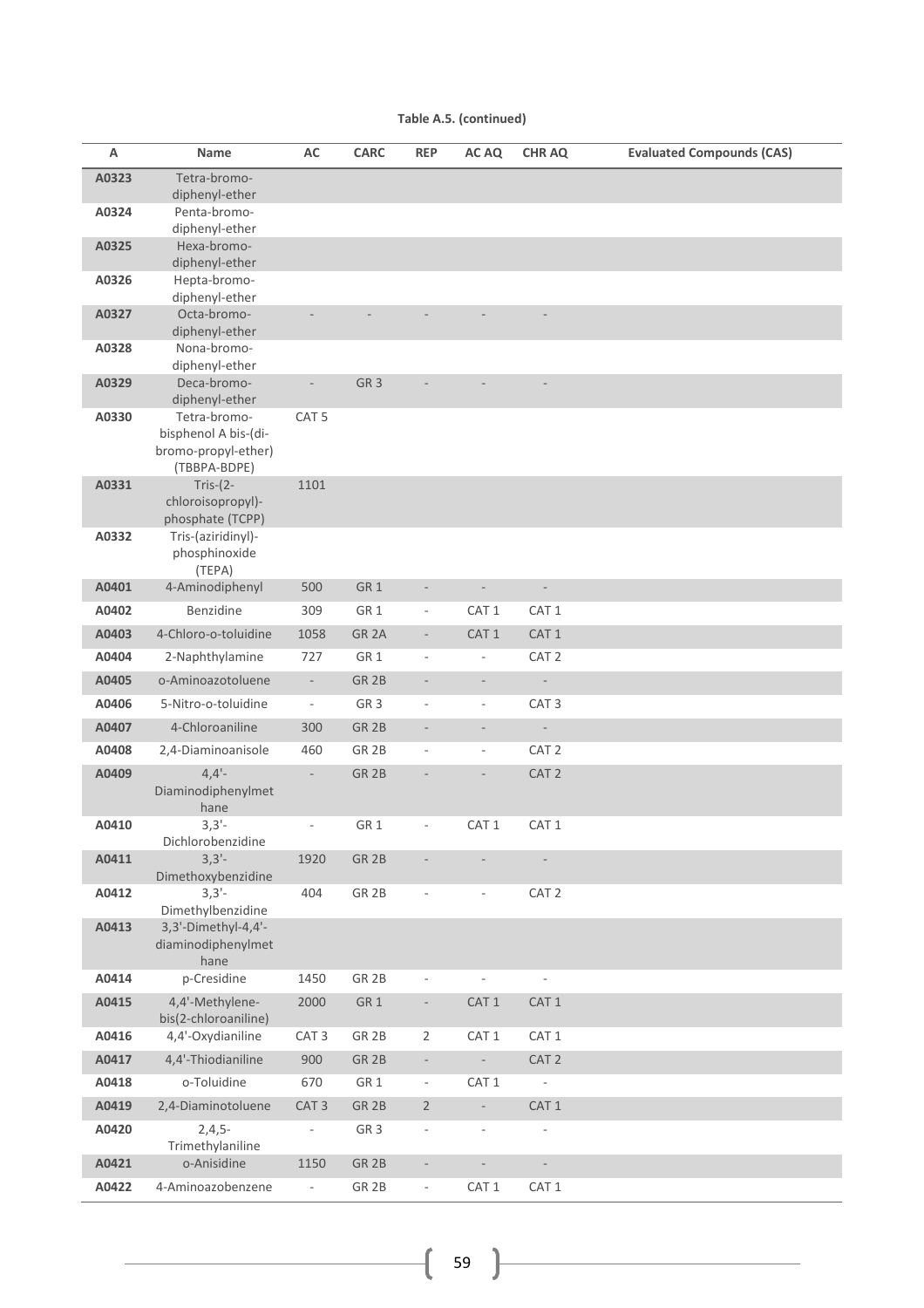| А     | Name                                                                           | AC                           | <b>CARC</b>              | <b>REP</b>                         | AC AQ                    | <b>CHR AQ</b>                | <b>Evaluated Compounds (CAS)</b>                                    |
|-------|--------------------------------------------------------------------------------|------------------------------|--------------------------|------------------------------------|--------------------------|------------------------------|---------------------------------------------------------------------|
| A0423 | 2,4-Xylidine                                                                   | CAT <sub>3</sub>             | GR <sub>3</sub>          | $\overline{\phantom{a}}$           |                          | CAT <sub>2</sub>             |                                                                     |
| A0424 | 2,6-Xylidine                                                                   | 840                          | GR <sub>2B</sub>         | $\overline{\phantom{a}}$           | $\overline{\phantom{0}}$ | CAT <sub>2</sub>             |                                                                     |
| A0425 | Aniline                                                                        | 250                          | GR <sub>3</sub>          | $\overline{\phantom{a}}$           | CAT <sub>1</sub>         | CAT <sub>1</sub>             |                                                                     |
| A0426 | $1,4-$                                                                         | 80                           | GR <sub>3</sub>          | $\overline{\phantom{a}}$           | CAT <sub>1</sub>         | CAT <sub>1</sub>             |                                                                     |
| A0427 | Phenylenediamine<br>2-Chloroaniline                                            | CAT <sub>3</sub>             | $\overline{a}$           | $\overline{\phantom{a}}$           | CAT <sub>1</sub>         | CAT <sub>1</sub>             |                                                                     |
| A0428 | 5-Nitro-o-anisidine                                                            | 2250                         | $\overline{\phantom{a}}$ |                                    | $\qquad \qquad -$        | ÷                            |                                                                     |
| A0429 | m-Toluidine                                                                    | 450                          | $\overline{\phantom{a}}$ | $\overline{\phantom{a}}$           | CAT <sub>1</sub>         | $\overline{a}$               |                                                                     |
| A0430 | n,n-Diethylanaline                                                             | $\overline{\phantom{m}}$     | $\overline{\phantom{a}}$ | $\bar{ }$                          | $\blacksquare$           | CAT <sub>2</sub>             |                                                                     |
| A0431 | n-Ethylaniline                                                                 | CAT <sub>3</sub>             | $\overline{a}$           | $\overline{\phantom{a}}$           | $\overline{a}$           | $\overline{a}$               |                                                                     |
| A0432 | n-Methylaniline                                                                | CAT <sub>3</sub>             | $\overline{\phantom{a}}$ | $\overline{\phantom{a}}$           | CAT <sub>1</sub>         | CAT <sub>1</sub>             |                                                                     |
| A0433 | p-Toluidine                                                                    | 336                          | $\overline{\phantom{a}}$ | $\overline{\phantom{a}}$           | CAT <sub>1</sub>         | $\qquad \qquad \blacksquare$ |                                                                     |
| A0501 | Monobutyltin (MBT)                                                             | CAT4                         | $\overline{\phantom{a}}$ | ÷                                  | $\overline{\phantom{a}}$ | $\blacksquare$               | Butyltin trichloride (1118-46-3)                                    |
| A0502 | Dibutyltin (DBT)                                                               | 50                           |                          | CAT 1B                             | CAT <sub>1</sub>         | CAT <sub>1</sub>             |                                                                     |
|       |                                                                                |                              | $\overline{\phantom{a}}$ |                                    |                          |                              | Dibutyltin dichloride (683-18-1)                                    |
| A0503 | Dioctyltin (DOT)                                                               | $\overline{\phantom{a}}$     | $\overline{\phantom{a}}$ |                                    | $\qquad \qquad -$        | $\overline{\phantom{m}}$     | Dioctyltin oxide (870-08-6)                                         |
| A0504 | Tributyltin (TBT)                                                              | 129                          | $\overline{\phantom{a}}$ | $\overline{\phantom{a}}$<br>$\ast$ | CAT <sub>1</sub>         | CAT <sub>1</sub>             | Tributyltin chloride (1461-22-9)                                    |
| A0505 | Triphenyltin (TPhT)                                                            | CAT <sub>3</sub>             | $\overline{\phantom{a}}$ |                                    | CAT 1                    | CAT <sub>1</sub>             | Triphenyltin chloride (639-58-7)                                    |
| A0506 | Tricyclohexyltin(TCy<br>HT)                                                    | CAT4                         | $\overline{a}$           |                                    | CAT <sub>1</sub>         | CAT <sub>1</sub>             | Tricyclohexyltin chloride (3091-32-5)                               |
| A0507 | Trioctyltin(TriOT)                                                             | 29200                        | $\overline{\phantom{a}}$ | $\sim$                             |                          | CAT <sub>4</sub>             | Trioctyltin chloride (2587-76-0)                                    |
| A0508 | Tripropyltin (TPT)                                                             | $\overline{\phantom{a}}$     | $\overline{\phantom{a}}$ | $\overline{\phantom{a}}$           | CAT <sub>1</sub>         | CAT <sub>1</sub>             | Tripropyltin chloride (2279-76-7)                                   |
| A0509 | Monooctyltin (MOT)                                                             |                              |                          |                                    |                          |                              |                                                                     |
| A0510 | Tetrabutyltin (TeBT)                                                           | 1268                         | $\overline{\phantom{a}}$ | $\overline{\phantom{a}}$           | CAT <sub>1</sub>         | CAT <sub>1</sub>             |                                                                     |
| A0601 | Perfluoro-n-octanoic<br>acid (PFOA)                                            | CAT <sub>4</sub>             | $\overline{\phantom{a}}$ | CAT 1B                             |                          |                              |                                                                     |
| A0602 | Perfluorooctane<br>sulphonates (PFOS)                                          | CAT4                         | $\overline{\phantom{a}}$ | CAT 1B                             | $\qquad \qquad -$        | CAT <sub>2</sub>             | Potassium PFOS (2795-39-3)<br>Tetrabutylammonium PFOS (111873-33-7) |
| A0603 | Perfluoro-n-hexanoic<br>acid (PFHxA)                                           | $\overline{\phantom{0}}$     | $\overline{a}$           |                                    |                          |                              |                                                                     |
| A0604 | Perfluorohexane<br>sulphonates (PFHxS)                                         | $\qquad \qquad -$            | L.                       |                                    | L,                       |                              | Potassium PFHxS (3871-99-6)                                         |
| A0605 | Perfluorobutyric<br>Acid (PFBA)                                                | $\qquad \qquad \blacksquare$ | $\qquad \qquad -$        | $\qquad \qquad \blacksquare$       | $\overline{\phantom{m}}$ | $\overline{\phantom{m}}$     |                                                                     |
| A0606 | Perfluoro-butane-<br>sulfonic acid                                             | 430                          |                          |                                    |                          |                              |                                                                     |
| A0607 | Perfluoro-octane-<br>sulfon- amide<br>(PFOSA)                                  | ÷,                           |                          |                                    |                          | CAT <sub>4</sub>             |                                                                     |
| A0608 | N-Methyl-Perfluoro-<br>octane-sulfon-amide<br>(N-Me-FOSA)                      |                              |                          |                                    |                          |                              |                                                                     |
| A0609 | N-Ethyl-Perfluoro-<br>octane-sulfon-amide<br>(N-Et-FOSA)                       | 543                          |                          |                                    |                          | CAT <sub>2</sub>             |                                                                     |
| A0610 | N-Methyl-Perfluoro-<br>octane-sulfon-<br>amido-ethanol (N-<br>Me-FOSE alcohol) |                              |                          |                                    |                          |                              |                                                                     |
| A0611 | N-Ethyl-Perfluoro-<br>octane-sulfon-<br>amido-ethanol (N-Et-<br>FOSE alcohol)  | CAT4                         |                          |                                    |                          |                              |                                                                     |

**Table A.5. (continued)**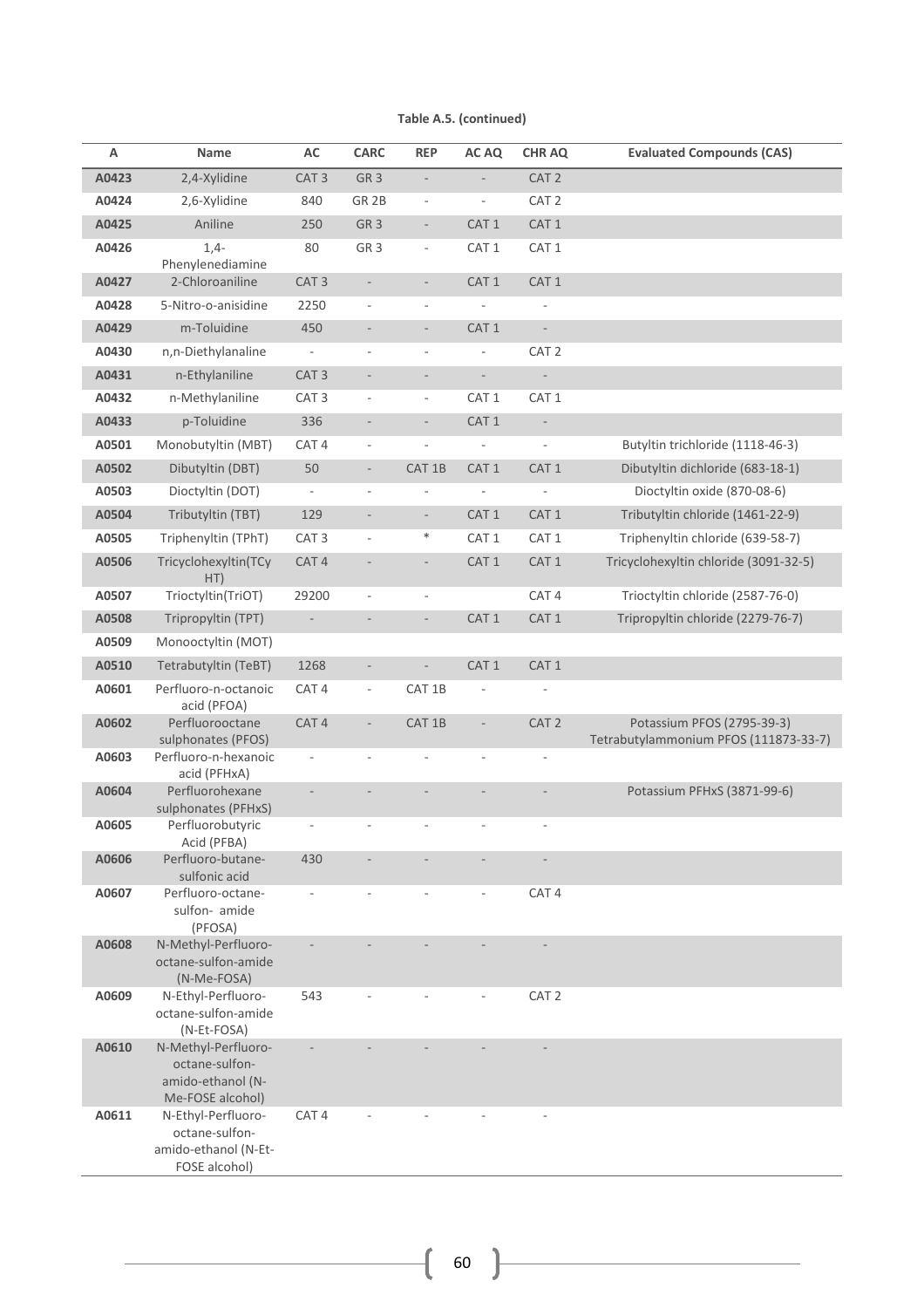## **Table A.5. (continued)**

| A     | Name                                                   | AC                       | <b>CARC</b>                  | <b>REP</b>               | AC AQ                    | <b>CHR AQ</b>                | <b>Evaluated Compounds (CAS)</b>                                                   |
|-------|--------------------------------------------------------|--------------------------|------------------------------|--------------------------|--------------------------|------------------------------|------------------------------------------------------------------------------------|
| A0612 | Perfluoro-pentanoic<br>acid                            |                          |                              |                          |                          |                              |                                                                                    |
| A0613 | Perfluoro-heptanoic<br>acid                            | CAT4                     | i.                           |                          |                          |                              |                                                                                    |
| A0614 | Perfluoro-nonanoic<br>acid                             | $\overline{\phantom{a}}$ | $\overline{a}$               |                          |                          |                              |                                                                                    |
| A0615 | Perfluoro-n-decanoic<br>acid (PFDA)                    | 57                       | ÷,                           | $\ast$                   | L,                       | $\bar{a}$                    |                                                                                    |
| A0616 | Perfluoro-<br>undecanoic acid                          | CAT <sub>4</sub>         | $\overline{\phantom{a}}$     | $\overline{\phantom{a}}$ | L.                       | $\overline{a}$               |                                                                                    |
| A0617 | Perfluorododecanoic<br>Acid (PFDoA)                    | $\overline{\phantom{a}}$ | L,                           |                          | ä,                       | J.                           |                                                                                    |
| A0618 | Perfluoro-<br>tridecanoic acid                         |                          |                              |                          |                          |                              |                                                                                    |
| A0619 | Perfluoro-<br>tetradecanoic acid                       |                          |                              |                          |                          | $\bar{a}$                    |                                                                                    |
| A0620 | Perfluoro-hexane-<br>sulfonic acid                     | CAT4                     |                              |                          |                          |                              |                                                                                    |
| A0621 | Perfluoro-heptane-<br>sulfonic acid                    |                          |                              |                          |                          |                              |                                                                                    |
| A0622 | Perfluor-decane-<br>sulfonic acid                      |                          |                              |                          |                          |                              |                                                                                    |
| A0623 | 1H, 1H, 2H, 2H-<br>Perfluoro-octane-<br>sulphonic acid |                          |                              |                          |                          |                              |                                                                                    |
| A0624 | 2H, 2H, 3H, 3H-<br>Perfluoroundecanoic<br>acid (PFUnA) |                          |                              |                          |                          |                              |                                                                                    |
| A0625 | Perfluoro-3-7-<br>dimethyl octane<br>carboxylate       |                          |                              |                          |                          |                              |                                                                                    |
| A0626 | 7H-Dodecafluoro<br>heptane carboxylate                 | 1071                     |                              |                          |                          |                              |                                                                                    |
| A0701 | Chlorobenzene                                          | 1110                     | ÷,                           | $\bar{\phantom{a}}$      | $\overline{\phantom{a}}$ | CAT <sub>2</sub>             |                                                                                    |
| A0702 | Dichlorobenzenes                                       | 500                      | GR <sub>2B</sub>             | ÷,                       | CAT <sub>1</sub>         | CAT <sub>1</sub>             | 1,4-DICB (106-46-7) 1,2-DICB (95-50-1) 1,3-<br>DiCB (541-73-1)                     |
| A0703 | Trichlorobenzenes                                      | 756                      |                              |                          | CAT <sub>1</sub>         | CAT <sub>1</sub>             | 1,2,4-TriCB (120-82-1) 1,2,3-TriCB (87-61-6)<br>1,3,5-TriCB (108-70-3)             |
| A0704 | Tetrachlorobenzenes                                    | 1167                     | $\overline{\phantom{a}}$     | $\overline{\phantom{a}}$ | CAT <sub>1</sub>         | CAT <sub>1</sub>             | 1,2,3,4-TetraCB (634-66-2) 1,2,3,5-TetraCB<br>(634-90-2) 1,2,4,5-TetraCB (95-94-3) |
| A0705 | Pentachlorobenzene                                     | 1080                     | $\qquad \qquad \blacksquare$ | $\ast$                   | CAT <sub>1</sub>         | CAT <sub>1</sub>             |                                                                                    |
| A0706 | Hexachlorobenzene                                      | 10000                    | GR <sub>2B</sub>             | $\overline{\phantom{a}}$ | CAT <sub>1</sub>         | CAT <sub>1</sub>             |                                                                                    |
| A0801 | Dichloromethane                                        | $\overline{\phantom{a}}$ | GR <sub>2B</sub>             | $\overline{\phantom{a}}$ | $\overline{\phantom{0}}$ | $\overline{\phantom{a}}$     |                                                                                    |
| A0802 | Chloroform                                             | 908                      | GR 2B                        | CAT <sub>2</sub>         | $\overline{\phantom{a}}$ | $\qquad \qquad \blacksquare$ |                                                                                    |
| A0803 | Carbon tetrachloride                                   | 2350                     | GR <sub>2B</sub>             | $\overline{\phantom{m}}$ | $\frac{1}{2}$            | CAT <sub>3</sub>             |                                                                                    |
| A0804 | 1,2-dichloroethane                                     | 670                      | GR <sub>2B</sub>             | $\ast$                   | $\overline{\phantom{0}}$ | $\overline{\phantom{a}}$     |                                                                                    |
| A0805 | 1, 1, 1<br>trichloroethane                             | 9600                     | GR <sub>3</sub>              | $\overline{\phantom{a}}$ | $\overline{\phantom{0}}$ | $\overline{\phantom{a}}$     |                                                                                    |
| A0806 | $1, 1, 2-$<br>trichloroethane                          | 836                      | GR <sub>3</sub>              | $\overline{\phantom{a}}$ | $\overline{\phantom{a}}$ | CAT <sub>3</sub>             |                                                                                    |
| A0807 | $1, 1, 1, 2-$<br>tetrachloroethane                     | 670                      | GR <sub>3</sub>              | $\overline{\phantom{a}}$ | $\overline{\phantom{a}}$ | $\overline{\phantom{a}}$     |                                                                                    |
| A0808 | $1, 1, 2, 2$ -<br>tetrachloroethane                    | 200                      | GR <sub>3</sub>              |                          | $\overline{a}$           | CAT <sub>2</sub>             |                                                                                    |
| A0809 | Pentachloroethane                                      | 920                      | GR <sub>3</sub>              | $\overline{\phantom{a}}$ | $\overline{\phantom{a}}$ | CAT <sub>2</sub>             |                                                                                    |
| A0810 | 1,1-dichloroethylene                                   | 200                      | GR <sub>3</sub>              |                          | $\overline{\phantom{a}}$ | $\overline{\phantom{a}}$     |                                                                                    |
| A0811 | $cis-1,2-$<br>Dichloroethylene                         |                          |                              |                          | $\overline{\phantom{a}}$ | CAT <sub>3</sub>             |                                                                                    |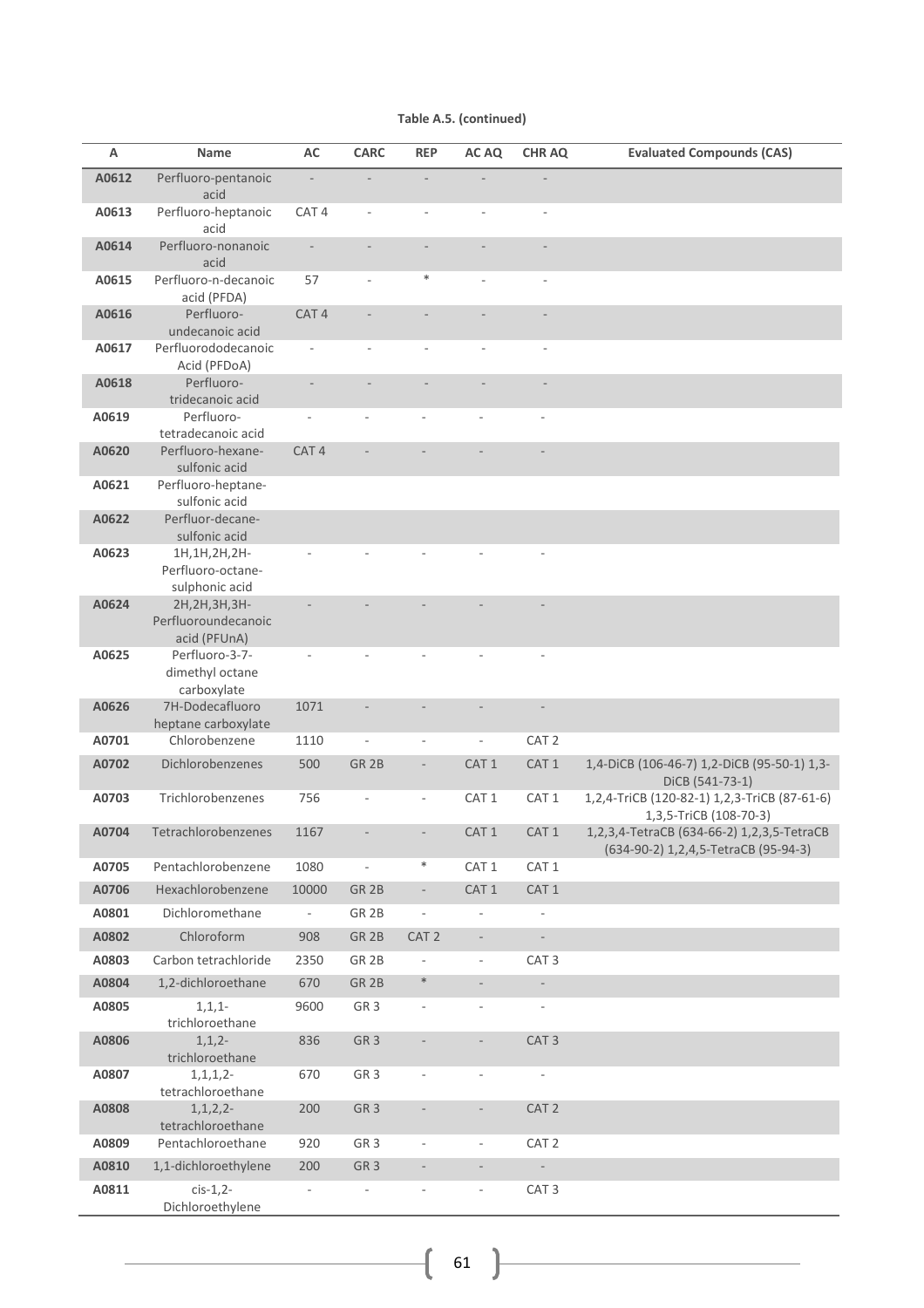| Table A.5. (continued) |  |  |  |
|------------------------|--|--|--|
|------------------------|--|--|--|

| A     | Name                                                                                    | AC               | <b>CARC</b>              | <b>REP</b>               | AC AQ                    | <b>CHR AQ</b>            | <b>Evaluated Compounds (CAS)</b>                                                                                                                                                |
|-------|-----------------------------------------------------------------------------------------|------------------|--------------------------|--------------------------|--------------------------|--------------------------|---------------------------------------------------------------------------------------------------------------------------------------------------------------------------------|
| A0812 | trans- $1,2-$<br>Dichloroethylene                                                       | 1235             |                          |                          |                          | CAT <sub>3</sub>         |                                                                                                                                                                                 |
| A0813 | Trichloroethylene                                                                       | 4920             | GR <sub>1</sub>          | $\overline{\phantom{a}}$ | $\overline{\phantom{a}}$ | CAT <sub>3</sub>         |                                                                                                                                                                                 |
| A0814 | Tetrachloroethylene                                                                     | 3005             | GR <sub>2A</sub>         | $\overline{\phantom{a}}$ | $\overline{\phantom{0}}$ | CAT <sub>2</sub>         |                                                                                                                                                                                 |
| A0901 | Monochlorophenols                                                                       | 570              | GR <sub>3</sub>          |                          | $\overline{\phantom{0}}$ | CAT <sub>2</sub>         | 3-CP (108-43-0) 4-CP (106-48-9) 2-CP (95-<br>$57-8)$                                                                                                                            |
| A0902 | Dichlorophenol<br>(DiCP)                                                                | 47               | GR <sub>2B</sub>         | $\overline{a}$           | ÷,                       | CAT <sub>2</sub>         | 2,4-DiCP (120-83-2) 2,3-DiCP (576-24-9)<br>2,5-DiCP (583-78-8) 2,6-DiCP (87-65-0), 3,4-<br>DiCP (95-77-2) 3,5-DiCP (591-35-5)                                                   |
| A0903 | Trichlorophenols<br>(TriCP)                                                             | 820              | GR <sub>2B</sub>         |                          | CAT <sub>1</sub>         | CAT <sub>1</sub>         | 2,4,5-TriCP (95-95-4) 2,4,6-TriCP (88-06-2)<br>2,3,5-TriCP (933-78-8) 2,3,6-TriCP (933-75-<br>5) 3,4,5-TriCP (609-19-8) 2,3,4-TriCP<br>$(15950-66-0)$                           |
| A0904 | Tetrachlorophenols<br>(TeCP)                                                            | CAT <sub>3</sub> | GR <sub>2B</sub>         | $\overline{\phantom{a}}$ | CAT <sub>1</sub>         | CAT <sub>1</sub>         | 2,3,4,6-TeCP (58-90-2) 2,3,4,5-TeCP (4901-<br>51-3) 2,3,5,6-TeCP (935-95-5)                                                                                                     |
| A0905 | Pentachlorophenol<br>(PCP)                                                              | 27               | GR <sub>2B</sub>         | $\ast$                   | CAT <sub>1</sub>         | CAT <sub>1</sub>         |                                                                                                                                                                                 |
| A0906 | 2-Chlorophenol                                                                          | 670              | $\frac{1}{2}$            |                          | $\frac{1}{2}$            | CAT <sub>2</sub>         |                                                                                                                                                                                 |
| A0907 | 3-Chlorophenol                                                                          | 570              | $\blacksquare$           | $\overline{\phantom{a}}$ | $\overline{\phantom{0}}$ | CAT <sub>2</sub>         |                                                                                                                                                                                 |
| A0908 | 4-Chlorophenol                                                                          | 670              | GR <sub>3</sub>          | $\overline{\phantom{a}}$ | $\frac{1}{2}$            | CAT <sub>2</sub>         |                                                                                                                                                                                 |
| A0909 | 2,3-Dichlorophenol                                                                      | 2376             | $\overline{\phantom{a}}$ | $\overline{\phantom{a}}$ | $\overline{\phantom{a}}$ | $\overline{\phantom{a}}$ |                                                                                                                                                                                 |
| A0910 | 3,4-Dichlorophenol                                                                      | CAT4             | $\overline{\phantom{a}}$ |                          | $\frac{1}{2}$            |                          |                                                                                                                                                                                 |
| A0911 | 2,4-Dichlorophenol,<br>2,5-Dichlorophenol,<br>2,6-Dichlorophenol,<br>3,5-Dichlorophenol | 47               | GR <sub>2B</sub>         | $\overline{\phantom{a}}$ | $\overline{\phantom{a}}$ | CAT <sub>2</sub>         | 2,4-DiCP (120-83-2) 2,5-DiCP (583-78-8)<br>2,6-DiCP (87-65-0), 3,5-DiCP (591-35-5)                                                                                              |
| A0912 | $2,3,5-$<br>Trichlorophenol                                                             | CAT4             | $\frac{1}{2}$            | $\overline{\phantom{a}}$ | CAT <sub>1</sub>         | CAT <sub>1</sub>         |                                                                                                                                                                                 |
| A0913 | $2,4,5-$<br>Trichlorophenol                                                             | 820              | GR <sub>2B</sub>         | $\overline{\phantom{a}}$ | CAT <sub>1</sub>         | CAT <sub>1</sub>         |                                                                                                                                                                                 |
| A0914 | $2,4,6-$<br>Trichlorophenol                                                             | 820              | GR <sub>2B</sub>         | $\overline{\phantom{a}}$ | CAT <sub>1</sub>         | CAT <sub>1</sub>         |                                                                                                                                                                                 |
| A0915 | $3,4,5-$<br>Trichlorophenol,<br>$2,3,4-$<br>Trichlorophenol                             | CAT4             |                          |                          | CAT <sub>1</sub>         | CAT <sub>1</sub>         | 3,4,5-TriCP (609-19-8) 2,3,4-TriCP (15950-<br>$66-0)$                                                                                                                           |
| A0916 | $2,3,4,5-$<br>Tetrachlorophenol                                                         | CAT <sub>3</sub> |                          |                          | CAT <sub>1</sub>         |                          |                                                                                                                                                                                 |
| A0917 | $2,3,4,6-$<br>Tetrachlorophenol                                                         | CAT <sub>3</sub> | GR <sub>2B</sub>         | $\overline{\phantom{a}}$ | CAT <sub>1</sub>         | CAT <sub>1</sub>         |                                                                                                                                                                                 |
| A0918 | $2,3,5,6-$<br>Tetrachlorophenol                                                         | CAT <sub>3</sub> |                          |                          |                          | $\qquad \qquad -$        |                                                                                                                                                                                 |
| A1001 | Short-chain<br>chlorinated paraffins<br>$(C10-C13)$                                     |                  | GR <sub>2B</sub>         |                          | CAT <sub>1</sub>         | CAT <sub>1</sub>         |                                                                                                                                                                                 |
| A1101 | Chromium (Cr)                                                                           | 440              | GR <sub>3</sub>          | $\overline{\phantom{0}}$ | CAT 1                    | CAT <sub>2</sub>         | Cr (7440-47-3) CrCl <sub>3</sub> (10025-73-7) Cr <sub>2</sub> O <sub>3</sub><br>(1308-38-9) CrF <sub>3</sub> (7788-97-8) CrCl <sub>2</sub> (10049-<br>$05-5)$                   |
| A1102 | Hexavalent<br>Chromium (Cr VI)                                                          | 52               | GR <sub>1</sub>          | CAT <sub>2</sub>         | CAT <sub>1</sub>         | CAT <sub>1</sub>         | $CrO3$ (18540-29-9)                                                                                                                                                             |
| A1103 | Manganese (Mn)                                                                          | 1330             | $\overline{\phantom{a}}$ | CAT 1B                   | $\overline{\phantom{a}}$ | CAT <sub>2</sub>         | Mnl <sub>2</sub> (7790-33-2) MnCl <sub>2</sub> (7773-01-5) Mn<br>$(7439-96-5)$ MnO $(1344-43-0)$ Mn <sub>2</sub> O <sub>3</sub><br>$(1317-34-6)$ MnO <sub>2</sub> $(1313-13-9)$ |
| A1104 | Cobalt (Co)                                                                             | 202              | GR <sub>2B</sub>         | CAT 1B                   | CAT <sub>1</sub>         | CAT <sub>1</sub>         | CoO (1307-96-6) CoCl <sub>2</sub> (7646-79-9) Co<br>(7440-48-4) Col <sub>2</sub> (15238-00-3) Co <sub>3</sub> O <sub>4</sub> (1308-<br>06-1) CoBr <sub>2</sub> (7789-43-7)      |
| A1105 | Nickel (Ni)                                                                             | 186              | GR <sub>1</sub>          | CAT 1B                   | CAT 1                    | CAT <sub>1</sub>         | NiCl <sub>2</sub> (7718-54-9) Ni (7440-02-0) NiO<br>$(1313-99-1)$ Nil <sub>2</sub> $(13462-90-3)$                                                                               |